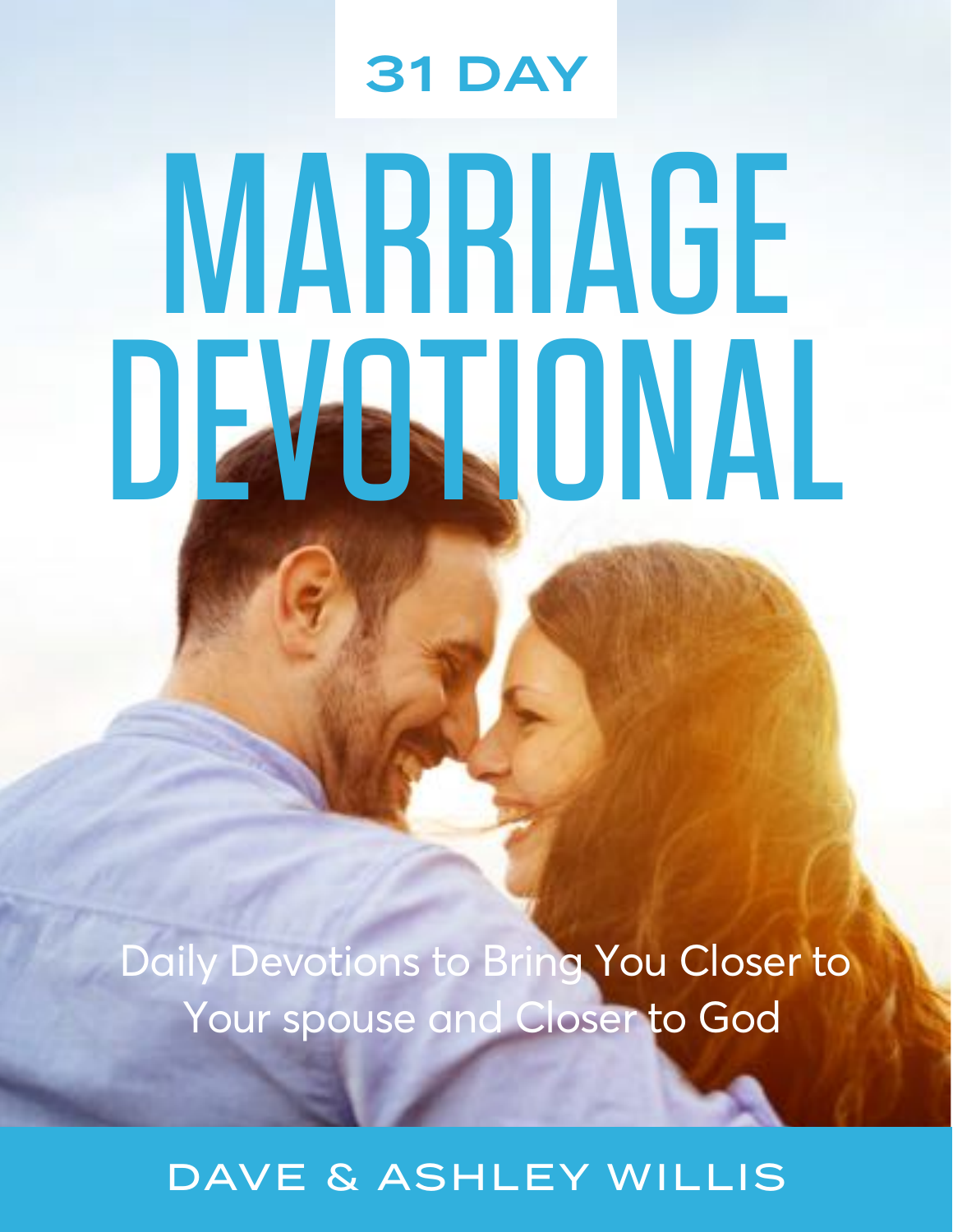#### **31-Day Marriage Devotional © 2017 Dave and Ashley Willis & MarriageToday**

Published in Augusta, GA by Willis Family Media, LLC. Willis Family Media titles may be purchased in bulk for educational, business, fundraising or sales promotional use. For information, please contact us through our website at [marriagetoday.com](https://marriagetoday.com)

**Unless otherwise noted, Scriptures are taken from the Holy Bible, ESV, NIV and NLT:**

#### **English Standard Version (ESV)**

The Holy Bible, English Standard Version. ESV® Permanent Text Edition® (2016). Copyright © 2001 by Crossway Bibles, a publishing ministry of Good News Publishers.

#### **New International Version (NIV)**

Holy Bible, New International Version®, NIV® Copyright ©1973, 1978, 1984, 2011 by Biblica, Inc.® Used by permission. All rights reserved worldwide.

#### **New Living Translation (NLT)**

Holy Bible, New Living Translation, copyright © 1996, 2004, 2015 by Tyndale House Foundation. Used by permission of Tyndale House Publishers Inc., Carol Stream, Illinois 60188. All rights reserved.



[marriagetoday.com](https://marriagetoday.com)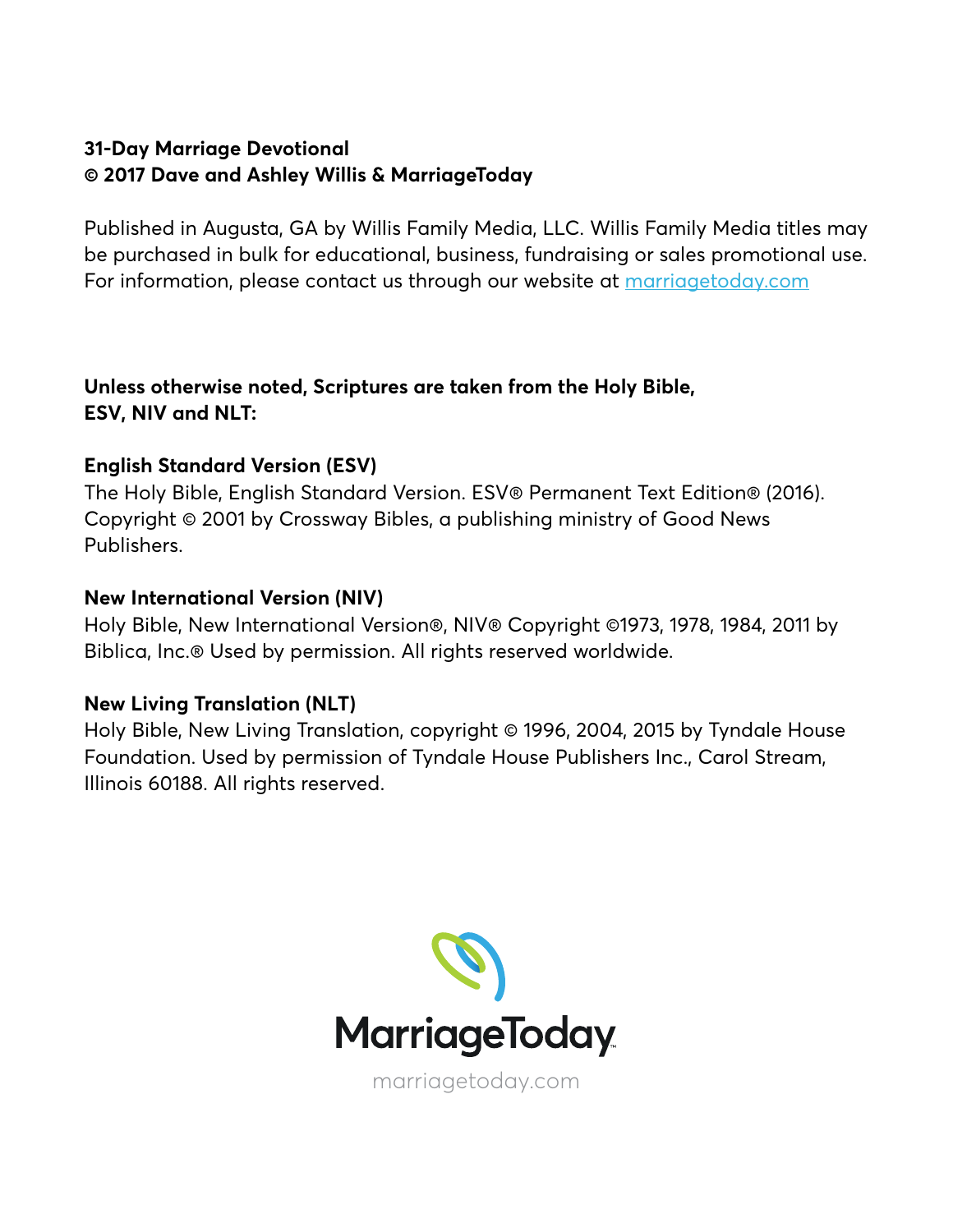#### NOTE TO READER

*THANK YOU* for investing time into building your faith and building your marriage. We're honored to be on this journey with you and we're praying for you and cheering you on as you spend the next month completing these daily devotions and applying these principles to your marriage. We hope this resource will enrich your faith and strengthen your relationship with your spouse. If this devotional encourages you, please feel free to share it with others so we can encourage other marriages as well! God bless.

#### *Dave and Ashley Willis*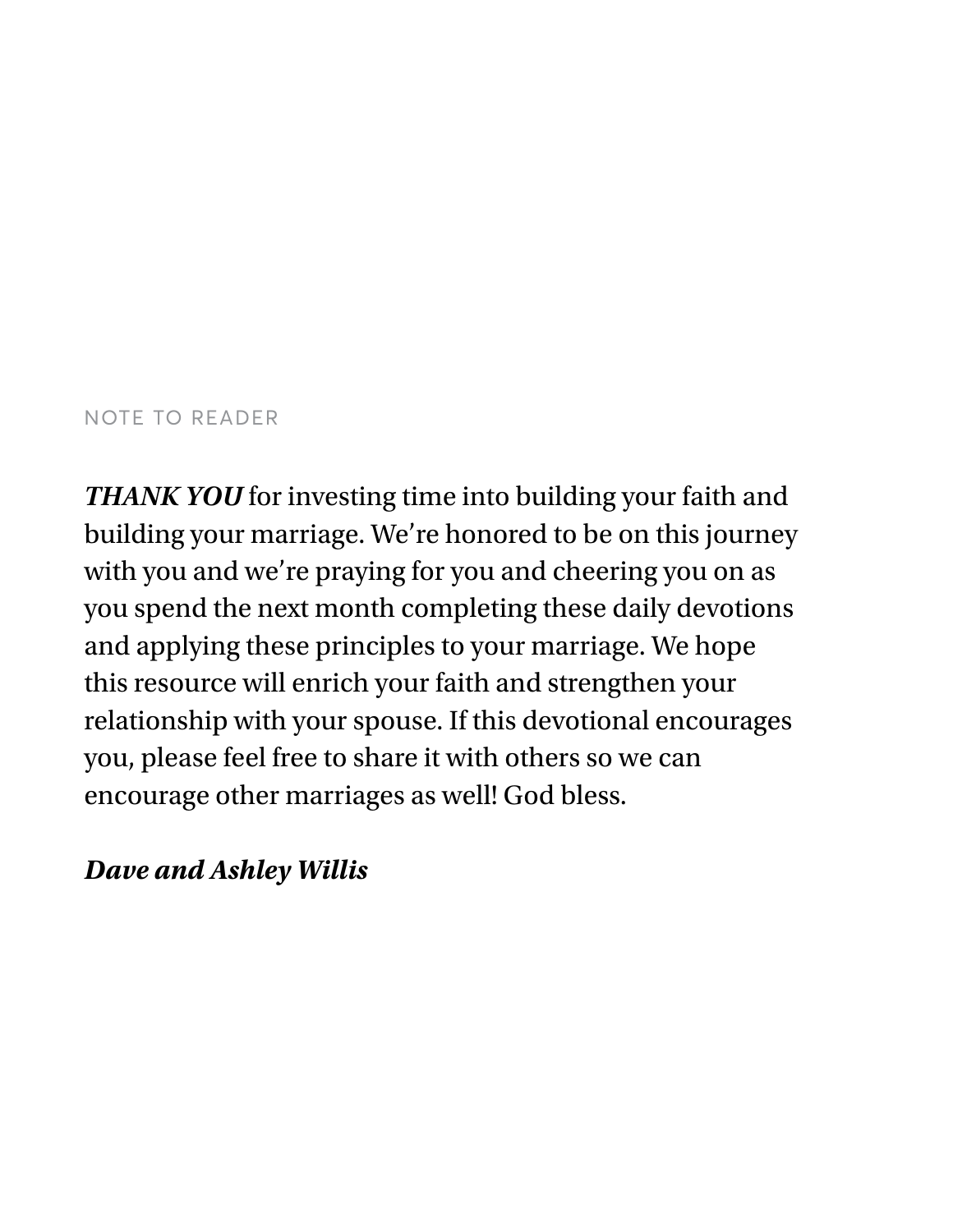As you begin this journey, please take a moment to say a prayer for your husband or wife. We encourage you to pray your own version of these prayers daily as part of the *31 Day Marriage Devotional*.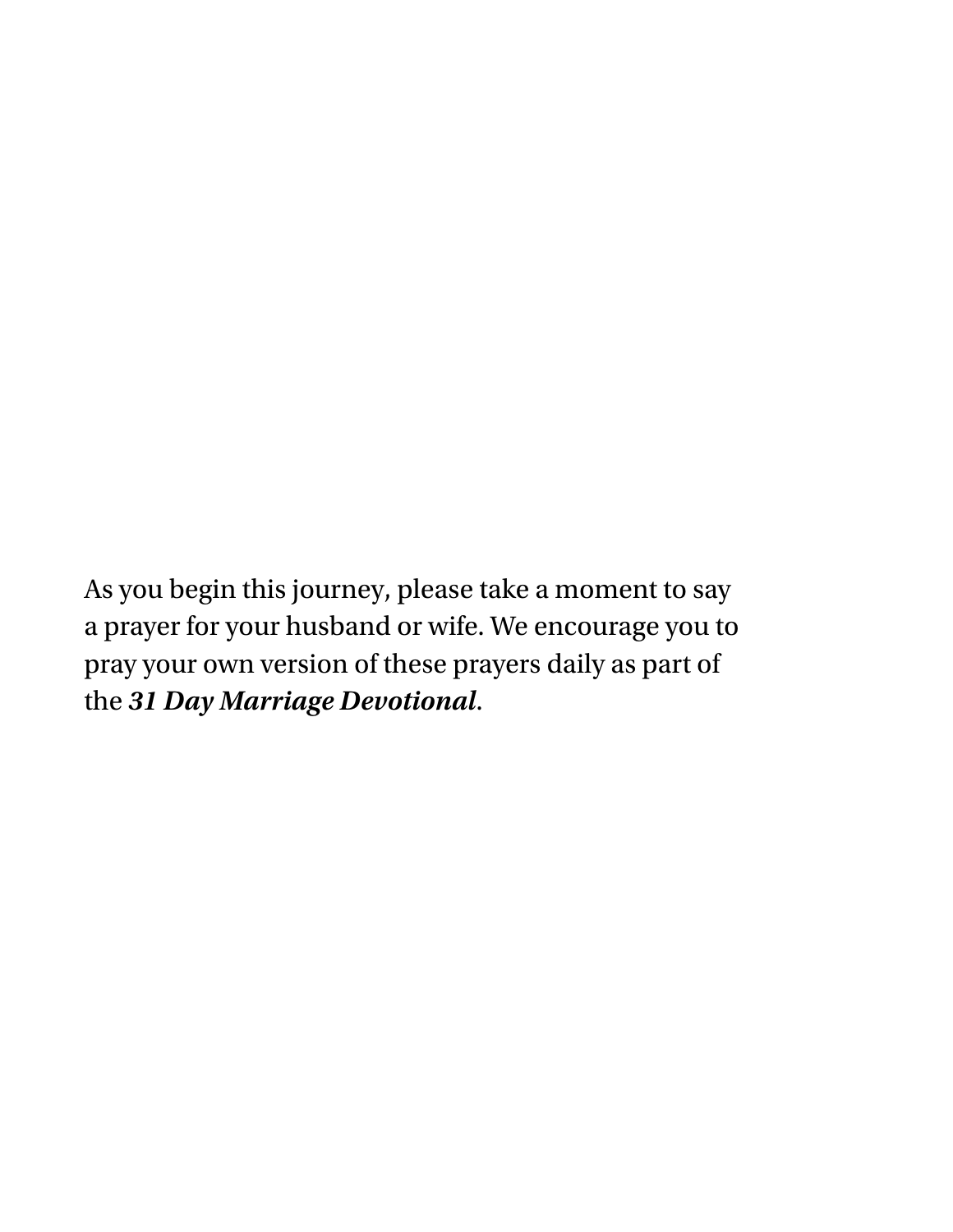### **A Prayer for My Husband**

#### *Dear Lord,*

*Tank you for my husband. He is an amazing partner and blessing in my life. He is more than I could ever ask for. I know that neither one of us is perfect, but we are perfectly imperfect together.*

*Lord, help my husband thrive in his job and to gain great fulfllment in his work. Help him to inspire others with his work ethic and positive attitude.*

*Lord, let him see the fruits of his labor, and in lean times, help him to remember that You are still in control. Give him a hunger for Your Word, Lord. May he be a light to our family and to others.*

*Remind him that only You defne him; his purpose comes from You...not his work, hobbies, or even me, Lord. Help him to prioritize his life according to Your will...God, family, and then everything else.*

*Let there be joy in our hearts and our home. Give us a rock-solid marriage built on a frm foundation of faith and forgiveness.*

*Let our love be a testimony of the tremendous love and grace You have for us.*

*Help us to work as a team in parenting our children. Let us speak kindly to one another and our children. Help us to teach them Your ways and to see this manifested in our own lives. Lord, we so desire*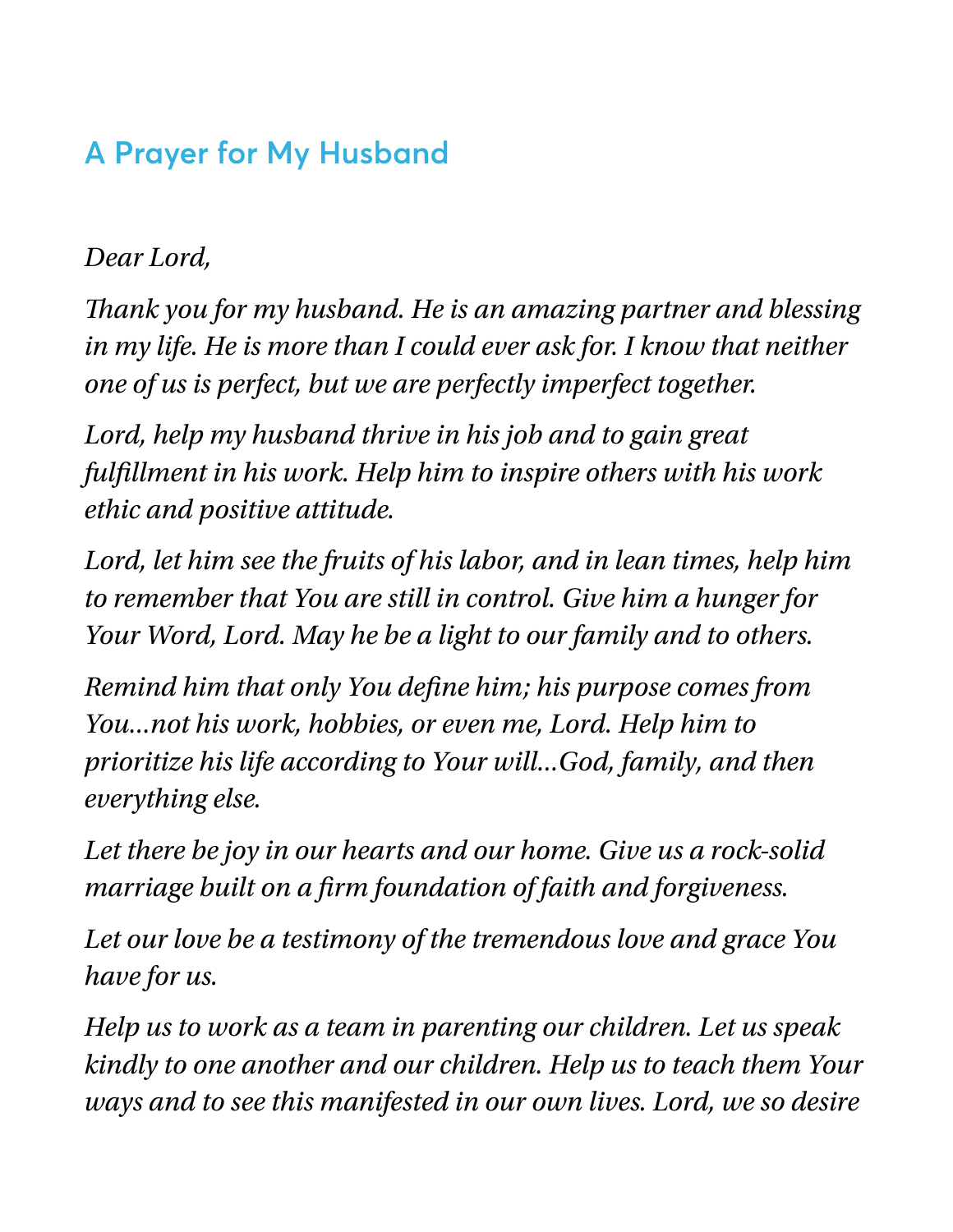*our marriage to be one that makes our kids want to get married some day.*

*I pray that we always make time for each other every single day. When my husband feels disconnected, Lord, give him the courage to come to me and share his heart. Let truth and trust fow through our marriage and home.*

*Help him to fee temptation. Convict his heart when he is wrong, so we can get back on the right path. May my husband only have eyes for me alone, and I only have eyes for him alone. Lord, give us a close, honest, loving, and vibrant intimacy that keeps us tightly intertwined in mind, body, and soul.*

*May there be nothing between us; no people, lies, or things left unsaid. I thank you for bringing us together, and I pray a special blessing on his life and our life together. Help me to be the very best wife I can be to him, Lord.*

*In Jesus' Name, Amen*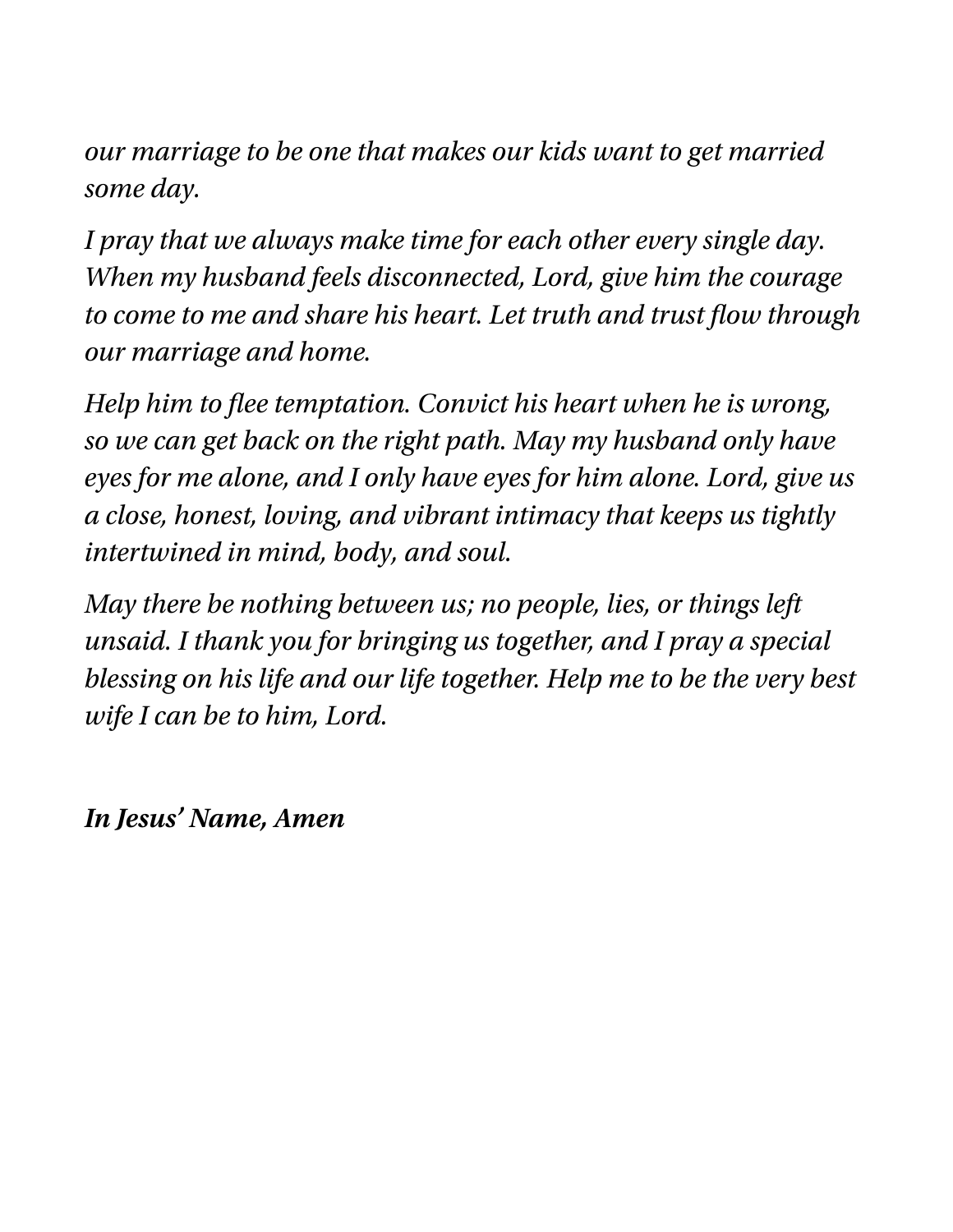### **A Prayer for My Wife**

#### *Lord,*

*THANK YOU for sending me such an incredible partner, best friend and wife. Next to your grace, her love is the greatest gift in my life. Please never let me take her for granted. Help me to love, cherish, respect, adore, and protect her the way that she deserves. I know she's not only my wife...She's YOUR daughter, and you've trusted me to be her husband. Please help me to love her the way that you love her; being willing to lay down my life for her the way you have done for us.*

*Father, we live in a world where your daughters are being objectifed and used as images for lust and selfsh gratifcation. Please help me keep my eyes and my heart pure in a world of sin and exploitation. Help me have eyes only for my wife. Give her the confdence to know that she'll never have to compete for my attention against an airbrushed image of another woman. Let her know that I'm now and always captivated by her inner beauty and by her outer beauty as well.*

*Please keep her away from the "Comparison Trap" that would tempt shatter her confdence and replace it with insecurity. Help her know she doesn't need to compare her life or her accomplishments to anyone else's because your plan for her is masterfully unique. Help me to be her biggest encourager and never her biggest critic. Give me the words to say when she needs*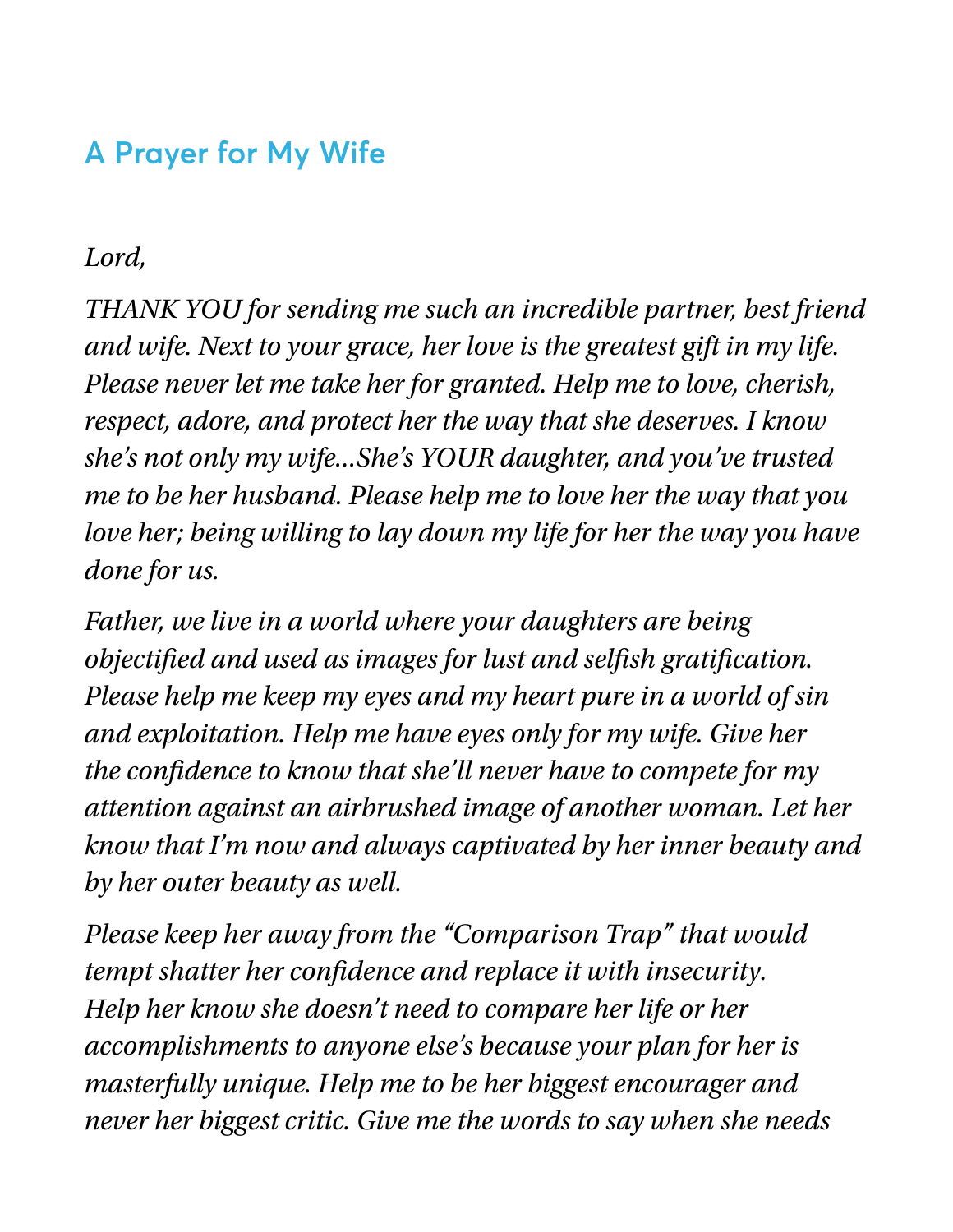*encouragement and give me the wisdom to know when to shut up and be quiet when she just needs me to listen.*

*Help me to support her dreams and passions to propel her to achieving all you have for her. For all she will achieve, please don't let her fall into the trap of believing her identity is wrapped up in achievements (or failures), but her identity is secured in your love for her. Never let her lose sight of the fact that she's eternally loved by you and let her fnd strength in my love for her as well.*

*Fill her heart with joy. Let laughter fll the soundtrack of our life together. Even in the difcult seasons, help us choose joy as we're reminded that our struggles are temporary, but because of you Lord, our joy will be eternal. Help me be strong for her on the days she's feeling weak, and help her be strong for me on the days I'm feeling weak, and Lord, please give us both strength for all that's ahead. Help us to NEVER lose faith in you or give up on each other.*

*Tank you, Lord, for my amazing wife! She's a priceless gift to be treasured, and I pray that you'd help me to be a gift to her as well. Please give me the wisdom, courage and strength to be the best husband I can be today and everyday.*

*In Jesus' name, Amen.*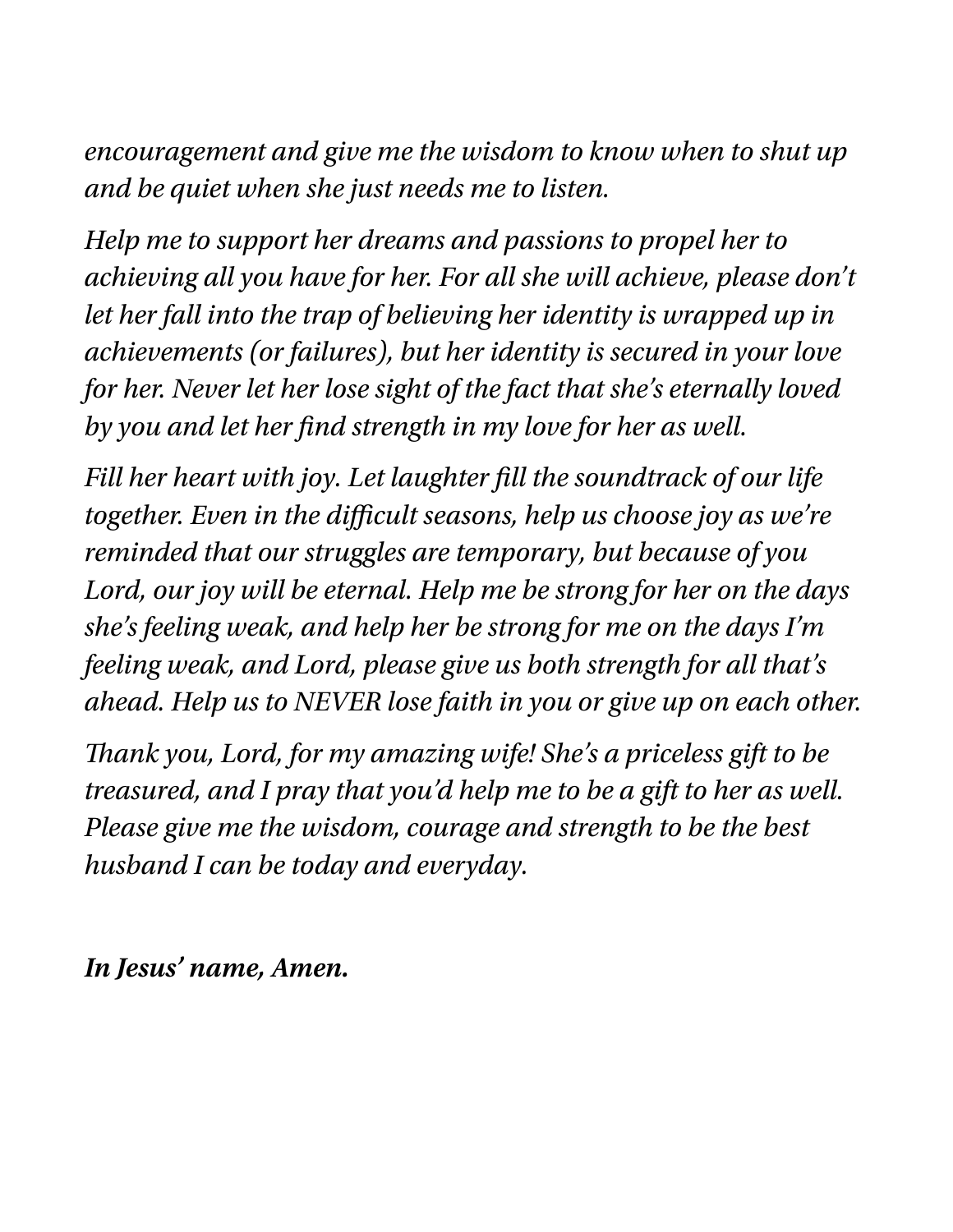

### **A perfect marriage is just two imperfect people who refuse to give up on each other.**

Love is not a feeling; love is a commitment. Our world has redefined love to be nothing more than a fickle feeling that comes and goes. Based on this hollow definition of love, married couples often call it quits simply because they've "fallen out of love" or "don't feel the same way they used to feel." Resist the temptation to base your marriage on your feelings. Build your marriage on a rock-solid commitment and your feelings will usually have a way of catching up.

*"Love never gives up, never loses faith, is always hopeful, and endures through every circumstance."*

1 CORINTHIANS 13∶7 (NLT)

Question for reflection: **How am I communicating my love and commitment to my spouse every day?**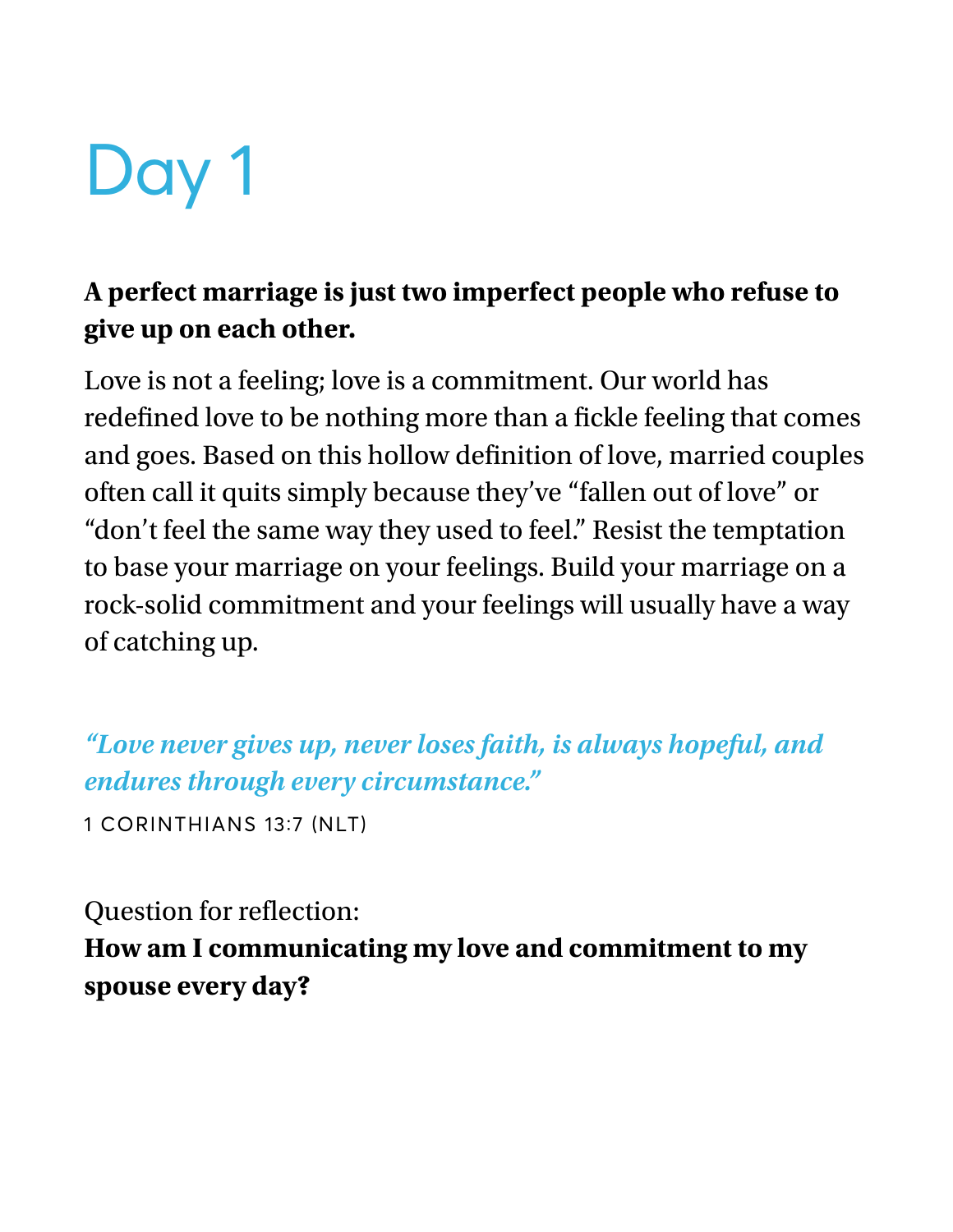#### **Be an encourager; the world has plenty of critics already.**

Choose to be your spouse's biggest encourager; not his/her biggest critic. Choose to be the person who wipes away their tears; not the one who causes them. Choose to become a cheerleader for your spouse's strengths instead of always pointing out his/ her weaknesses. Encouragement is a simple-but-powerful tool to bring fuel to your marriage and joy to your spouse.

### *"Worry weighs a person down; an encouraging word cheers a person up."*

PROVERBS 12∶25 (NLT)

Question for reflection: **Trough both my words and my actions, how can I be a better encourager to my spouse?**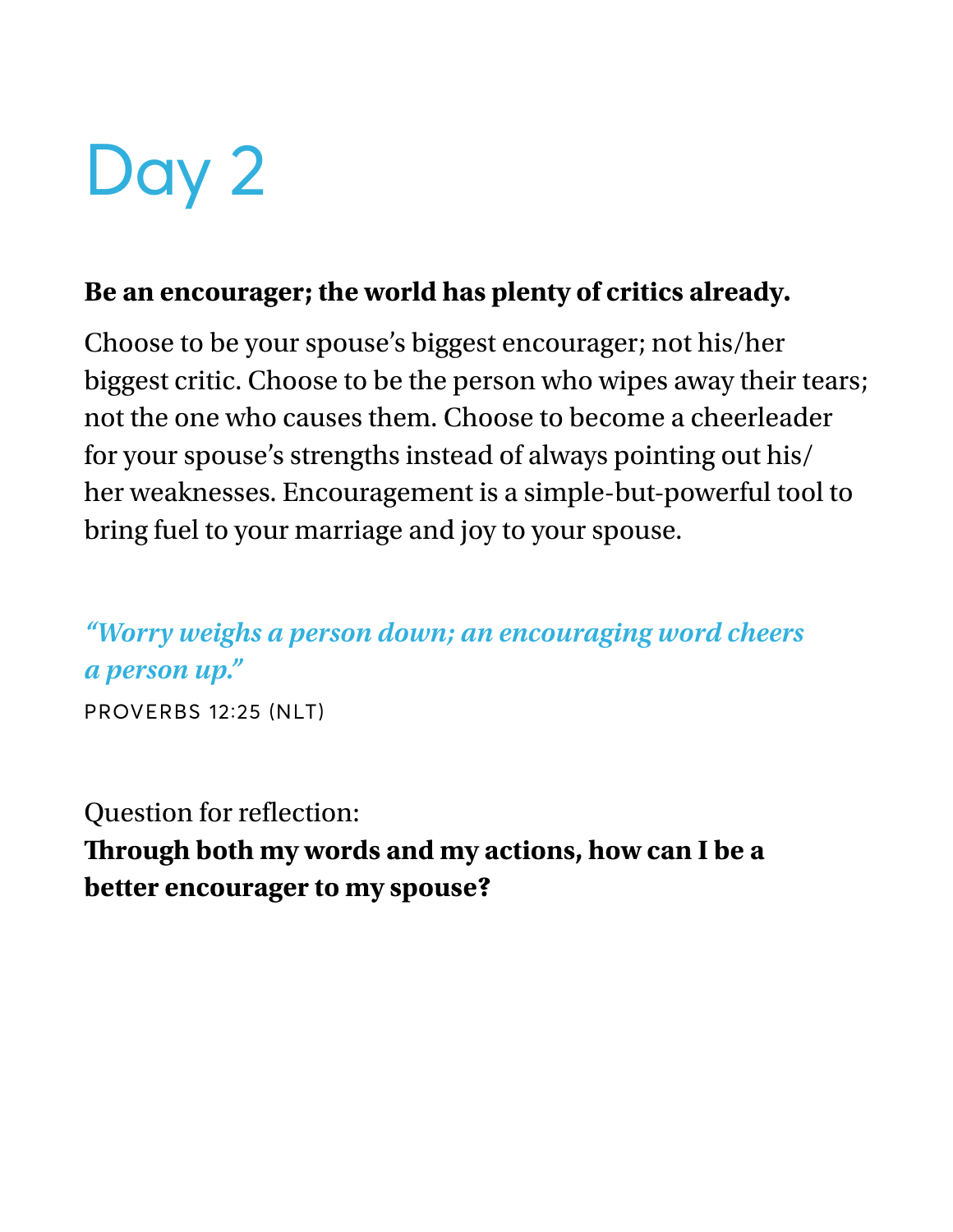#### **Secrecy is an enemy of intimacy.**

Trust is the foundation of marriage and trust requires honesty and transparency. When God created the frst married couple, they were naked and that nakedness isn't just a picture of physical intimacy; it's a picture of total transparency in all aspects of the marriage. Nakedness vividly conveys the message, "I have nothing to hide from you." If you desire total trust and transparency in all aspects of your relationship, confess your secrets and get vulnerable and "naked" in all aspects of your marriage.

*"And the man and his wife were both naked and were not ashamed."* 

GENESIS 2∶25 (ESV)

#### Question for reflection:

**In what ways am I not being completely honest, transparent, vulnerable and "naked" with my spouse?**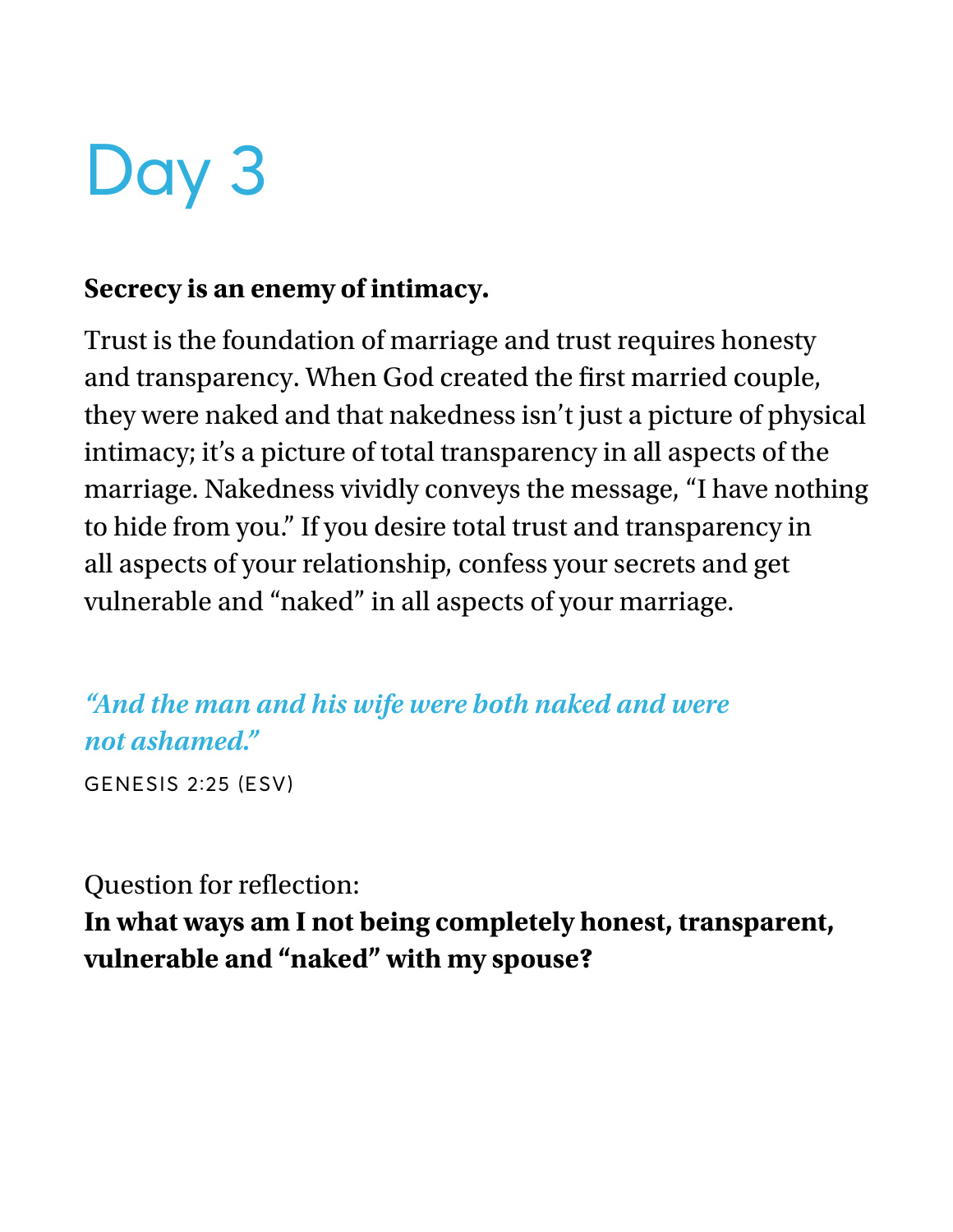#### **Marriage means being there for each other no matter what!**

A strong marriage rarely has two strong people at the time. It requires a husband and wife taking turns being strong for each other in those moments when the other feels weak. Your spouse should never have to face any obstacle without your full partnership, encouragement and support. You might not always be able to offer the perfect answer or the perfect solution, but simply by offering yourself and your support you can create a perfect opportunity for growth in your relationship.

*"Carry each other's burdens, and in this way you will ful***f***ll the law of Christ."*

GALATIANS 6∶2 (NIV)

### Question for refection:

**Does my spouse know that I will be there for him/her no matter what?**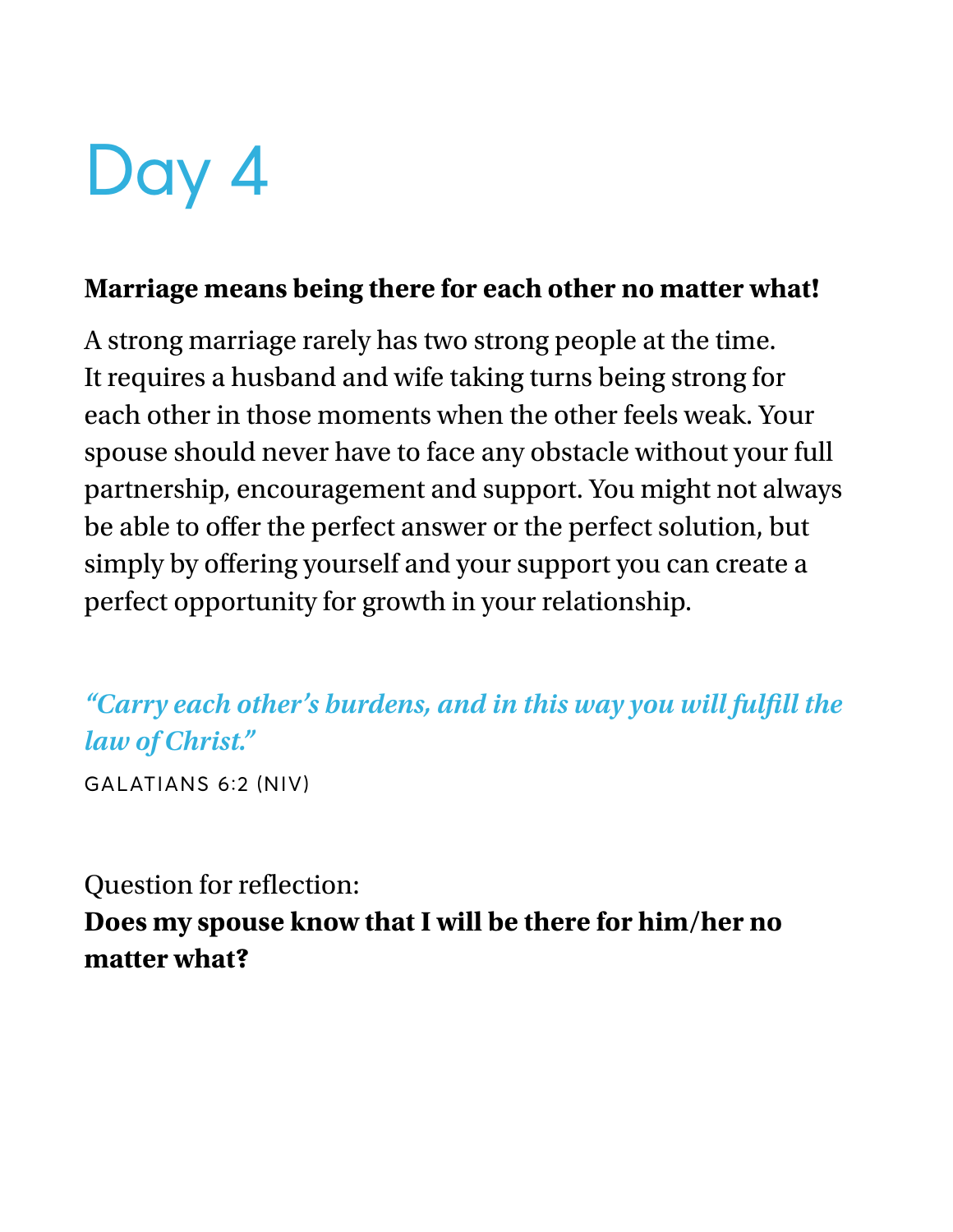### **Don't just be physically monogamous; be mentally monogamous too.**

In our world we are constantly bombarded with lust-fueled images that objectify people, cheapen the sacred gift of sex and tempt our minds to wander into dangerous and sinful fantasies. Jesus taught that to look at someone lustfully is to commit an act of infdelity. Resist the urge to let your eyes or your thoughts travel to places that could pull you away from your spouse. Lust views people as objects to be used; love views people as souls to be cherished.

*"I tell you that anyone who looks at a woman lustfully has already committed adultery with her in his heart."* MATTHEW 5∶28 (NIV)

Question for refection:

**Are my thoughts honoring God and honoring my spouse or are my thoughts harming my marriage?**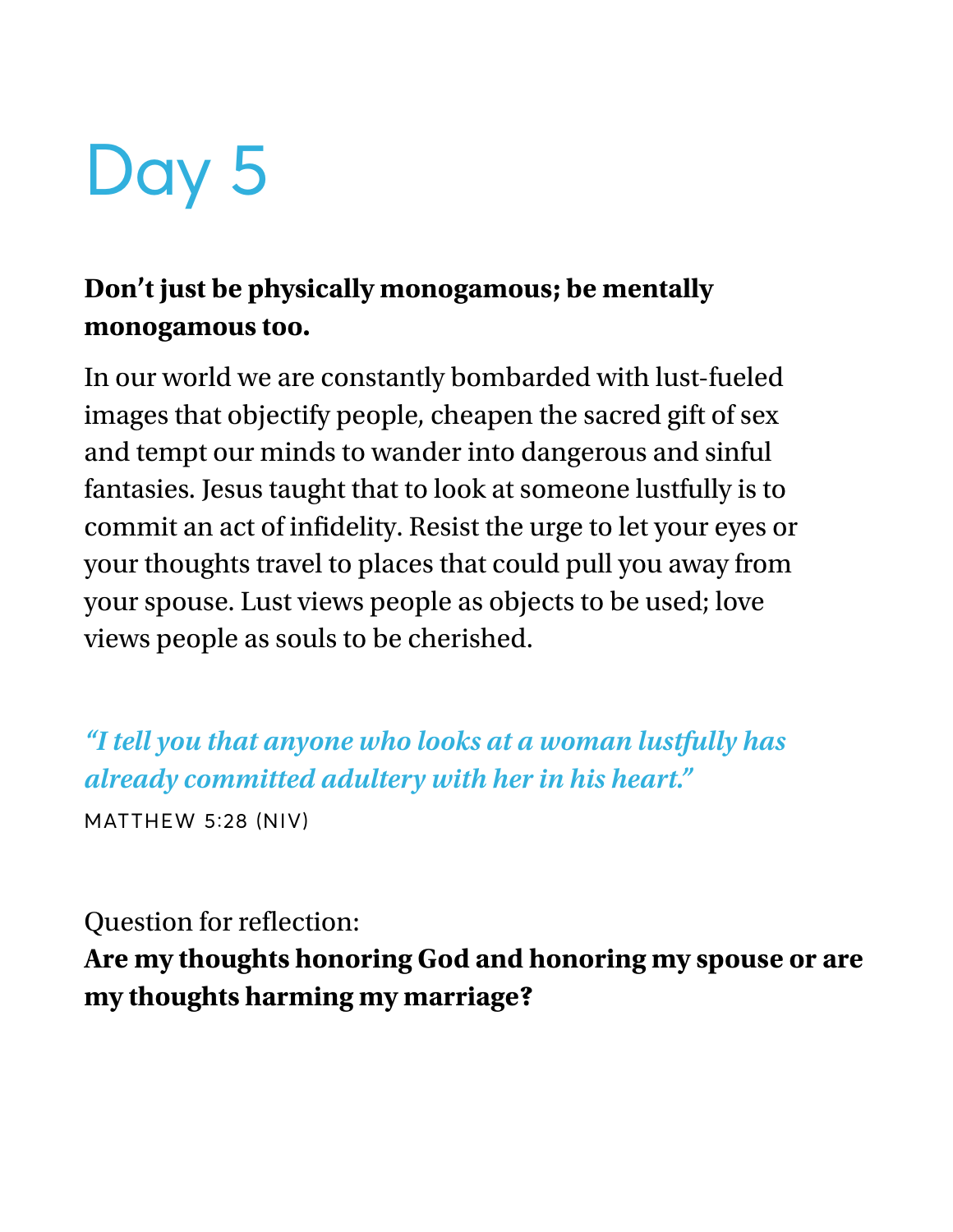### **Never stop firting with your spouse and never start firting with anyone else!**

Flirtation is an act meant to bring a romantic connection between two people. Within marriage, there are daily opportunities to make these connections through touching, talking and a myriad of other ways.

There are also opportunities throughout the day to create these moments with people other than your spouse. Be very careful to keep your firtation focused on your spouse alone and to always remain captivated by his/her love.

*"You have captured my heart, my treasure, my bride. You hold it hostage with one glance of your eyes, with a single jewel of your necklace."* 

SONG OF SOLOMON 4∶9 (NLT)

Question for reflection:

**Do my words to my spouse clearly communicate that I love him/her now more than ever?**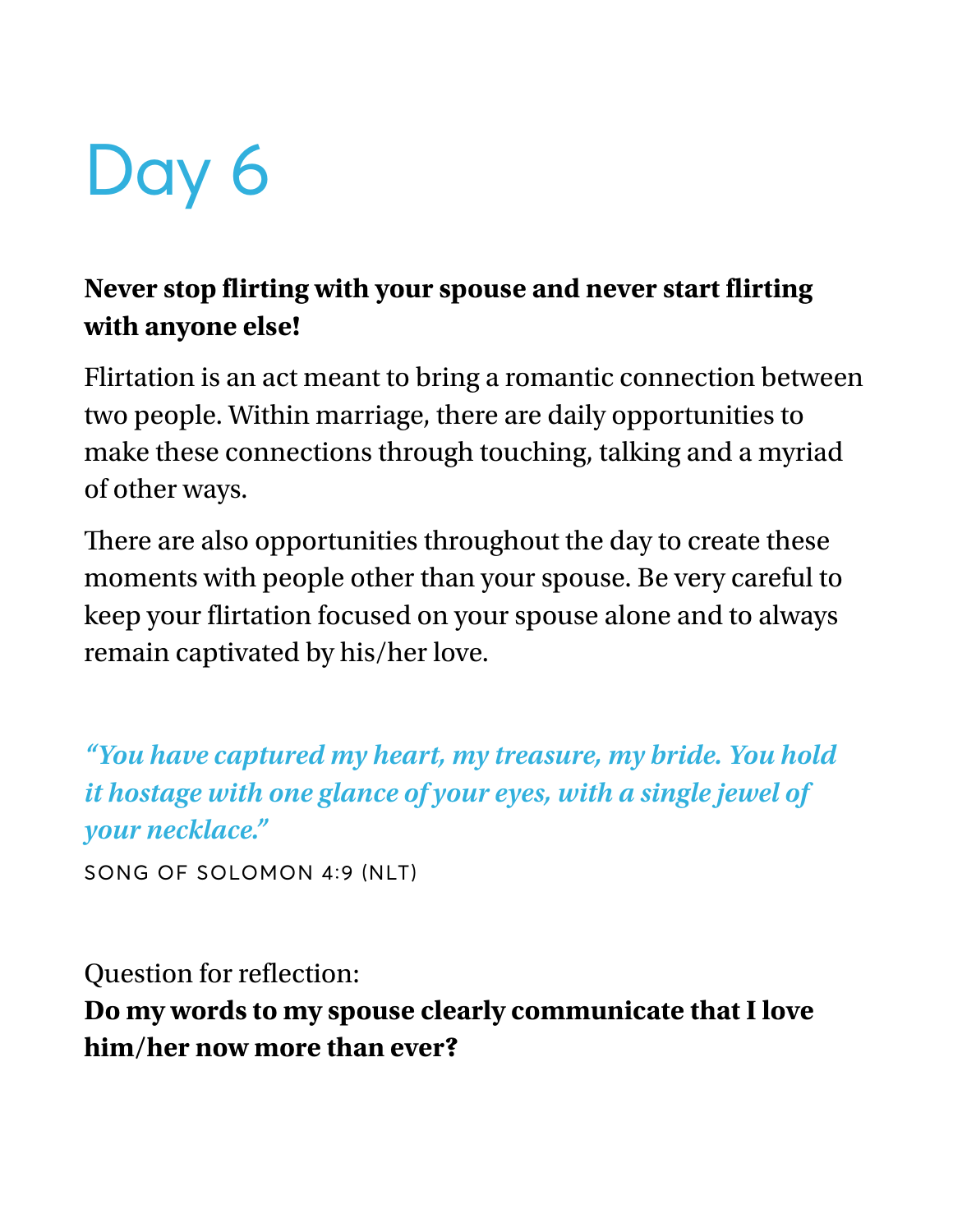### **Your habits will shape your marriage, so keep the right habits and quit unhealthy habits.**

Keep being thoughtful. Keep writing love notes. Keep doing the things you did at the beginning of the relationship and adding new marriage- building habits to the old ones. Don't let your marriage get on autopilot, because anything left on autopilot will eventually crash! Remember that consistency is the most powerful force in a marriage. Make sure you are consistently doing the right things.

*"So let's not get tired of doing what is good. At just the right time we will reap a harvest of blessing if we don't give up."*

GALATIANS 6∶9 (NLT)

Question for reflection: **Which habits do I need to keep and which ones do I need to quit?**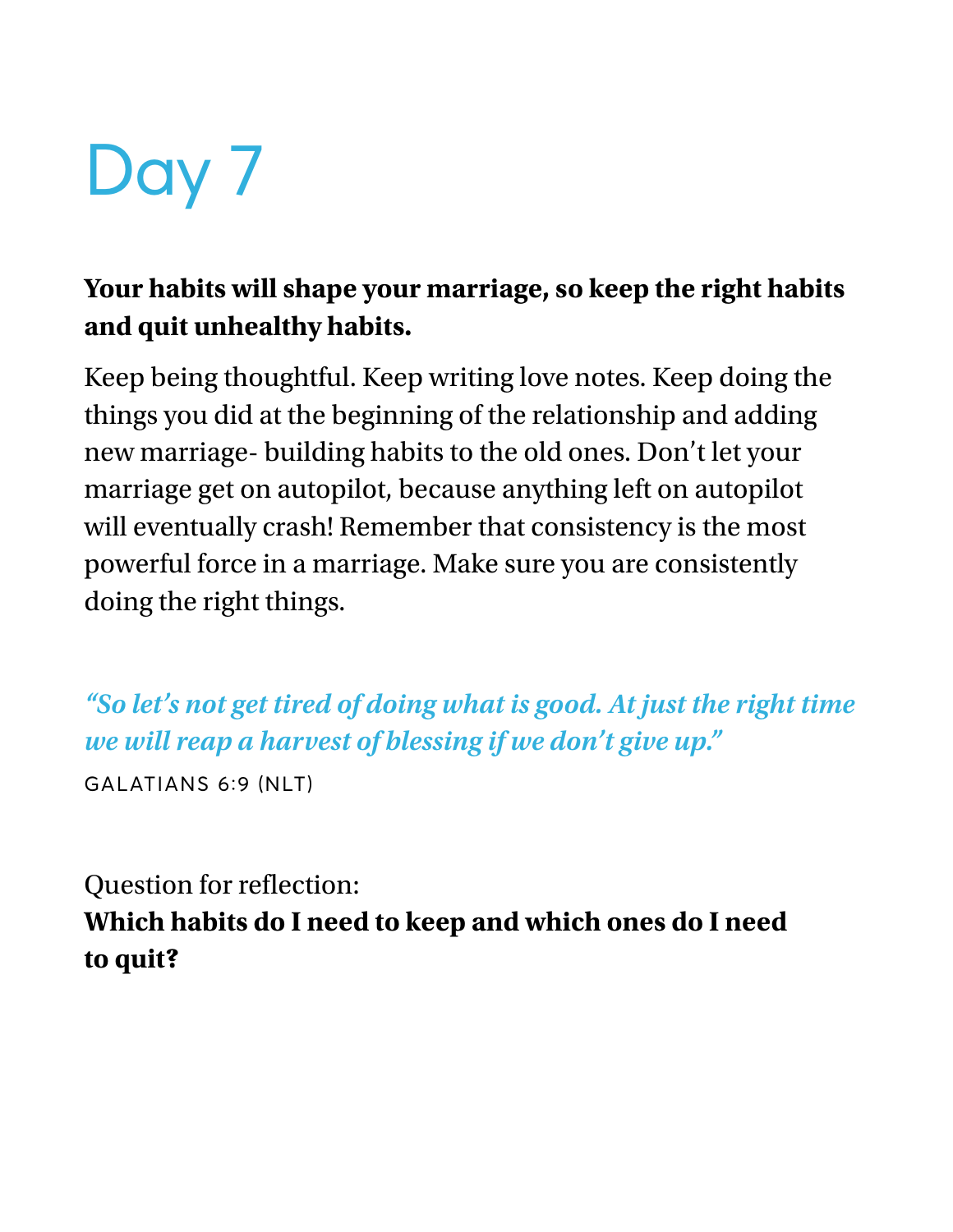#### **Treat your spouse like a priority; not like an interruption.**

Never take your spouse for granted. Make sure he/she knows that you value your marriage more than any other part of your schedule. You can show your spouse the place of priority he/she always holds in your heart by simply answering the phone whenever he/she calls, always being thoughtful, and remembering that you're never too busy to be thoughtful and respectful to each other.

*"Be devoted to one another in love. Honor one another above yourselves."*

ROMANS 12∶10 (NIV)

### Question for reflection:

**Do my words and my actions consistently communicate that my spouse is a top priority?**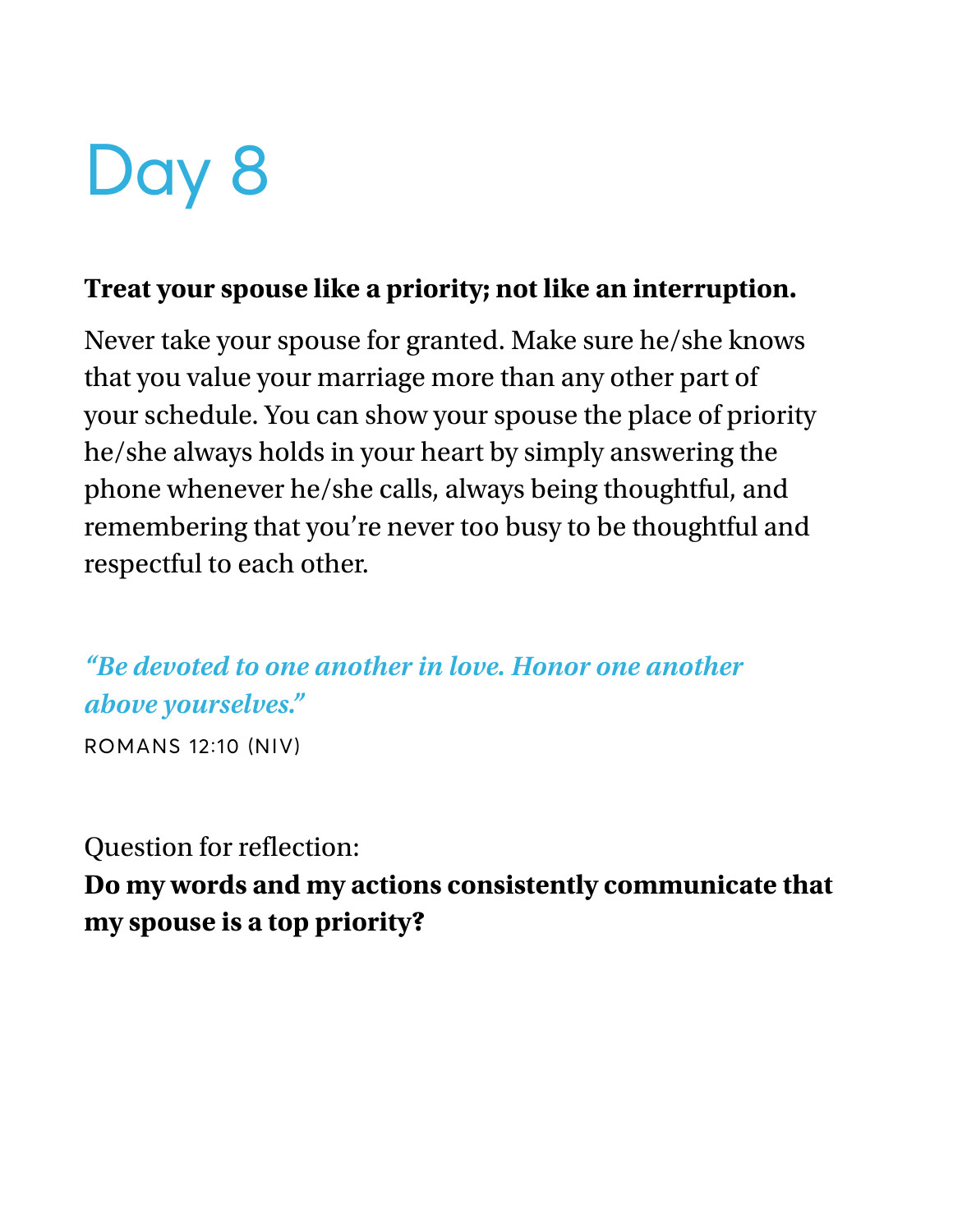

### **Celebrate together in the good times and lean on each other in the hard times.**

Marriage is "for better or for worse." Your marriage will experience both extremes. When your spouse is happy, you should be the first to share in the celebration. When your spouse is sad or even heartbroken, you should be there for support. In those moments of pain your spouse won't need you to cheer them up or to offer advice. Simply be there.

Hold each other. Pray together. Cry together. These moments of shared pain will become some of your most intimate shared memories.

*"Be happy with those who are happy, and weep with those who weep."*

ROMANS 12∶15 (NLT)

Question for refection:

**How can I better celebrate with my spouse in good times and better support my spouse in difcult times?**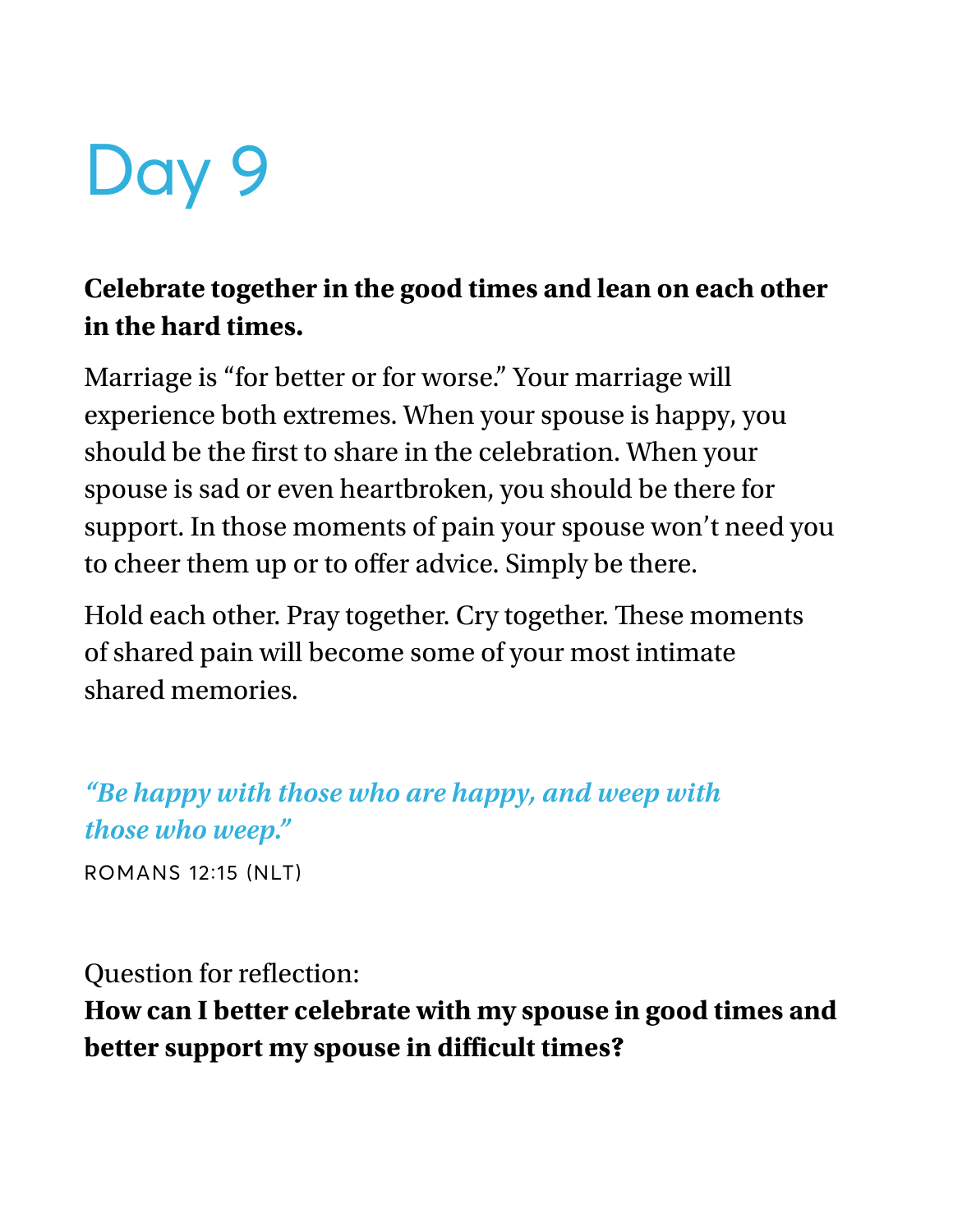#### **Te little things in marriage can make a big diference!**

Small acts of thoughtfulness done with great consistency can make a massive positive impact in a marriage. Conversely, seemingly-small negative actions or habits can erode intimacy and eventually stife a marriage altogether. Watch out for those "little foxes" that seem relatively harmless. Don't let them weasel their way into your home. Protect your marriage from negative thoughts, negative infuences, negative habits or negativity in any size or form.

*"Catch all the foxes, those little foxes, before they ruin the vineyard of love, for the grapevines are blossoming!"*

SONG OF SOLOMON 2∶15 (NLT)

Question for reflection:

**What are the "little foxes" that are stealthily causing damage in our marriage and how can we get rid of them?**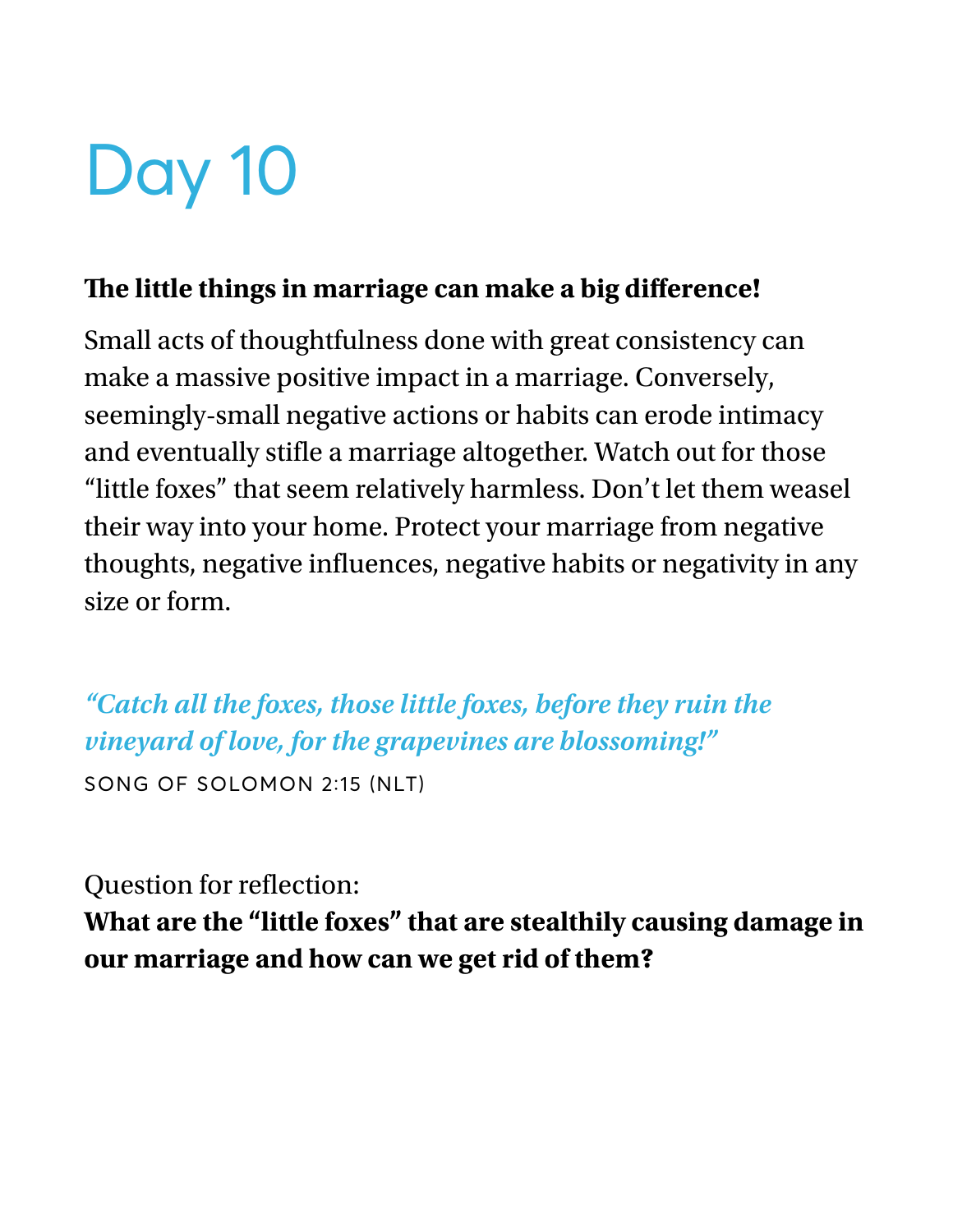### **Te happiest couples are a little "weird," because they've learned that "normal" isn't working.**

What our world calls "normal" when it comes to marriage is actually unhealthy. When we look around at our culture, it's apparently normal for a couple to be unhappy, disconnected and eventually divorced. If you want your marriage to be healthy and happy, you must be countercultural at times. Be willing to do things others don't seem willing to do. Base your value system on God's timeless truths instead of the world's fickle trends.

*"Don't copy the behavior and customs of this world, but let God transform you into a new person by changing the way you think."*

ROMANS 12∶2A (NLT)

Question for reflection:

**What habits to healthy couples embody that stand out as diferent or maybe even "weird"?**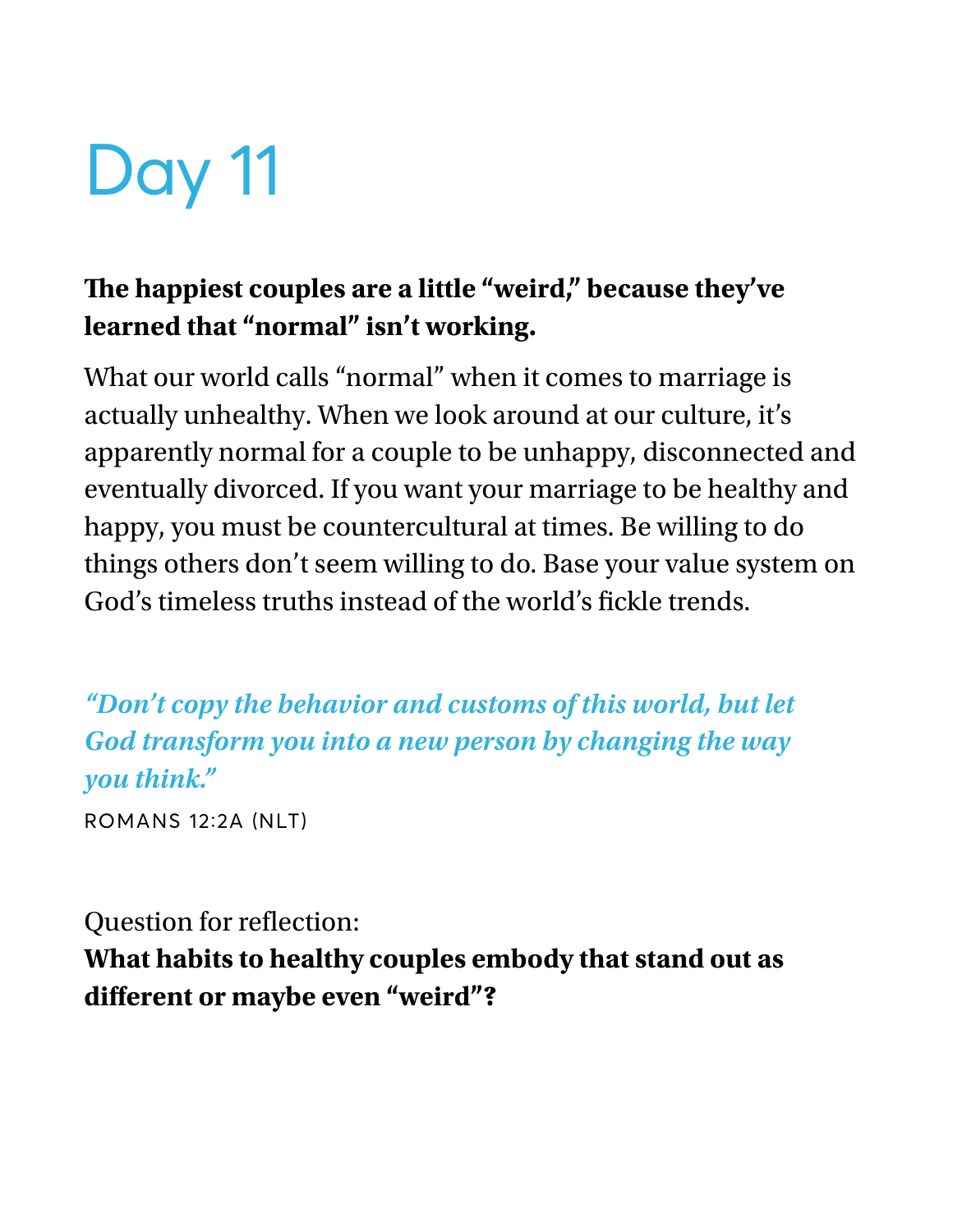### **Let laughter fll the soundtrack of your marriage!**

Even in seasons of struggles and pain, strong couples make it a priority to laugh together. They've learned that while they won't always "feel" happy, they can always have a joy that transcends the circumstances.

Choosing to laugh together isn't being blind towards the difficulties. Rather, it's a faith-filled declaration that, "We will get through this! Nothing can steal our joy. Because of Christ, all our pain is temporary and all our joy will be eternal!"

*"Always be full of joy in the Lord. I say it again—rejoice!"*

PHILIPPIANS 4∶4 (NLT)

Question for reflection:

**Do we laugh because of temporary circumstances or because of permanent joy?**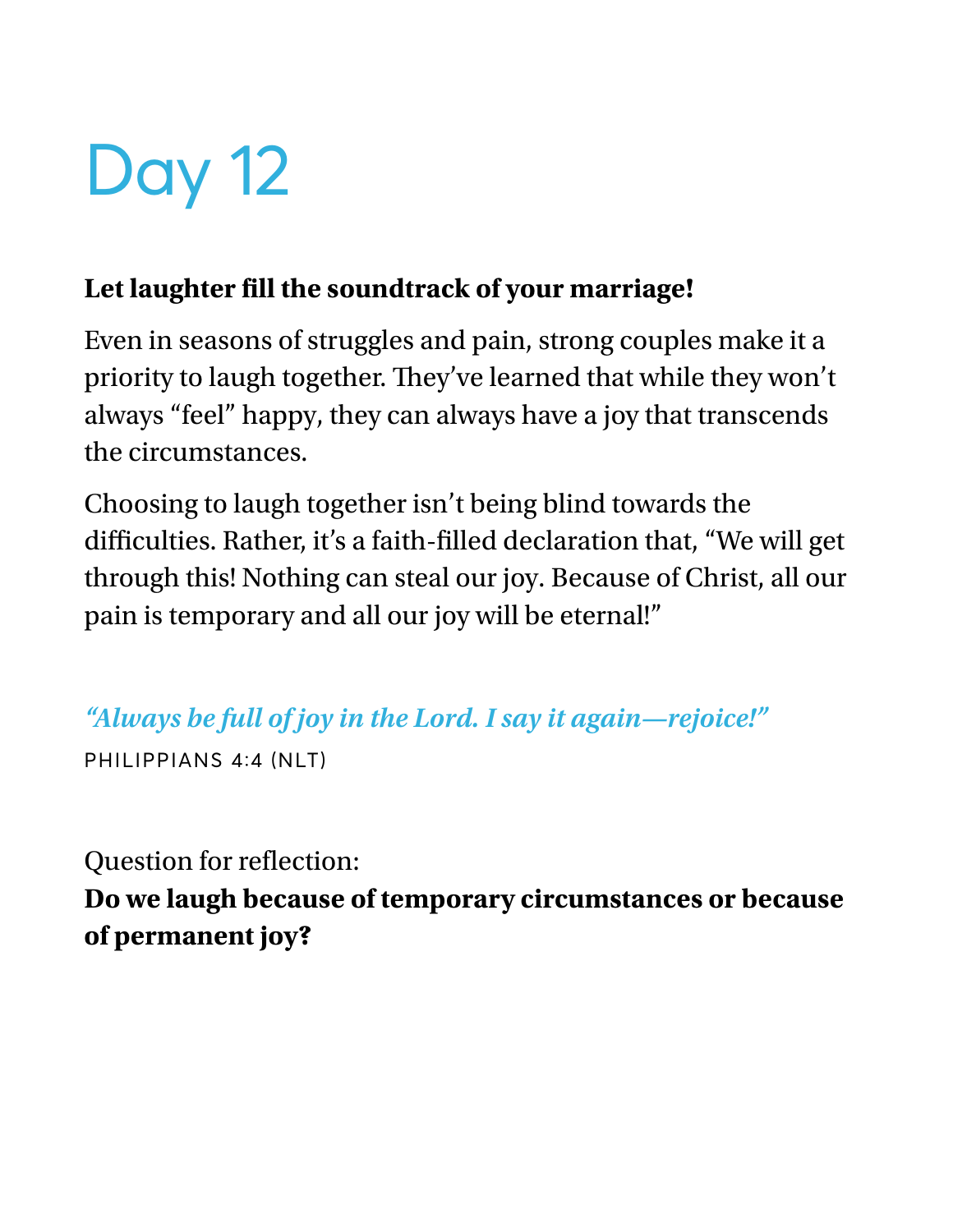### **Toughtfulness is a source of fuel that keeps a marriage going strong.**

You don't need a lot of money or any special set of skills to be thoughtful and considerate towards each other. Don't let selfishness or pride distract you from consistently putting the needs of your spouse ahead of your own. When a marriage has both spouses intentionally being considerate and showing thoughtfulness to each other, the marriage will thrive. Make sure your spouse knows that he/she is always on your mind.

*"Let everyone see that you are considerate in all you do."* PHILIPPIANS 4∶5A (NLT)

Question for reflection: **Am I consistently thoughtful and considerate towards my spouse?**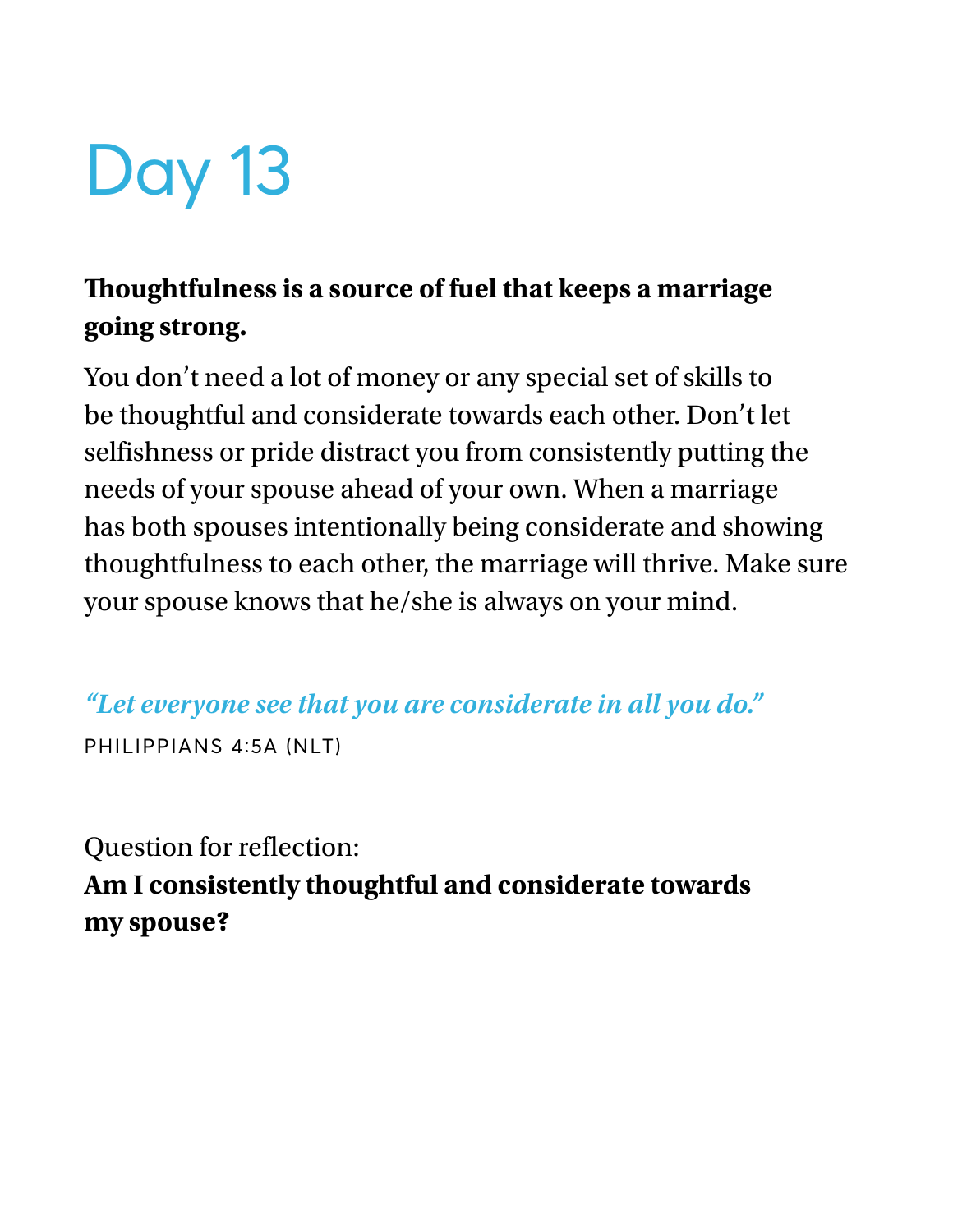### **A strong marriage requires two people who choose to love each other even on days when they struggle to like each other!**

Many modern love stories would have us naively believe that love is little more than a fickle feeling that comes and goes. The truth is that love isn't a feeling; it's an action-oriented commitment. It's a choice to give your best to someone even when they are at their worst. It means serving someone even when they are in no position to repay. It means giving more grace that we feel like giving. That's what Christ did for us and what He calls us to do for each other.

### *"Let all that you do be done in love."*

1 CORINTHIANS 16∶14 (ESV)

Question for reflection:

**Am I showing my spouse "love" by God's defnition of love or by the world's defnition?**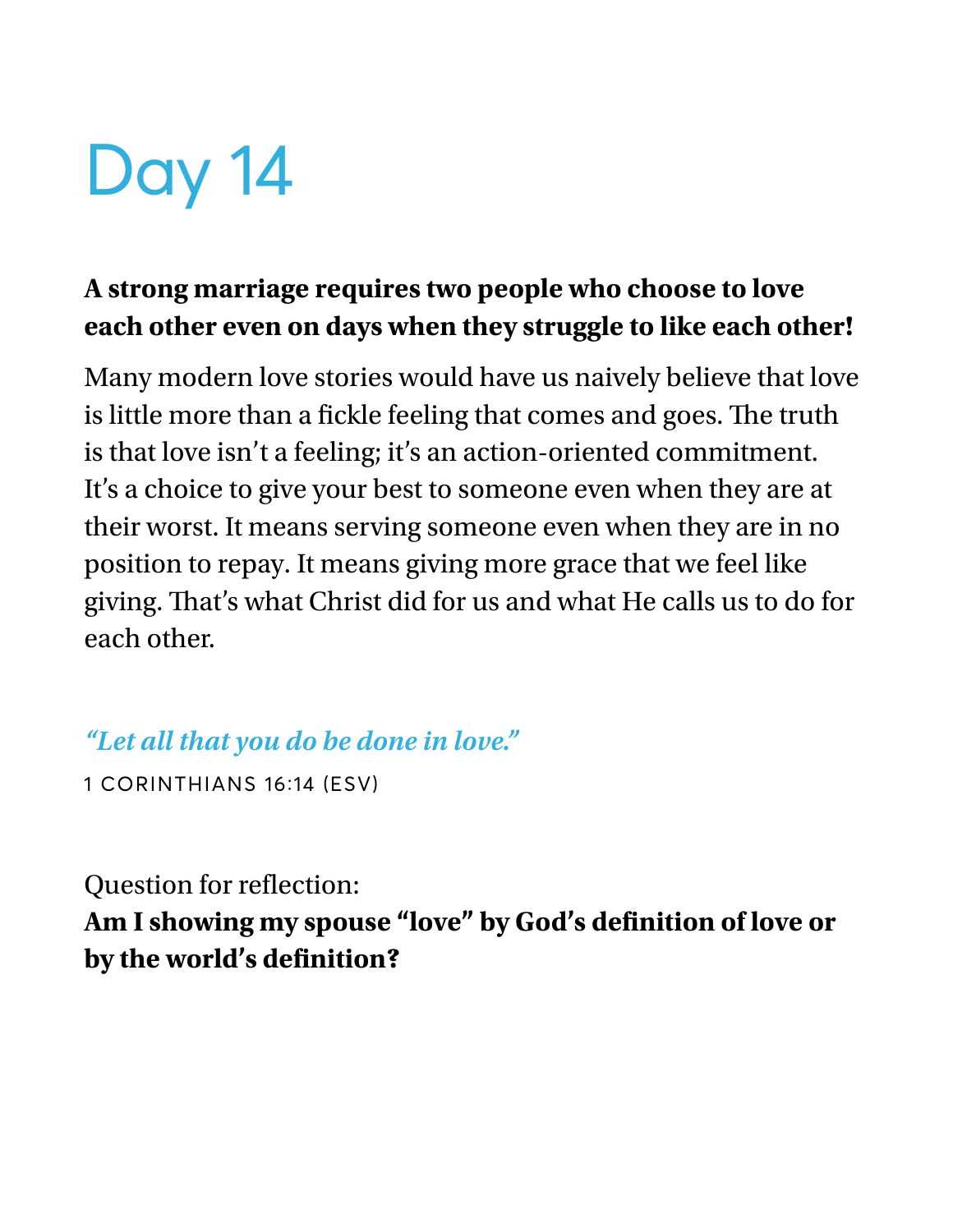#### **Choose an attitude of gratitude everyday.**

It's not happy people who are thankful; it's thankful people who are happy. Choose to say "Thank you" to your spouse for all he/ she does and always remember to say "Thank you" to your Savior for all He has done. Let gratitude replace grumbling in your marriage. The next time you feel like complaining about your boss, stop and give thanks that you have a job. The next time you feel like complaining about a messy house, pause and give thanks that you have a family instead of a clean-but-empty house. Give thanks for everything.

*"Give thanks in all circumstances; for this is God's will for you in Christ Jesus."*

1 THESSALONIANS 5∶18 (NIV)

Question for reflection:

**How would my marriage look diferently if I spent less time complaining and more time giving thanks?**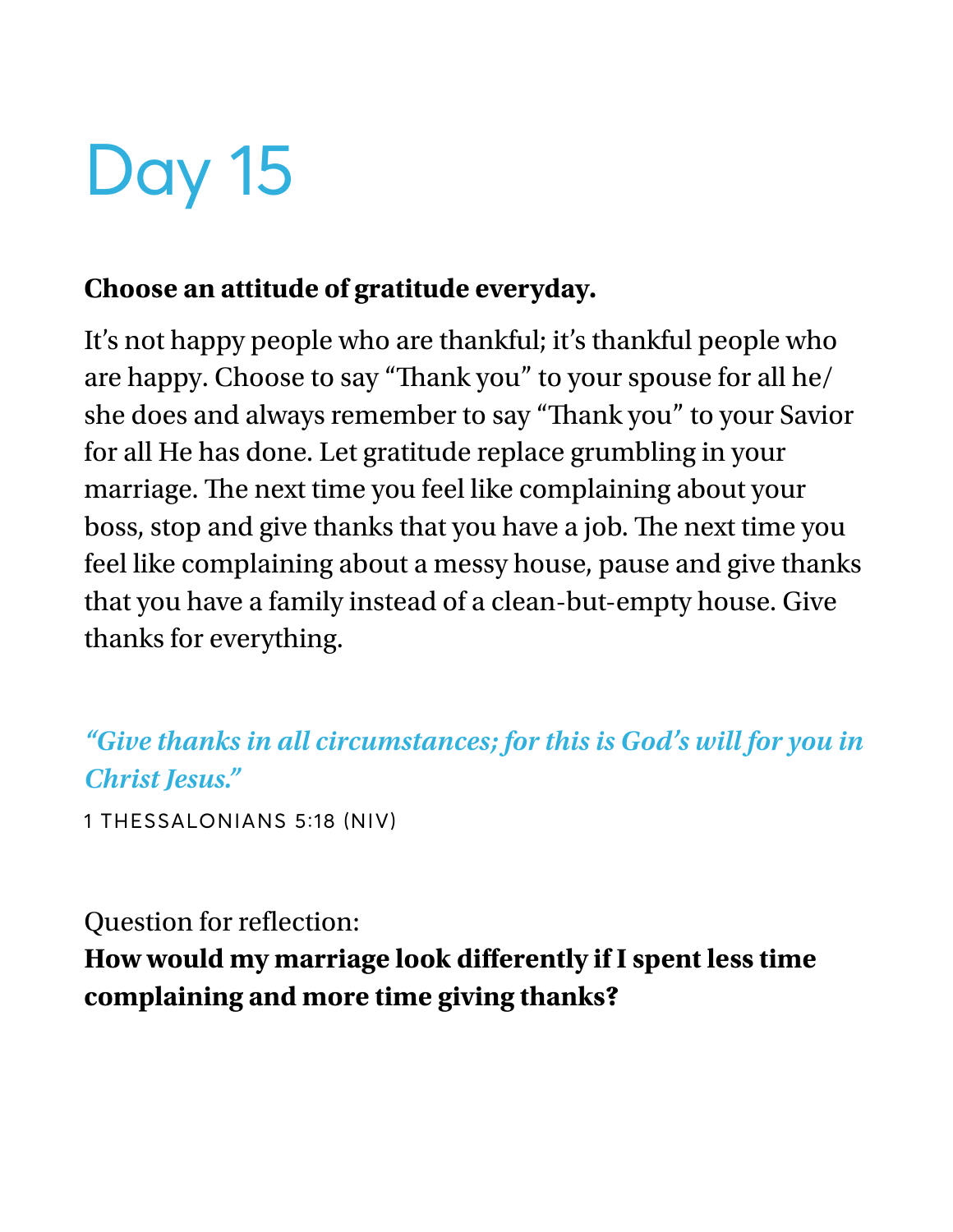### **God's timing is almost always diferent than our own timing, but His plans always prove to be perfect.**

We all have our own ideas and agendas, and we tend to get frustrated when our plans don't work out the ways we want. In those moments when doors don't seem to be opening fast enough or when you and your spouse feel frustrated that your plans aren't happening like you thought they would, remember that God is with you and His plans for your life and your marriage are better than your own. Trust Him and praise Him even in moments of disappointment. He knows what He's doing.

### *"For I know the plans I have for you," declares the Lord, "plans to prosper you and not to harm you, plans to give you hope and a future."*

JEREMIAH 29∶11 (NIV)

#### Question for reflection:

### **Are we trusting in God's timing or are we trying to force our own agenda?**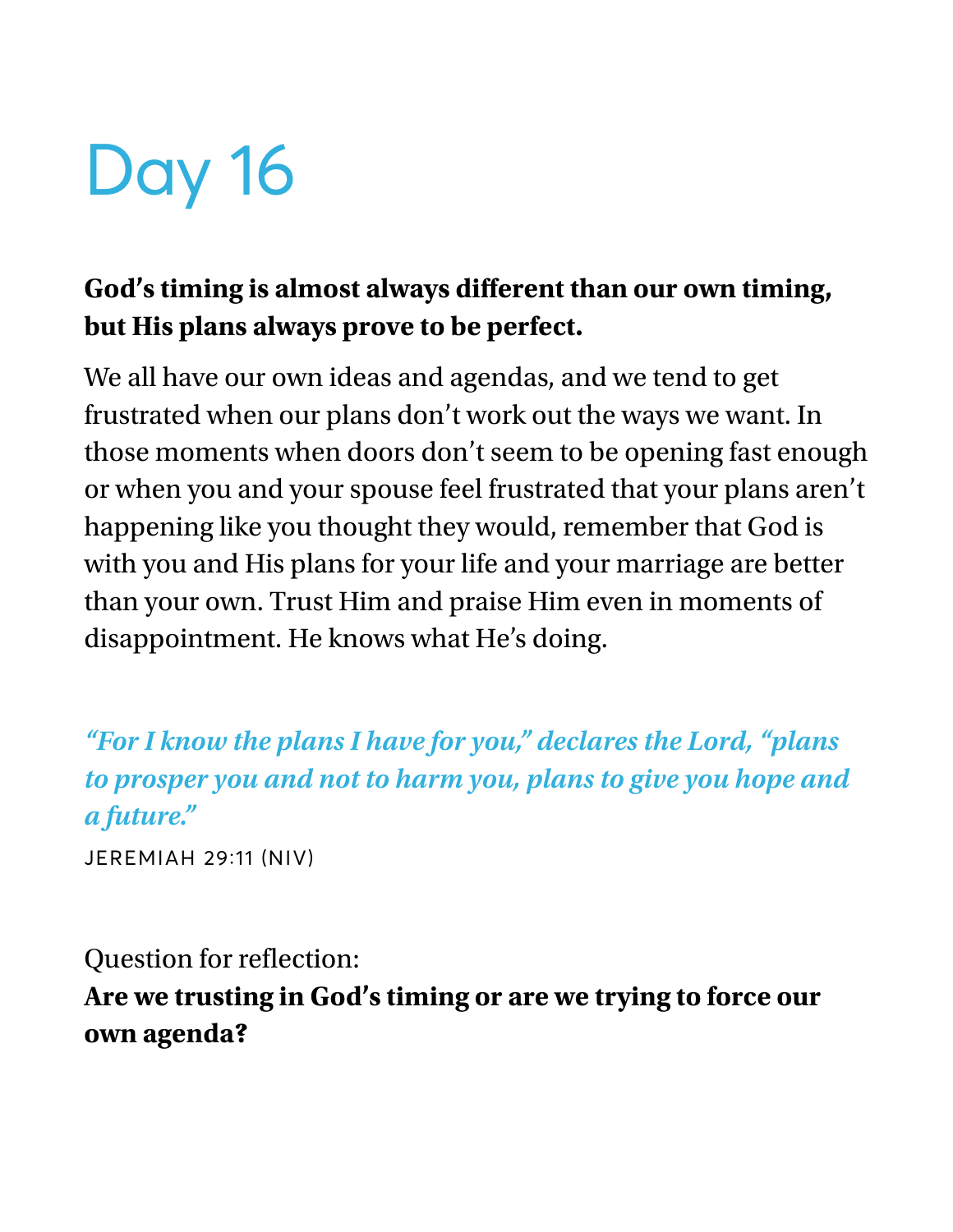#### **Pride is the soil where all other sin takes root.**

Pride, on the surface, seems like a "harmless" sin. In fact, we often don't even think of it as a sin, but it is dangerous indeed. Pride is the primary cause of divorce. Pride is the whisper in our ear that seduces us into believing that our way is always the best way and being "right" is more important than being loving. Pride is the enemy of love. Choose humility instead. Humility doesn't mean you lack confdence or courage; it simply means you're led by love instead of selfshness.

*"Pride goes before destruction, and haughtiness before a fall."* PROVERBS 16∶18 (NLT)

### Question for reflection:

**Would my spouse consider me to be flled with pride or flled with humility?**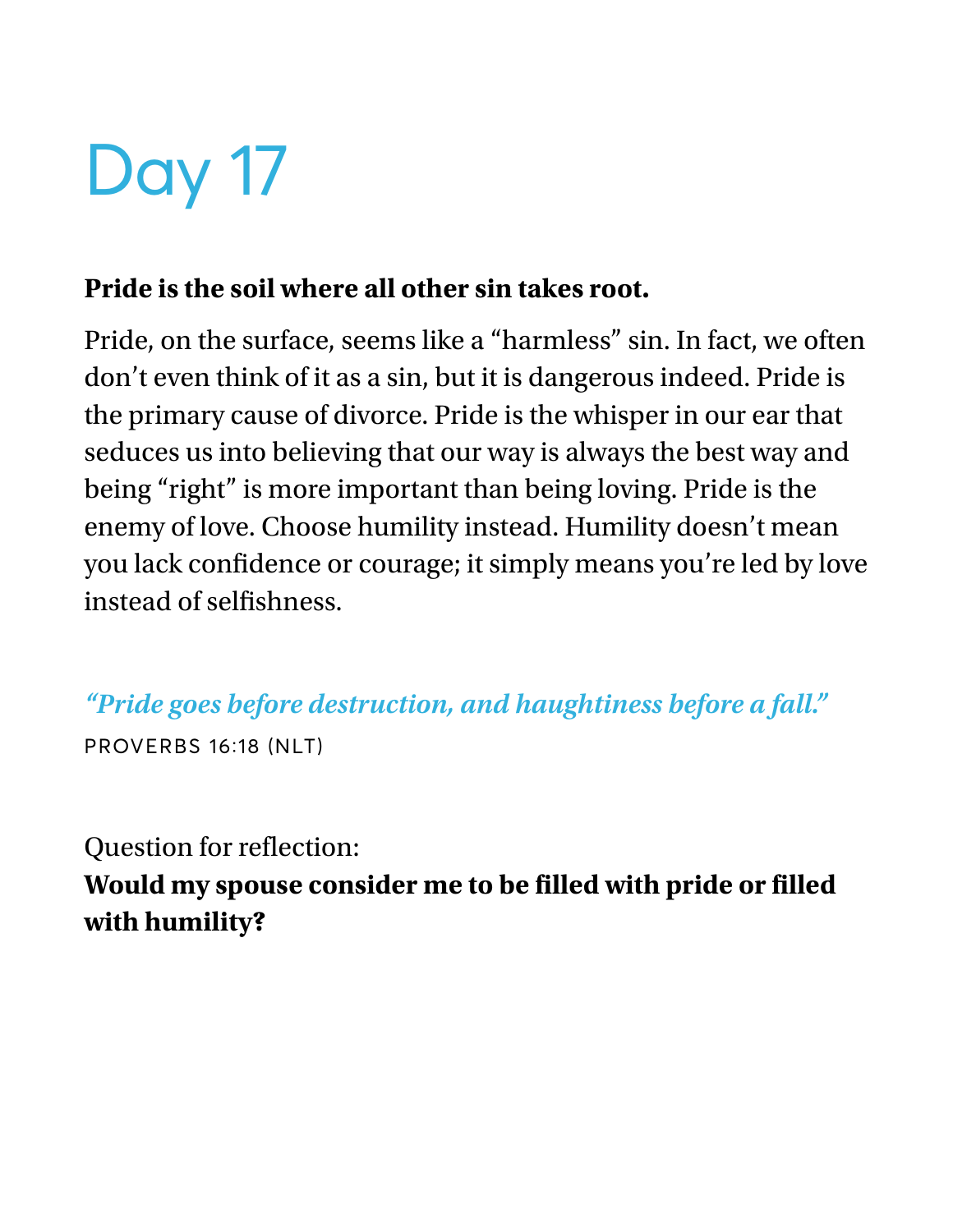### **Celebrate your spouse's strengths instead of pointing out weaknesses.**

When we focus on something, it starts to seem bigger. If you choose to focus on your spouse's strengths, they'll seem even bigger, but if you focus only on weaknesses and flaws, you'll see them even when they aren't really there. If you must focus on flaws, always start with your own flaws. You are the only part of the marriage that you truly have the power to change. Always be willing to build up your spouse instead of looking for ways to tear him/her down.

*"And why worry about a speck in your friend's eye when you have a log in your own?"*

MATTHEW 7∶3 (NLT)

Question for refection:

**Am I better at celebrating my spouse's strengths or at pointing out his/her weaknesses?**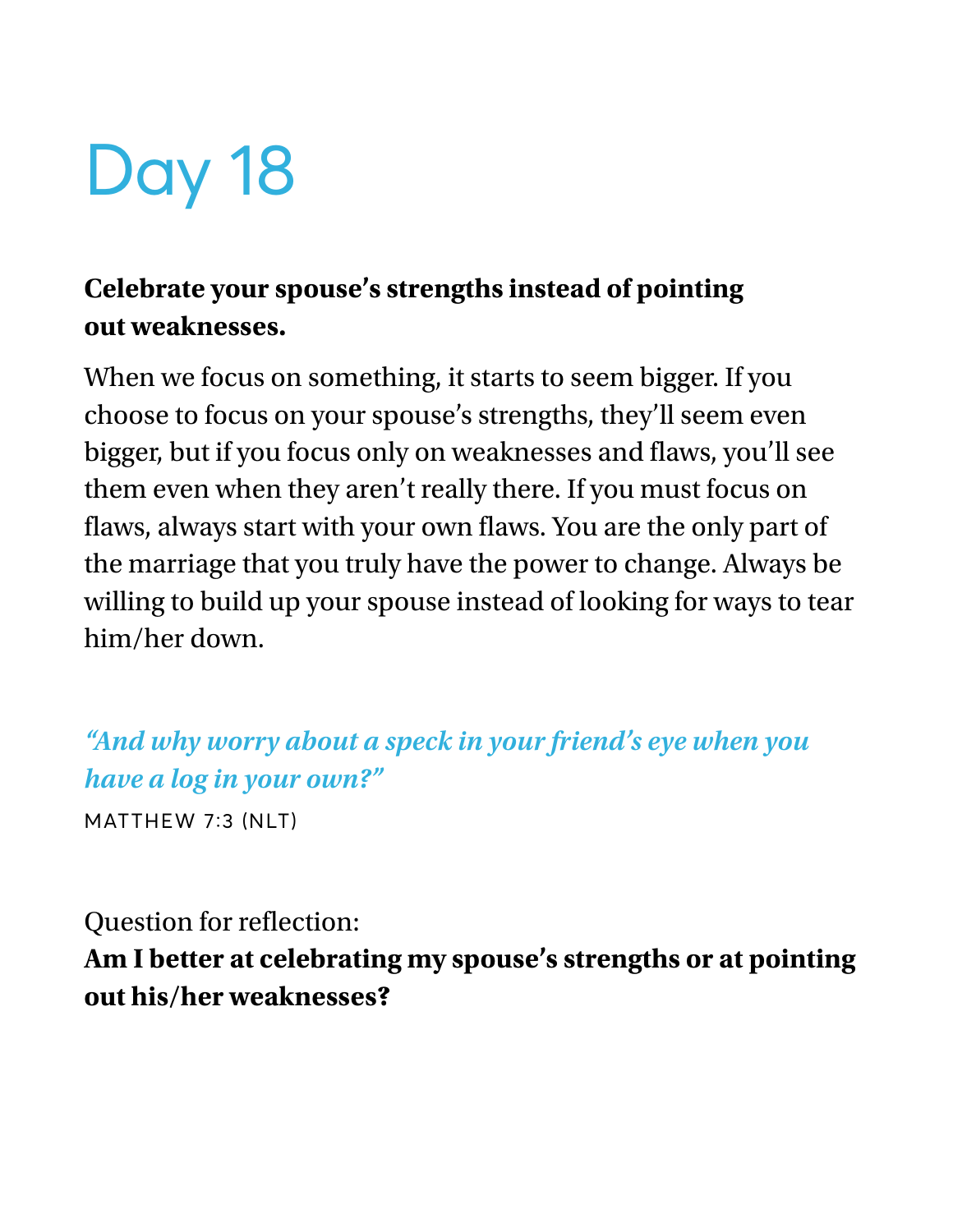#### **Treat your spouse the way you want to be treated.**

We learn the "Golden Rule" as small children, but too often, we don't apply this timeless truth in the one relationship that should matter most. Always treat your spouse with thoughtfulness, respect, kindness and encouragement. Treat him/her the way you want to be treated. This doesn't mean that you should assume your spouse's needs and desires are the same as yours. Be more focused on his/her needs than you are on your own needs.

*"So in everything, do to others what you would have them do to you, for this sums up the Law and the Prophets."* MATTHEW 7∶12 (NIV)

Question for reflection: **Do I consistently treat my spouse the way I want to be treated?**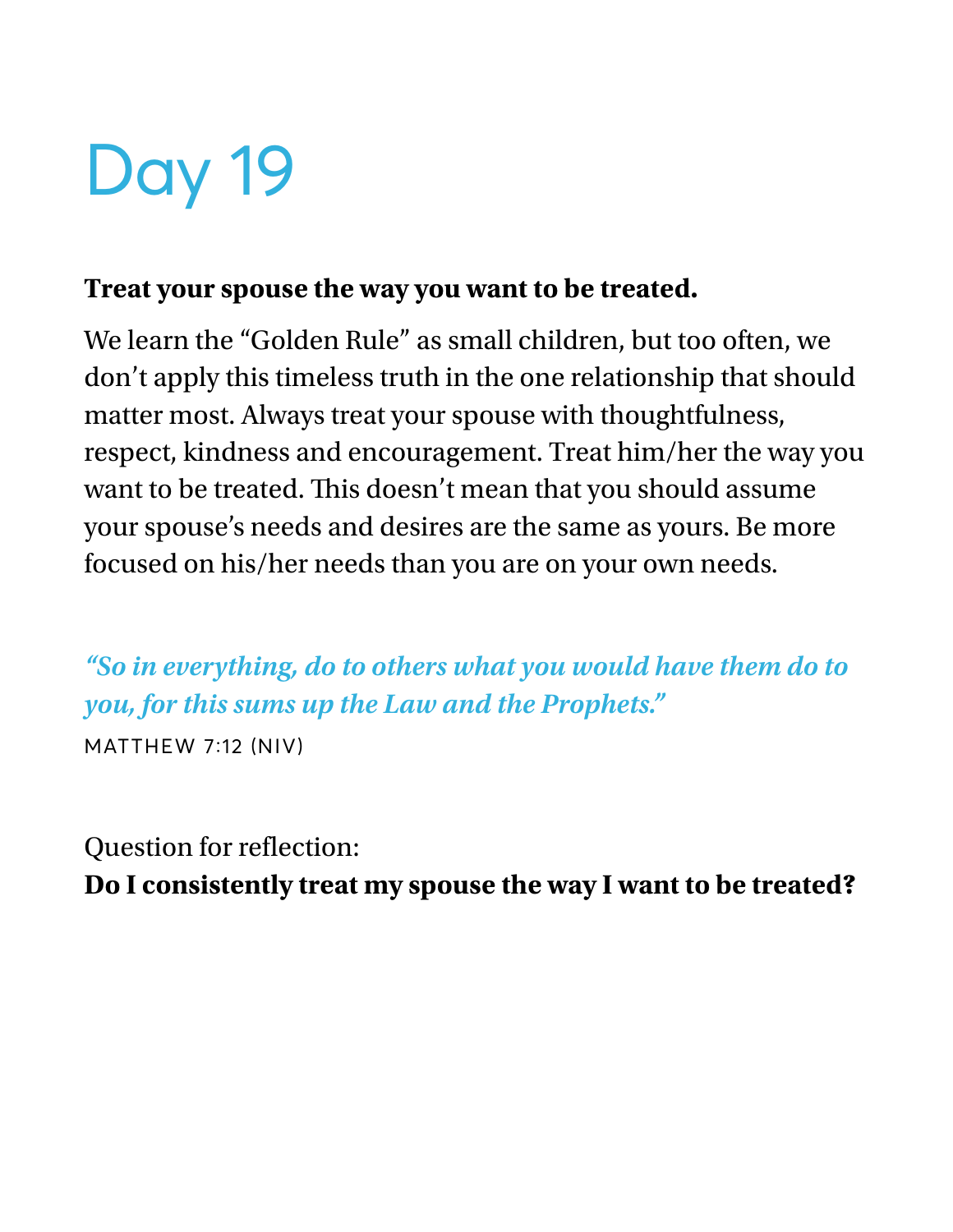#### **Strive to be a peacemaker; not a pot-stirrer!**

Unity in marriage doesn't mean uniformity. You won't always agree, but should always be agreeable towards each other. Even in moments of disagreement, don't look for ways to stir up confict or belittle each other's opinions. Instead, work together with mutual respect to bring peace to every confict. Be quick to apologize when you've hurt your spouse's feelings. Work together to create an oasis of peace in your home. Make your relationship a place you want to escape to and not a place you want to escape from.

*"If it is possible, as far as it depends on you, live at peace with everyone."*

ROMANS 12∶18 (NIV)

Question for reflection: **Am I creating peace or creating confict in my marriage?**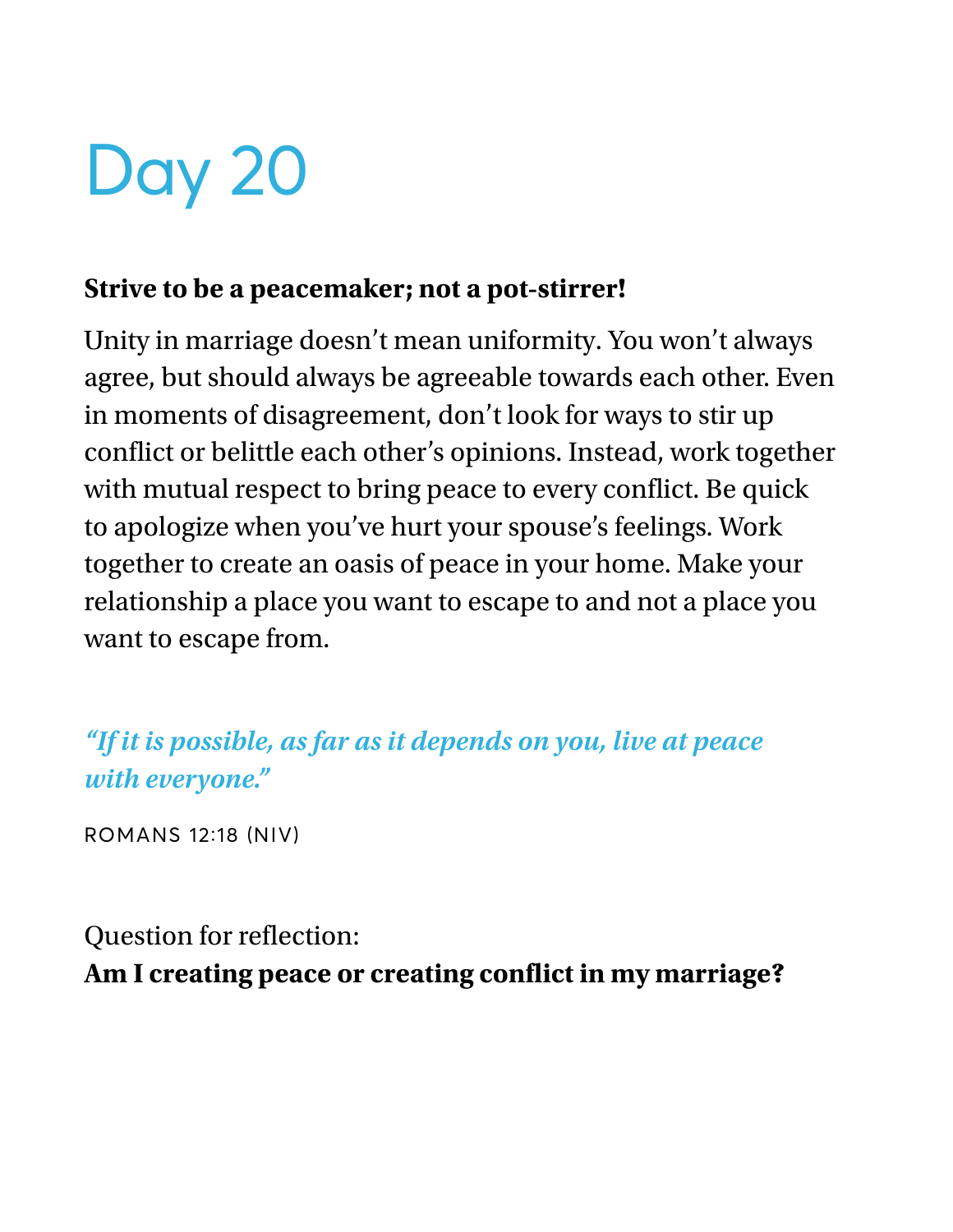#### **Worry occupies the part of your heart where faith should live.**

All of us are prone to worrying sometimes, but worries can unravel the peace of your home and the unity of your marriage. Worrying gives us the illusion of control over situations that feel out-of-control, but God never called us to control our circumstances. He calls us to trust Him with our circumstances. The next time you and your spouse are tempted to worry, try praying together instead. God sometime uses our prayers to change our circumstances, but He always uses our prayers to change our perspective.

*"Don't worry about anything; instead, pray about everything. Tell God what you need, and thank him for all he has done."* PHILIPPIANS 4∶6 (NLT)

Question for refection:

**How would our marriage improve if we worried less and prayed more?**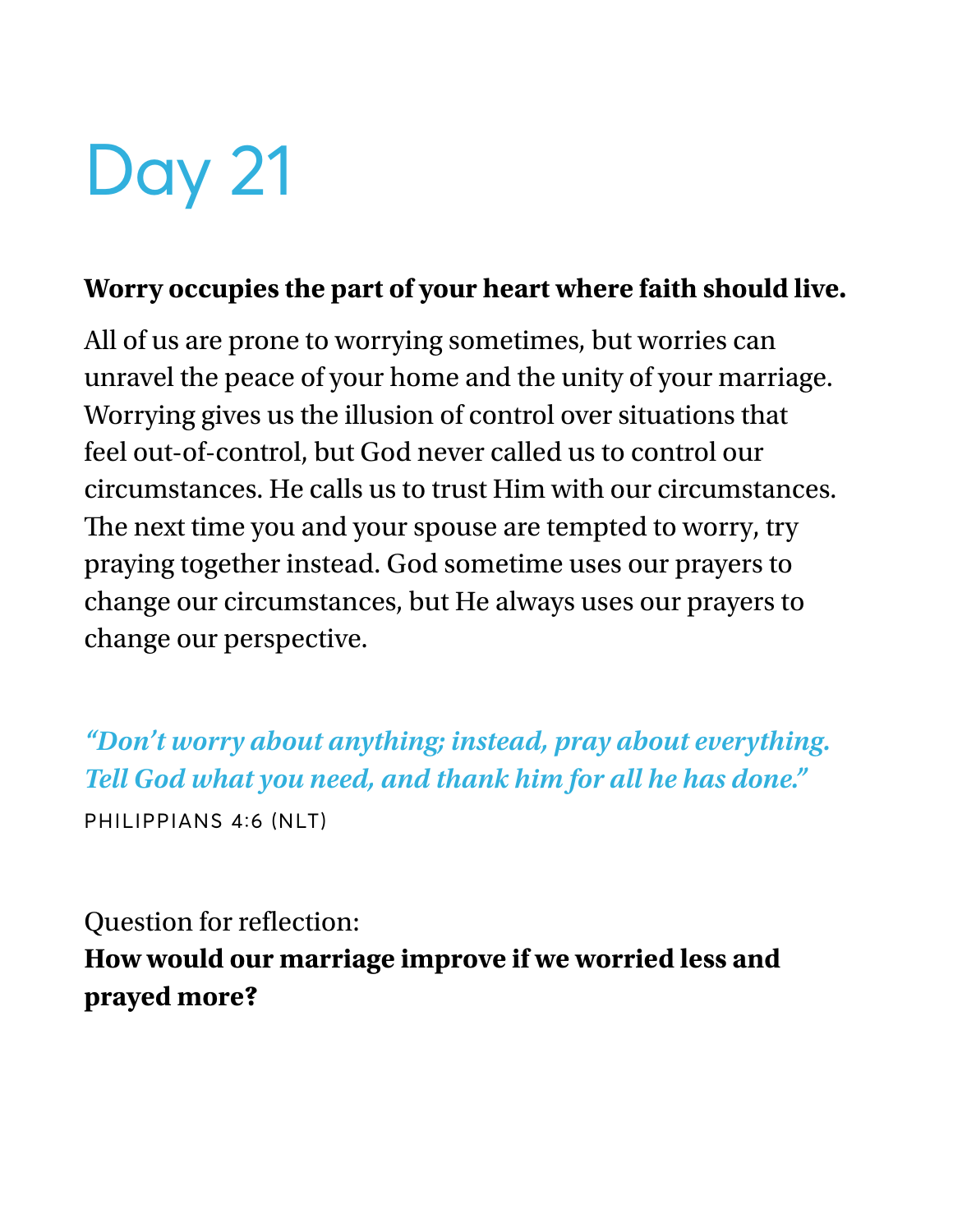### **Don't treat your spouse the way your spouse treats you. Treat your spouse the way God treats you.**

There's a natural tendency to want to "keep score" in marriage. We want credit for all our good deeds and we want payback for any wrongs our spouse might have committed towards. The problem with keeping score in marriage is that both spouse's always lose. God gave us His best while we were at our worst, and He calls us to love each other in His perfect example of love. Give your best even when your spouse is at his/her worst. People need love most when they deserve it least.

*"Do not repay anyone evil for evil. Be careful to do what is right in the eyes of everyone."*

ROMANS 12∶17 (NIV)

Question for reflection:

**Do I freely give my spouse the love and grace that God has freely given me?**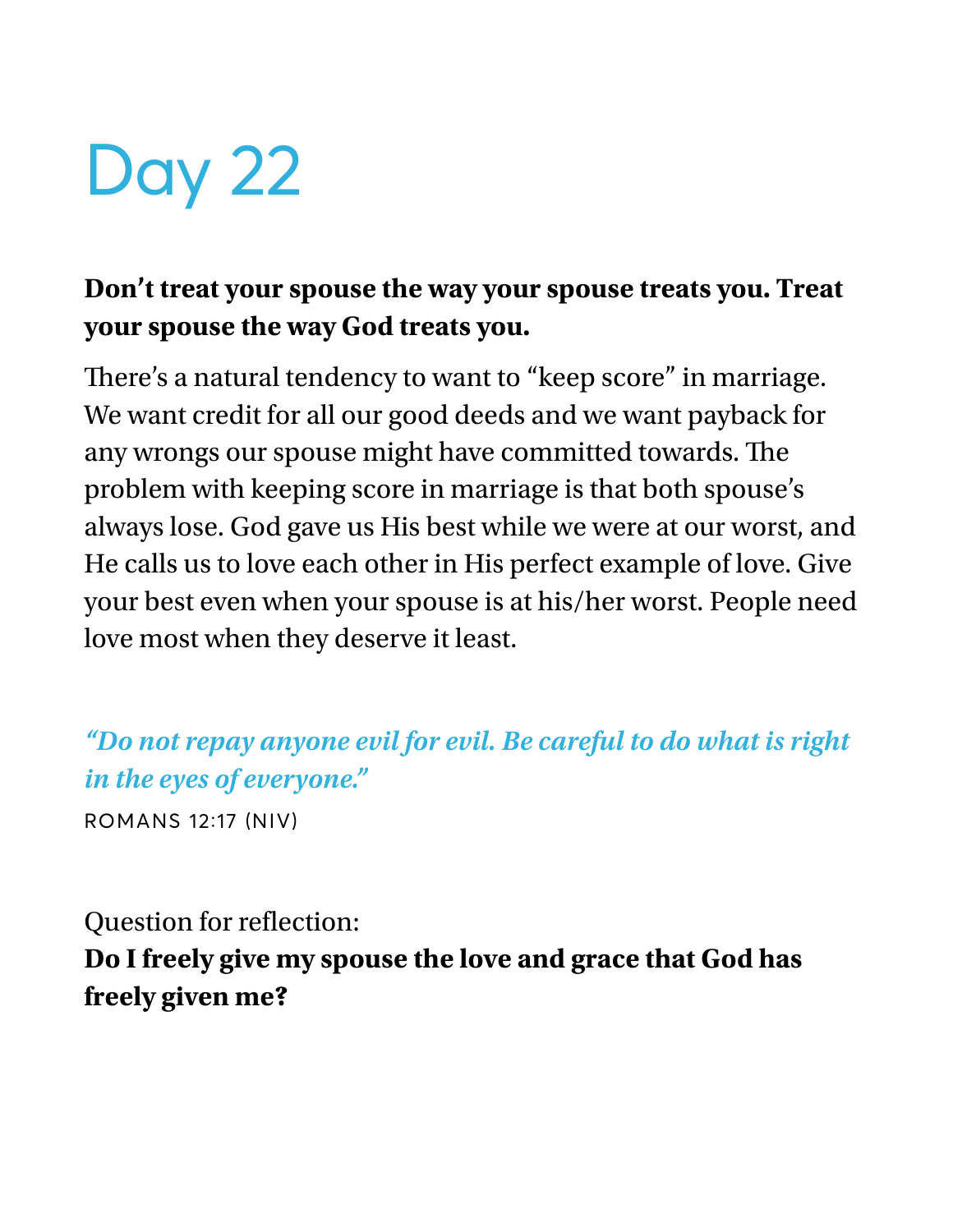### **Te best spouses are good communicators and the best communicators are good listeners.**

Listening is the most efective form of communication. Most of us listen only to form our response instead of listening to fully understand what the other is saying. When your spouse is talking, put down the distractions and give your undivided attention. Taking the time to listen with undivided focus and wholehearted compassion communicates much more than your words ever could.

*"My dear brothers and sisters, take note of this: Everyone should be quick to listen, slow to speak and slow to become angry."* JAMES 1∶19 (NIV)

Question for refection: **Would my spouse consider me to be a good listener?**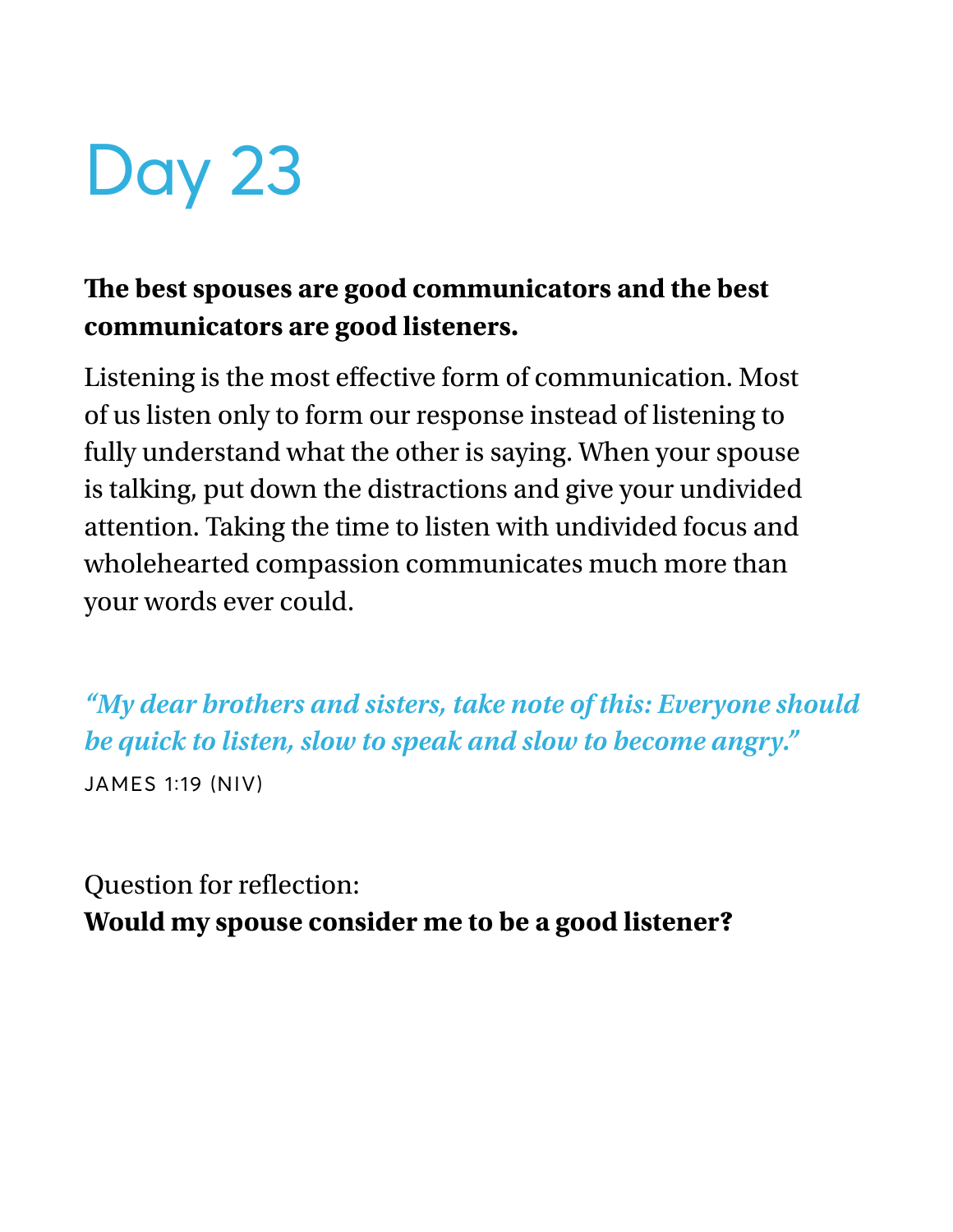#### The tone of your words will shape the tone of your marriage.

Think about the tone of your words when you are talking to your spouse. Are you rushed and annoyed or are your tender and thoughtful in your replies? One of the most powerful (and tragically underused) pieces of marriage advice is to simply be nice to each other. There's never a good excuse to be unkind to your spouse. Kindness is contagious; but unfortunately, so is rudeness. Make sure you're spreading the right one.

*"Kind words are like honey—sweet to the soul and healthy for the body."*

PROVERBS 16∶24 (NLT)

Question for reflection: **Am I creating a climate of kindness or of rudeness in my marriage?**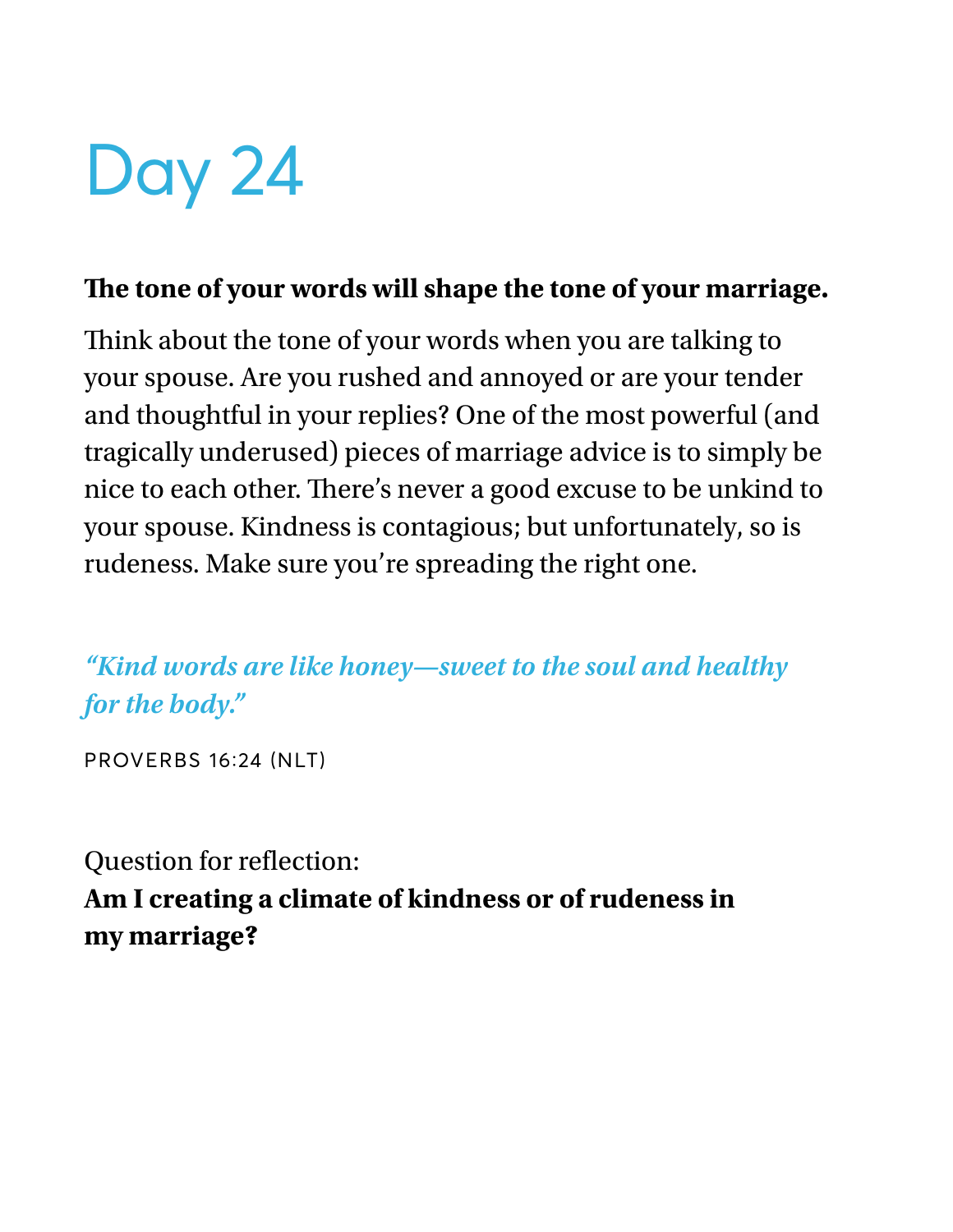### **Your mistakes don't defne your character. It's what you choose to do after you've made the mistake that makes all the diference.**

If we make a poor choice once, it's a "mistake." If we make the same poor choice again, it's a deliberate and destructive decision. Are there choices you are consistently making that are harming your marriage? Are there habits that need to stop? Are there words that need to cease? Don't get stuck on autopilot and continue to make decisions that need to stop. Anything left on autopilot will eventually crash. Examine your choices and stop repeating the bad ones.

*"As a dog returns to its vomit, so a fool repeats his foolishness."*  PROVERBS 26∶11 (NLT)

Question for refection:

#### **Am I repeating any negative behaviors that need to stop once and for all?**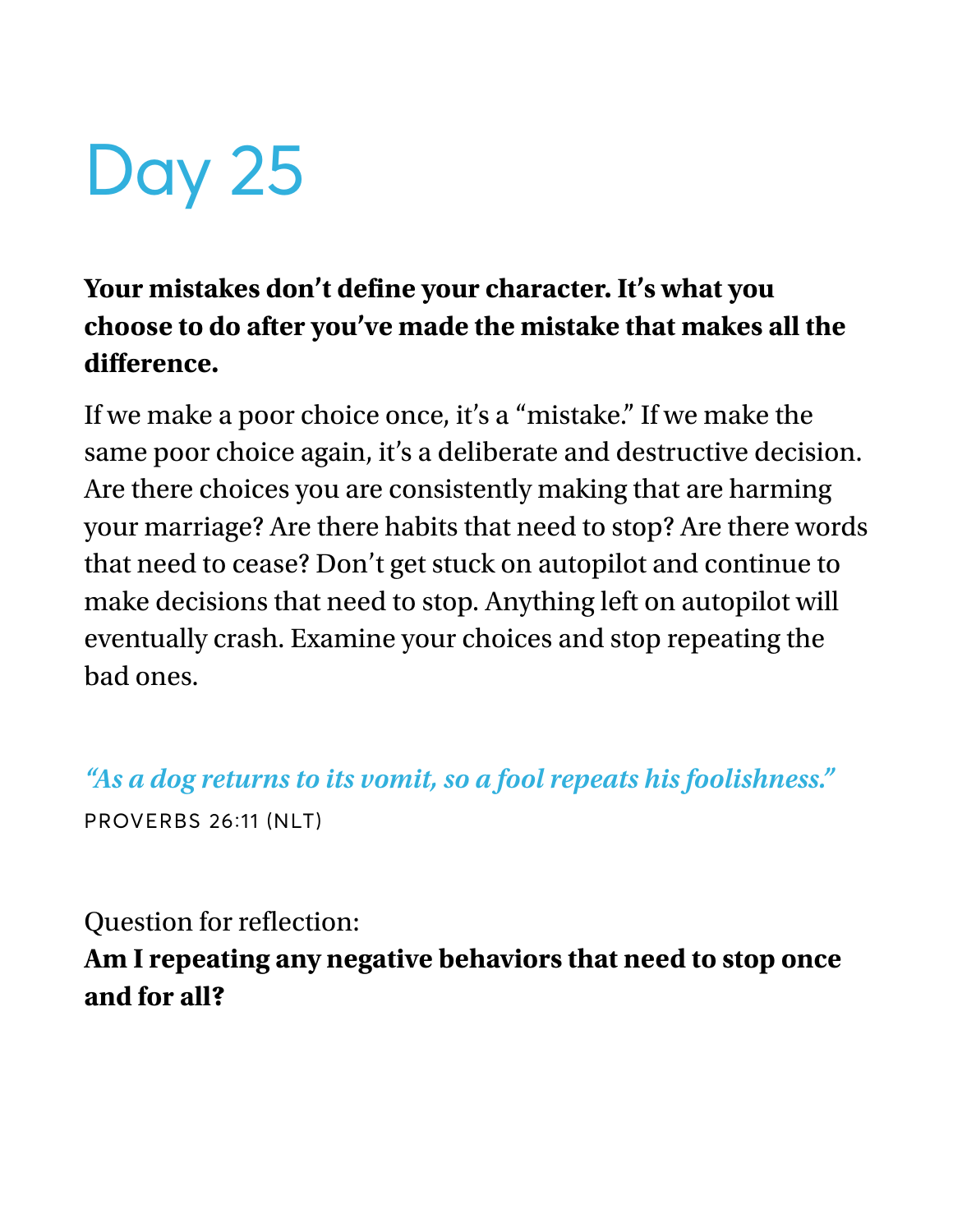### **Your family can do with less of almost everything if it means having more of you.**

The Bible clearly calls us to hard work and to a sacred duty of providing for our families, but in our culture the sin of laziness doesn't seem to be nearly as common as the sin of overworking. If you are too busy to consistently spend quality time with your family, then you need to immediately re-examine your priorities. On your deathbed, your faith and your family will be all that matters to you, so please don't wait until then to make them a bigger priority than your work.

### *"Don't wear yourself out trying to get rich. Be wise enough to know when to quit."*

PROVERBS 23∶4 (NLT)

Question for refection:

### **Am I consistently showing my spouse and family that I love and value them above my pursuits and possessions?**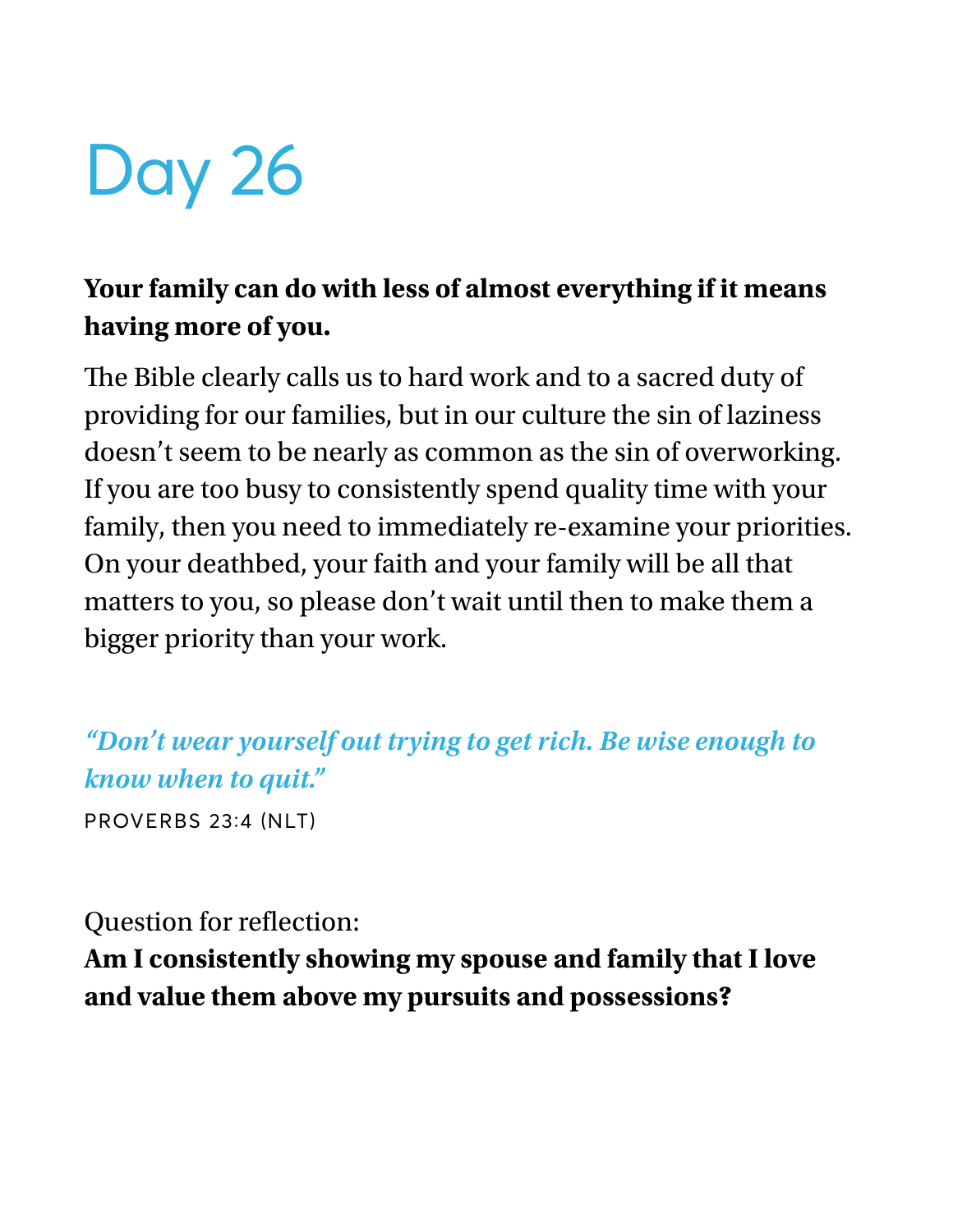#### **Choices made in anger lead to regrets.**

Anger is a natural human emotion. We all feel it, so the Bible never says that anger itself is a sin. Anger, however, can easily lead us into sin. We tend to make our worst choices when we're responding in anger. If you are quick to anger, you should pray and ask God to reveal the root causes that are robbing you of joy. You should also be very careful not to allow your anger to control you, because it could also sabotage your marriage.

*"Fools vent their anger, but the wise quietly hold it back."*

PROVERBS 29∶11 (NLT)

Question for reflection: **Do I make my choices in anger or do I make my choices with wisdom?**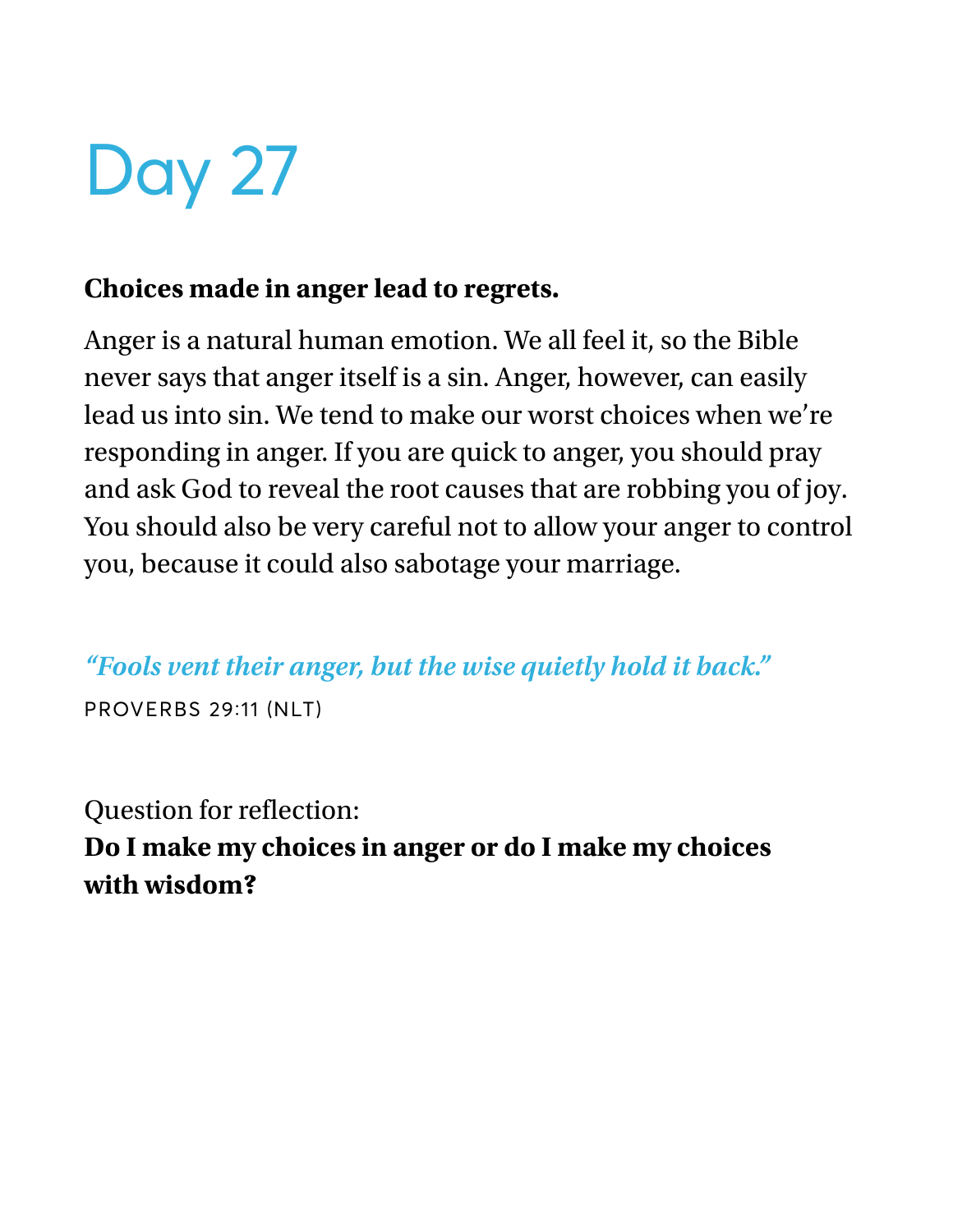### **Storms are inevitable, but destruction is optional. Te right foundation makes all the diference.**

The strongest homes and the strongest marriages all have one thing in common: A strong foundation. Storms will come in your marriage.

Circumstances that are out of your control will rock you and threaten to destroy you, but if you have the right foundation, you will weather any storm. Every marriage needs a foundation of faith in God, commitment to one another and resolve to face every obstacle hand-in-hand and side-by-side.

*"Anyone who listens to my teaching and follows it is wise, like a person who builds a house on solid rock."* MATTHEW 7∶24 (NLT)

Question for reflection: **What is the foundation of our marriage?**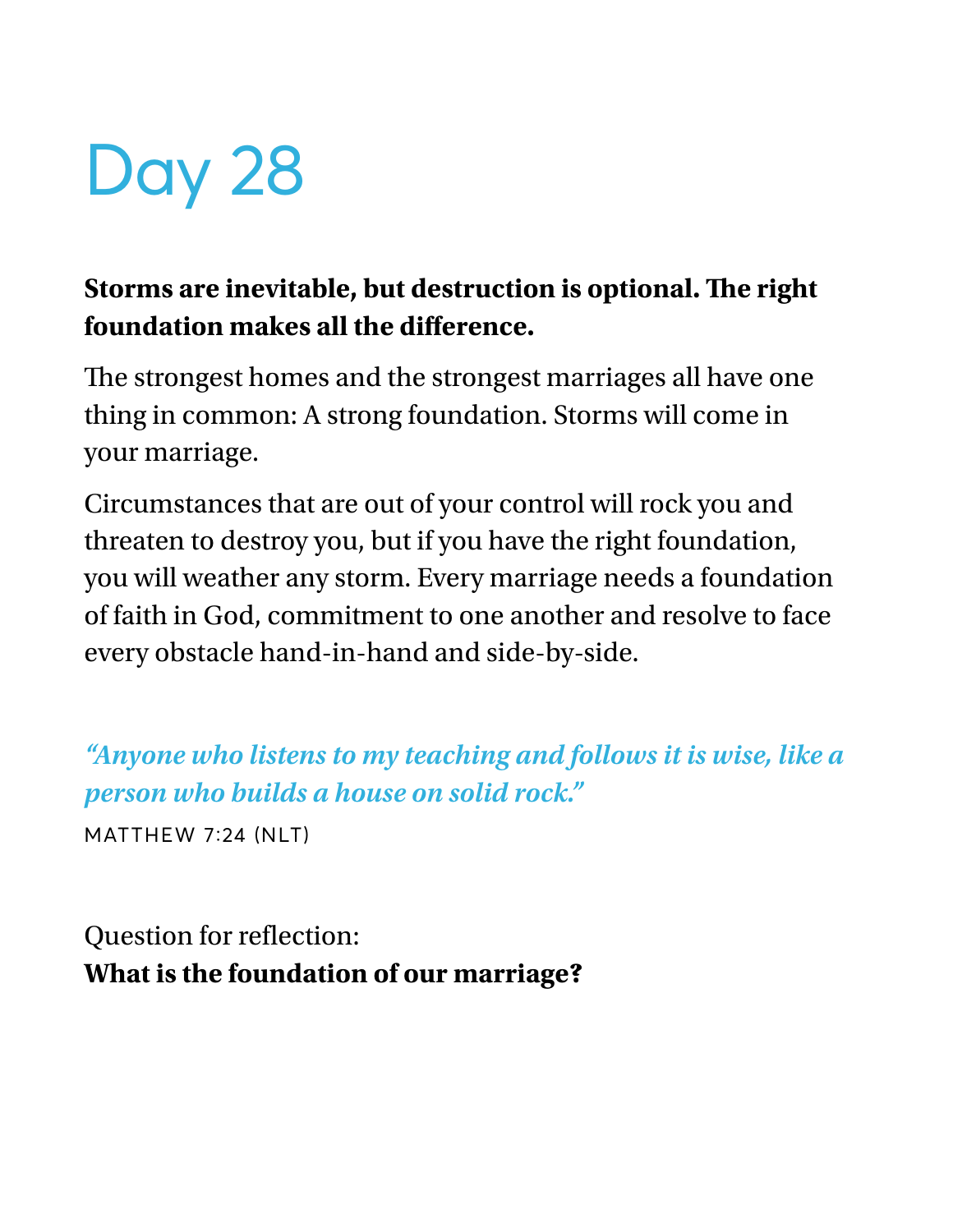## Day 29

### It's not our job to fix people; it's our job to love them even while **they are broken.**

There will be times you are tempted to "fix" your spouse or change something about your spouse, but resist that temptation. When one spouse tries to change the other, neither of them are changed but both of them end up frustrated! Instead of fixing or changing or coercing, just love each other. Love is what God uses to change us all. Love is the very tool God will use to fix us and change us into all that we were intended to be.

*"Above all, love each other deeply, because love covers over a multitude of sins."*

1 PETER 4∶8 (NIV)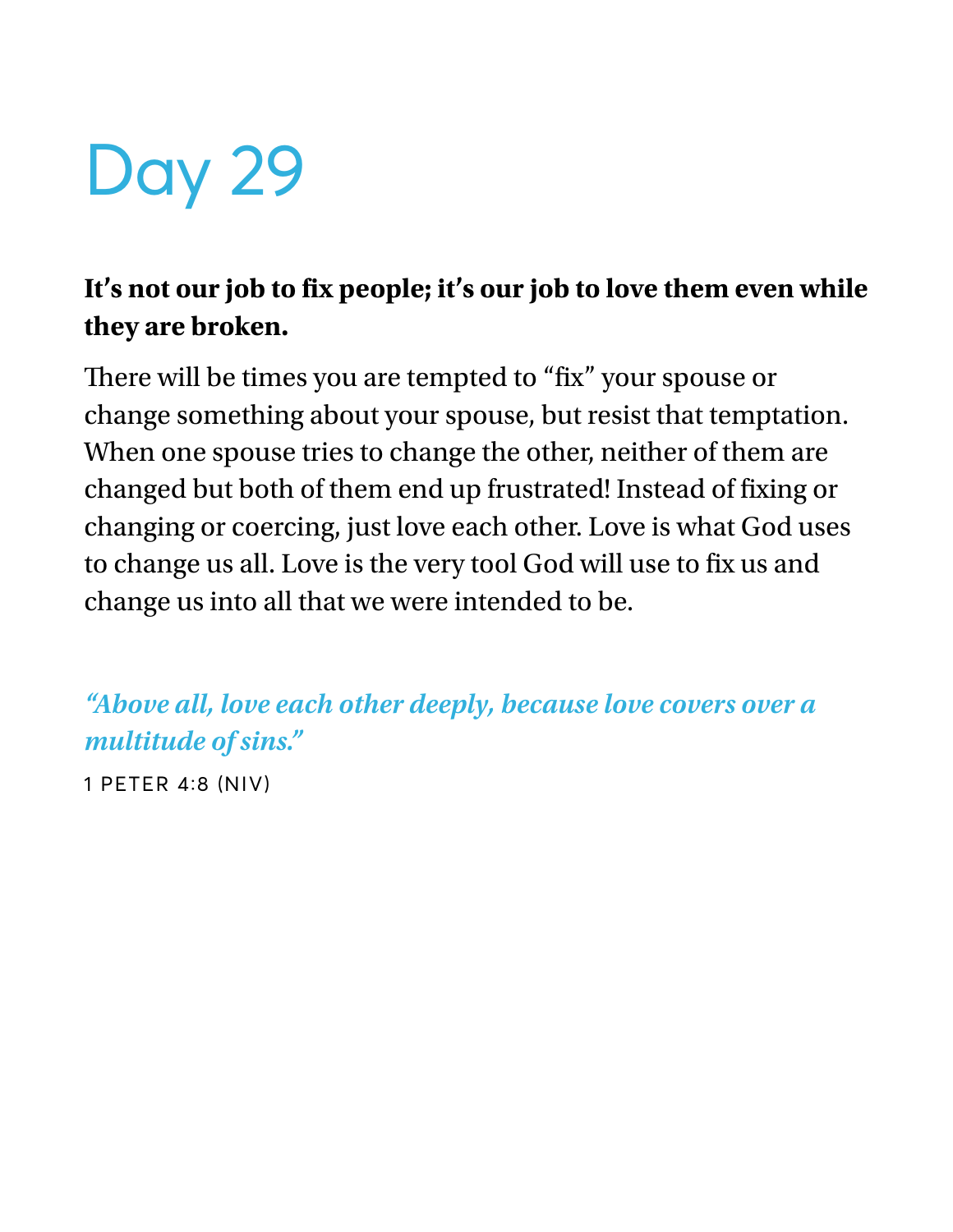# Day 30

#### **Your marriage won't be defned by the size of your struggles but by the size of your commitment to overcome the struggles together.**

Couples who make it work "til death do us part" aren't the ones who never had a reason to get divorced. They're simply the ones whose love and perseverance were always stronger than their reasons for quitting. Those two ingredients (love and perseverance) might be the two most powerful forces in a marriage. If you remain steadfast in your love for each other and unshakeable in your commitment to each other, your marriage will never fail!

*"May the Lord direct your hearts into God's love and Christ's perseverance."*

2 THESSALONIANS 3∶5 (NIV)

#### Question for reflection:

**Are both love and perseverance at the heart of our marriage?**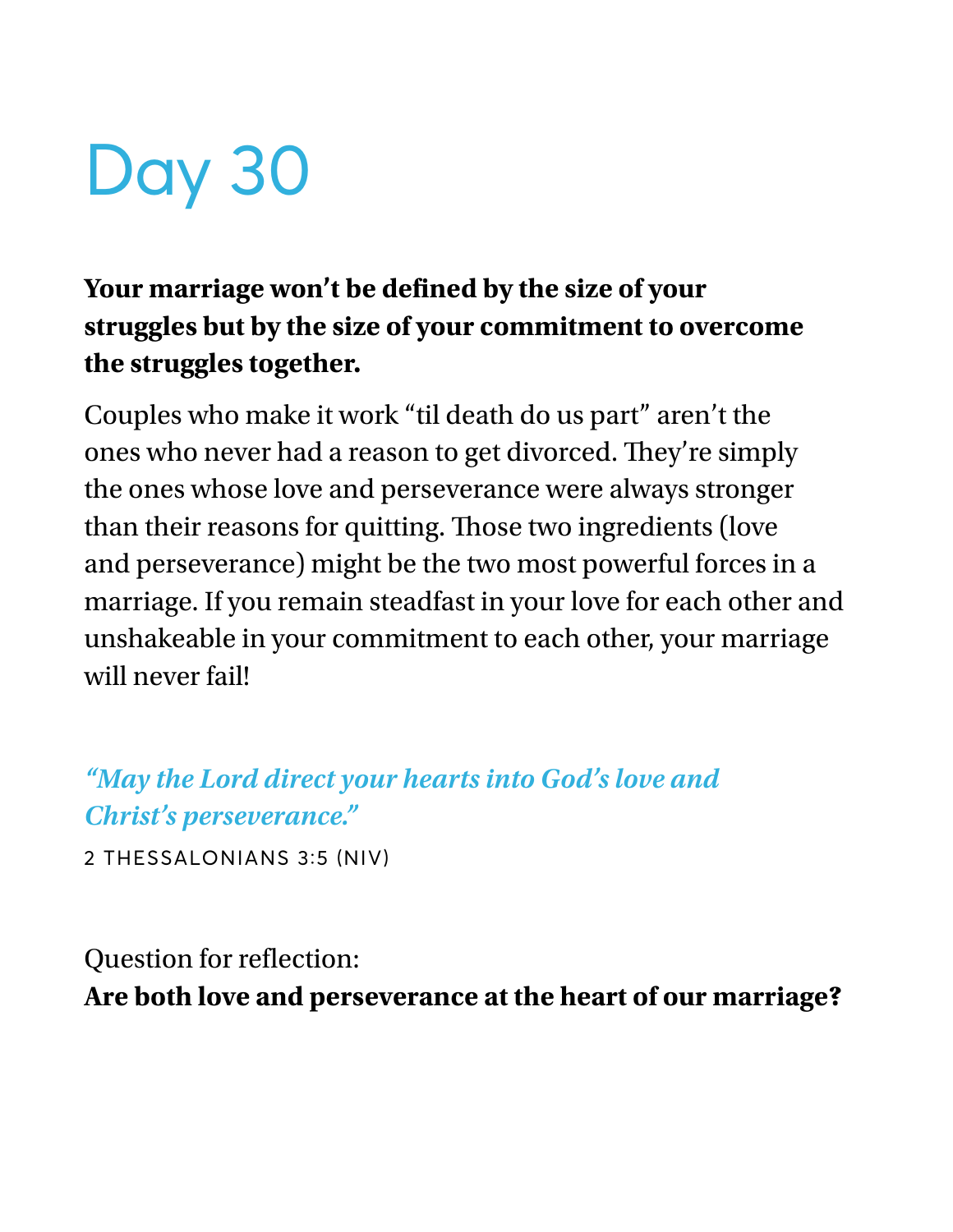## Day 31

### **A husband and wife must function like two wings on the same bird. Tey must work together in harmony or the marriage will never get of the ground.**

Marriage is a partnership. It's not just a partnership in a business sense, but it's the most sacred type of partnership. It's two people committing their lives to God and to each other. It's a promise to be there for each other through every season. It's a vow to bring out the best in each other and to always have each other's back. It's a selfless act of placing the needs of your spouse ahead of your own need. When both spouses will consistently do this for the other, the marriage will soar!

*"Submit to one another out of reverence for Christ."* EPHESIANS 5∶21 (NIV)

Question for reflection:

**In what areas of our marriage do we need to develop a stronger partnership?**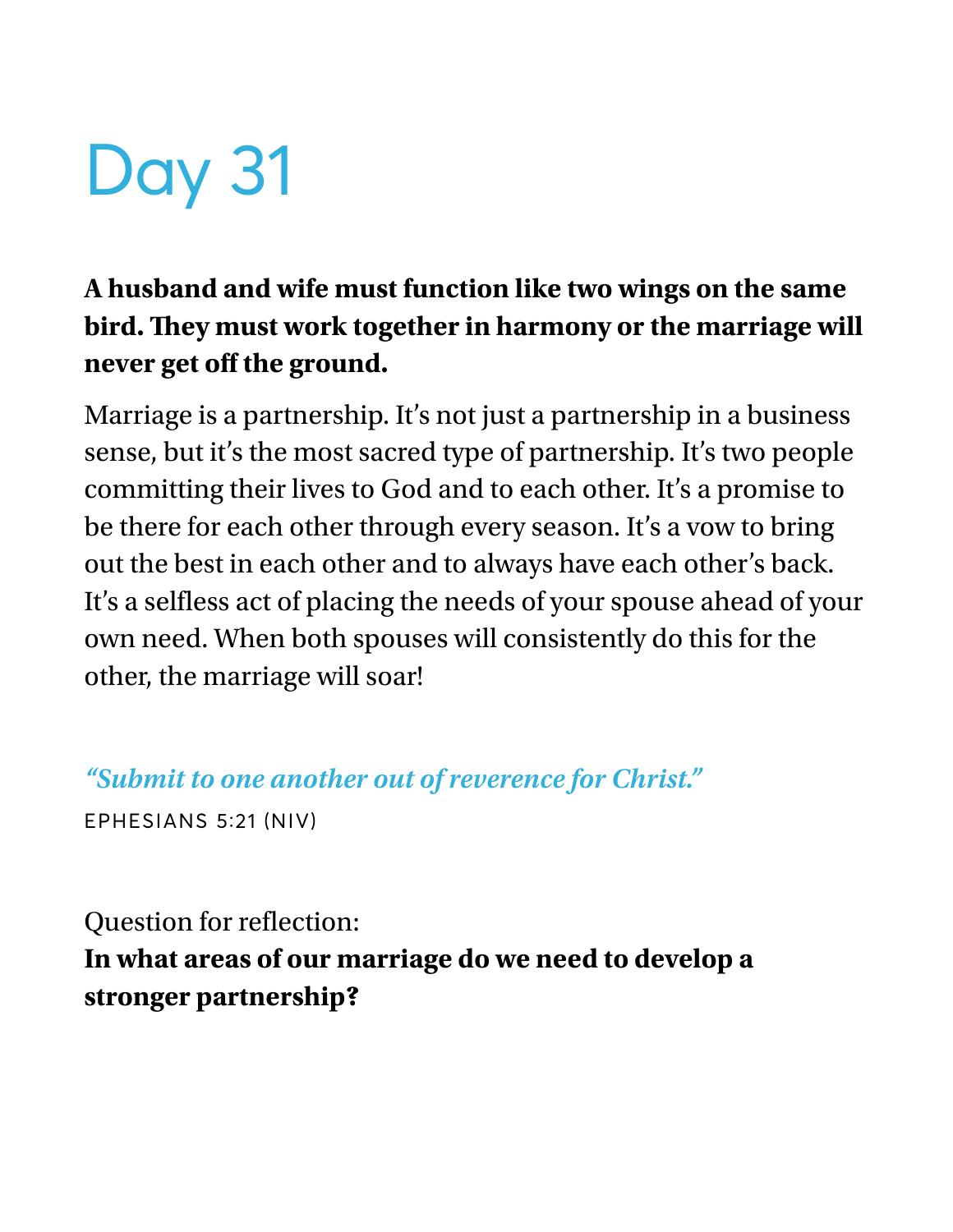**Te 31-Day Devotional has ended, but your daily commitment to growing closer to your spouse should continue. Keep building your marriage on a foundation of God's Word. Here are some additional Scriptures that will encourage you and guide you in the days to come…**

*"Commit everything you do to the Lord. Trust him, and he will help you."*

PSALM 37∶5 (NLT)

*"He has shown you, O mortal, what is good. And what does the Lord require of you? To act justly and to love mercy and to walk humbly with your God."* 

MICAH 6∶8 (NIV)

*"Ask and it will be given to you; seek and you will* **f***nd; knock and the door will be opened to you."* 

MATTHEW 7∶7 (NIV)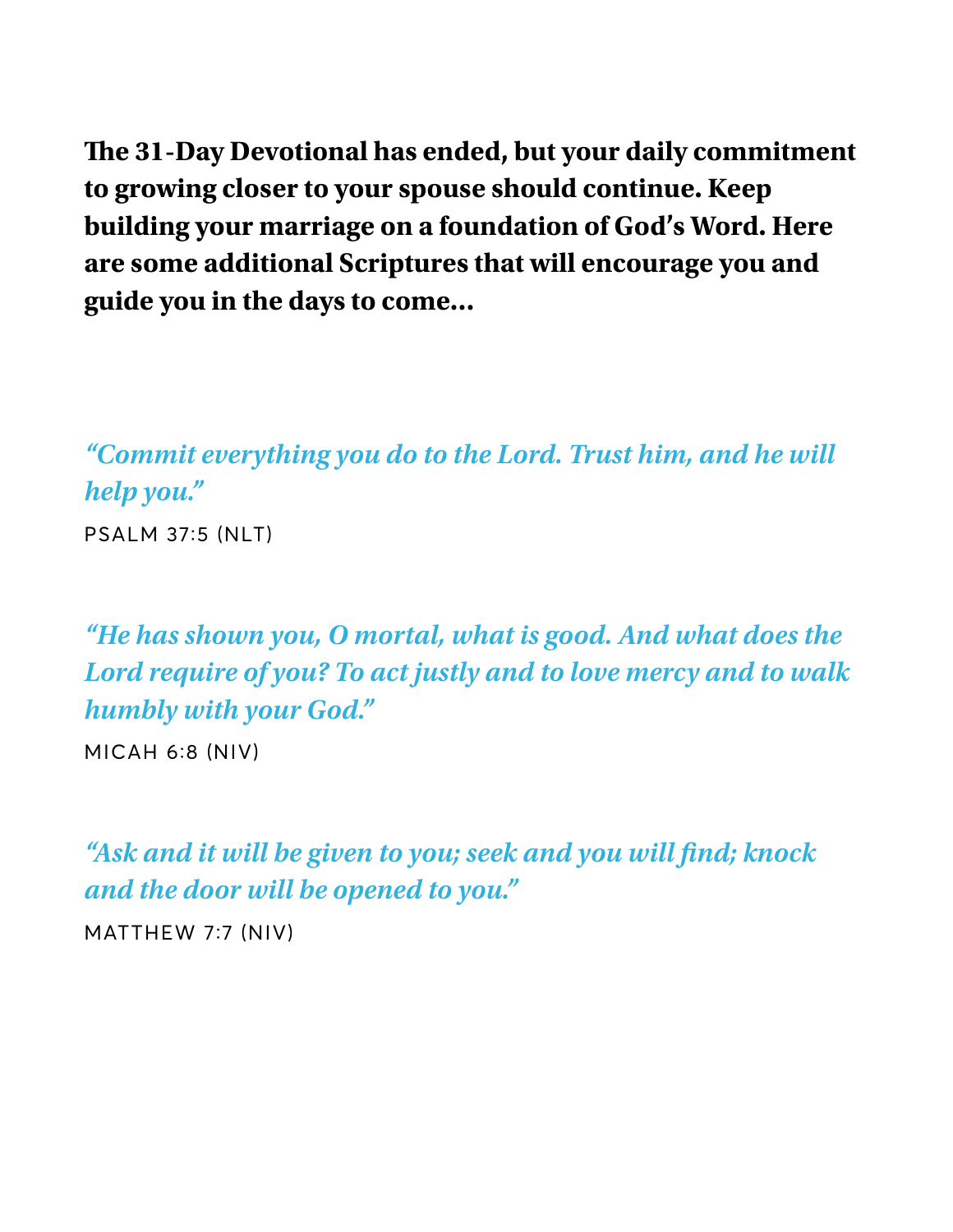*"If you forgive those who sin against you, your heavenly Father will forgive you. But if you refuse to forgive others, your Father will not forgive your sins."* 

MATTHEW 6∶14-15 (NLT)

*"And let the peace that comes from Christ rule in your hearts. For as members of one body you are called to live in peace. And always be thankful."* 

COLOSSIANS 3∶15 (NLT)

*"Consider it pure joy, my brothers and sisters,[a] whenever you face trials of many kinds, because you know that the testing of your faith produces perseverance."* 

JAMES 1∶2-3 (NIV)

*"Do not merely listen to the word, and so deceive yourselves. Do what it says."*  JAMES 1∶22 (NIV)

*"Religion that God our Father accepts as pure and faultless is this: to look after orphans and widows in their distress and to keep oneself from being polluted by the world."*  JAMES 1∶27 (NIV)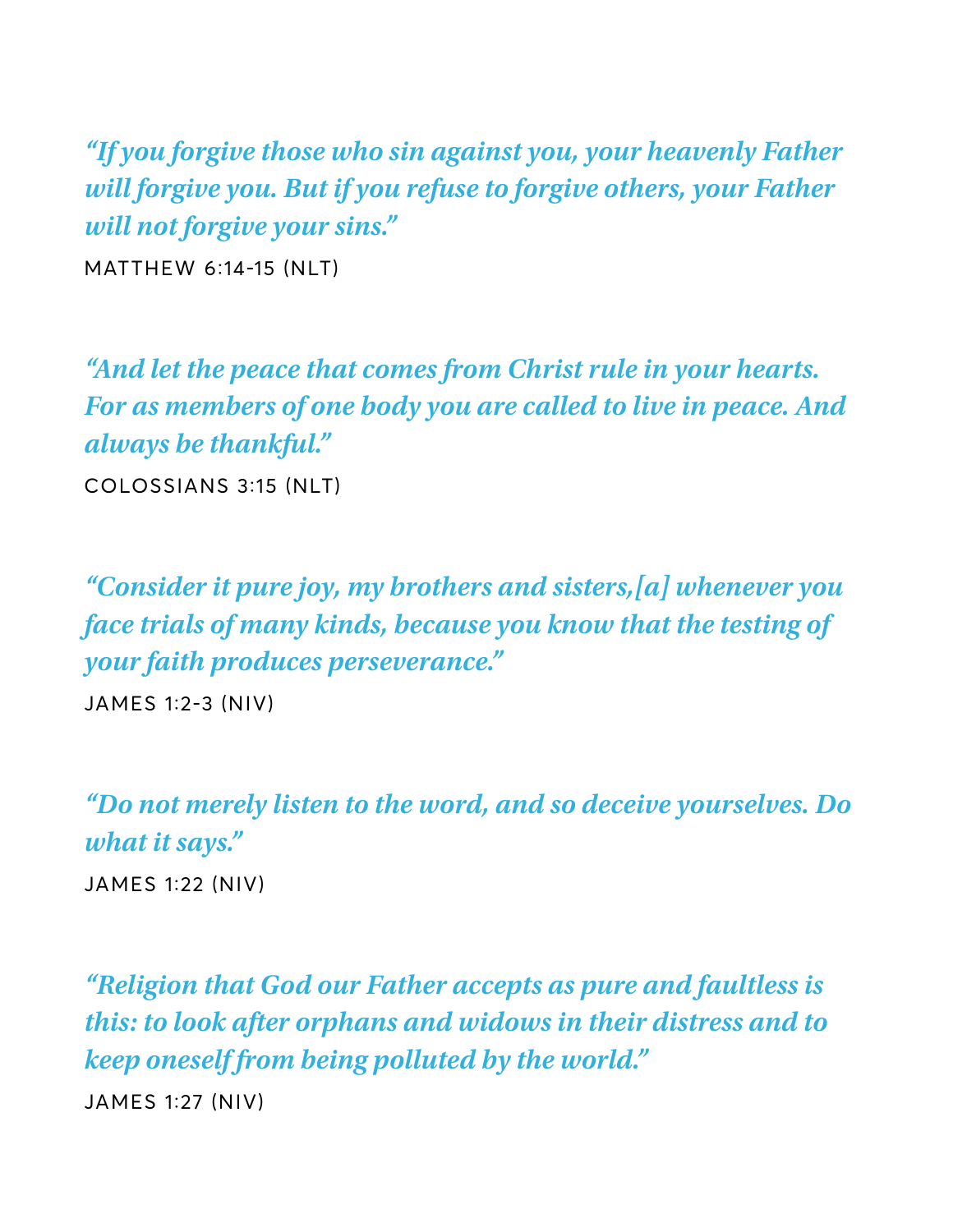*"May these words of my mouth and this meditation of my heart be pleasing in your sight, Lord, my Rock and my Redeemer."* 

PSALM 19∶14 (NIV)

*"***T***is God—his way is perfect; the word of the Lord proves true; he is a shield for all those who take refuge in him."* 2 SAMUEL 22∶31 (ESV)

*"A gentle answer turns away wrath, but a harsh word stirs up anger."*  PROVERBS 15∶1 (NIV)

*"All a person's ways seem pure to them, but motives are weighed by the Lord."*  PROVERBS 16∶2 (NIV)

*"Pride goes before destruction, and haughtiness before a fall."* 

PROVERBS 16∶18 (NLT)

*"Kind words are like honey—sweet to the soul and healthy for the body."* PROVERBS 16∶24 (NLT)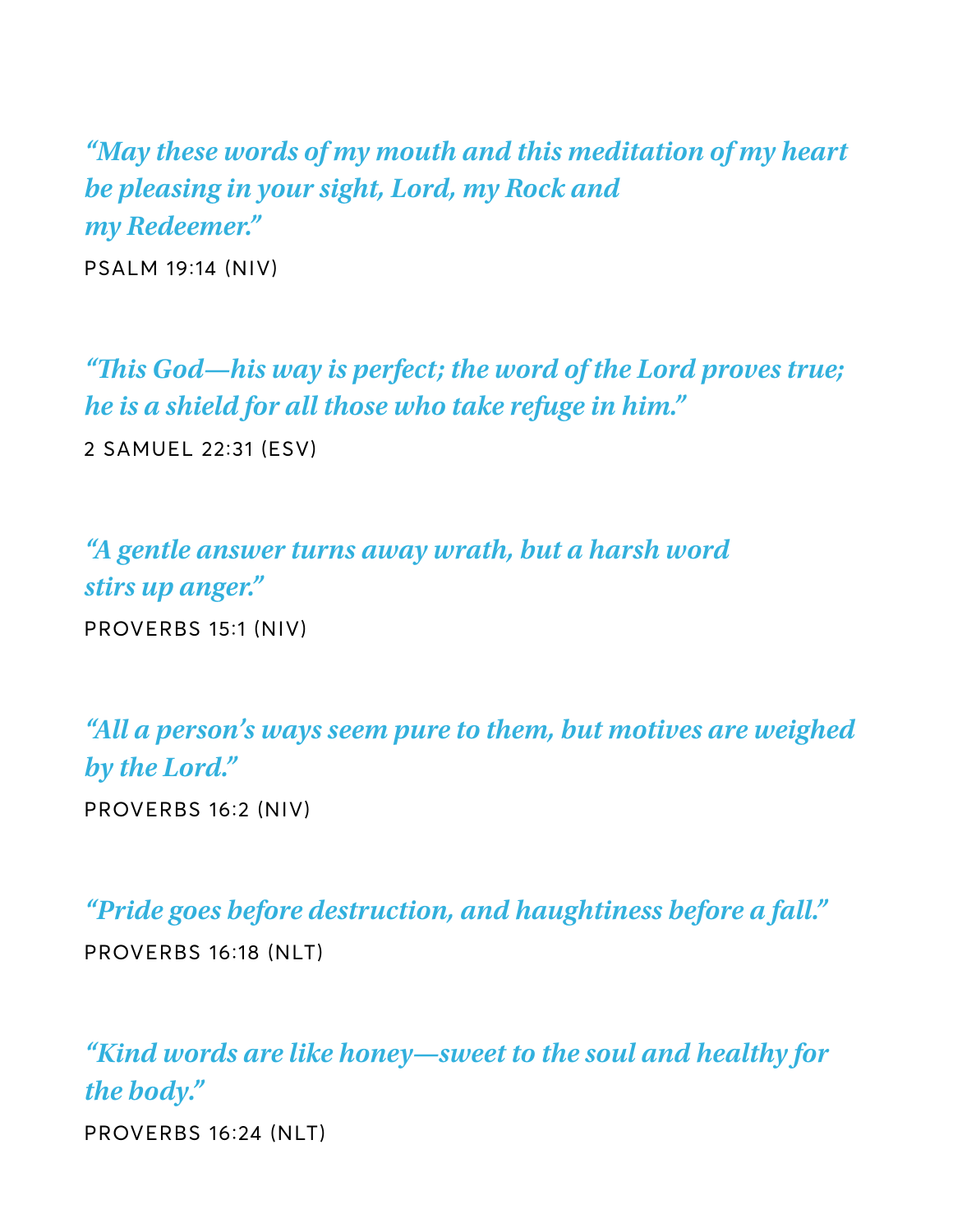*"Better to be patient than powerful; better to have self-control than to conquer a city."*  PROVERBS 16∶32 (NLT)

*"Better a dry crust eaten in peace than a house* **f***lled with feasting—and con***f***ict."*  PROVERBS 17∶1 (NLT)

*"Starting a quarrel is like breaching a dam; so drop the matter before a dispute breaks out."* 

PROVERBS 17∶14 (NIV)

*"Even fools are thought wise if they keep silent, and discerning if they hold their tongues."* 

PROVERBS 17∶28 (NIV)

*"Fools* **f***nd no pleasure in understanding but delight in airing their own opinions."* 

PROVERBS 18∶2 (NIV)

*"To answer before listening—that is folly and shame."* 

PROVERBS 18∶13 (NIV)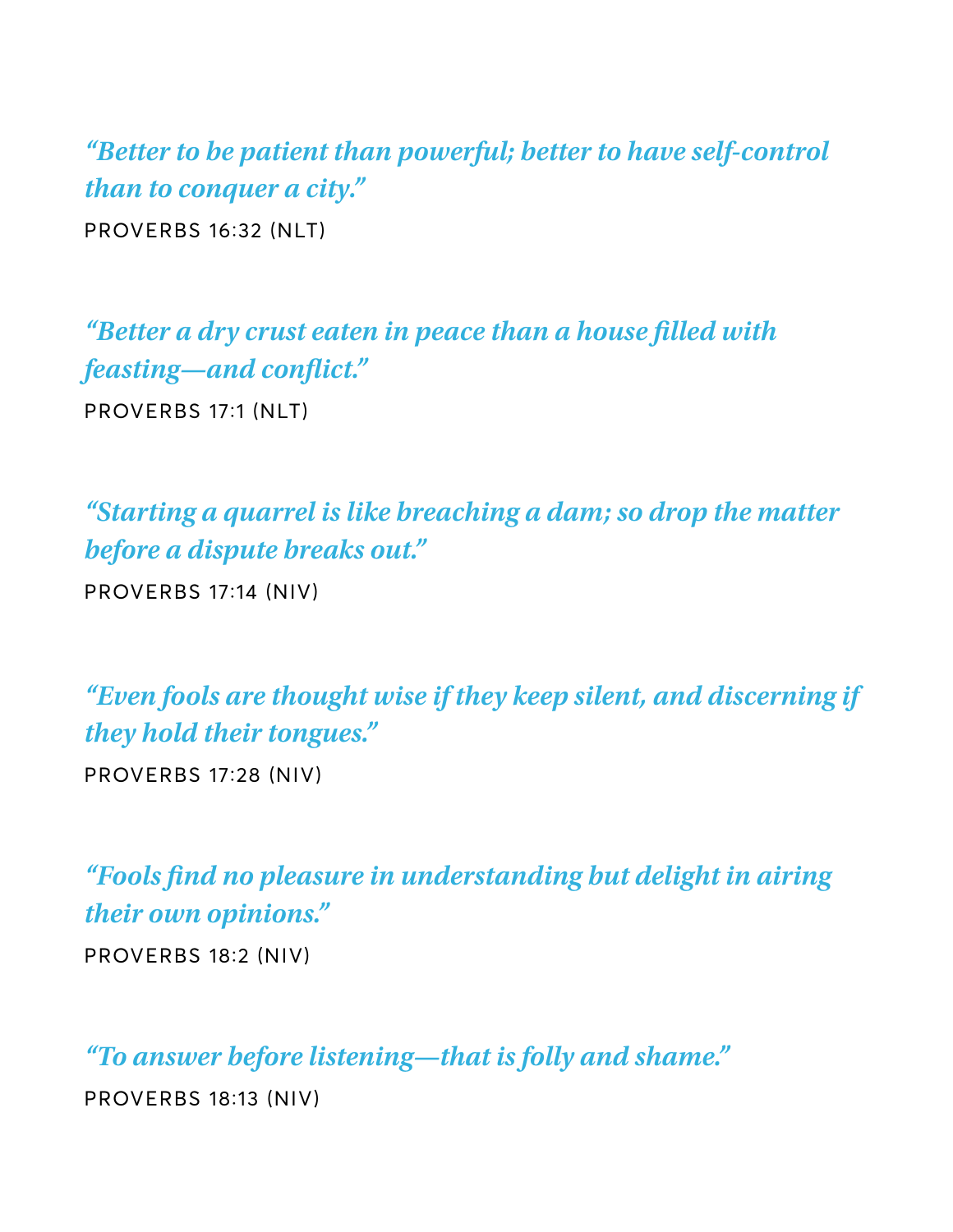*"***T***e tongue has the power of life and death, and those who love it will eat its fruit."*  PROVERBS 18∶21 (NIV)

*"He who* **f***nds a wife* **f***nds what is good and receives favor from the Lord."*  PROVERBS 18∶22 (NIV)

*"***T***e one who gets wisdom loves life; the one who cherishes understanding will soon prosper."* 

PROVERBS 19∶8 (NIV)

*"Whoever is kind to the poor lends to the Lord, and he will reward them for what they have done."* 

PROVERBS 19∶17 (NIV)

*"Discipline your children, for in that there is hope; do not be a willing party to their death."* 

PROVERBS 19∶18 (NIV)

*"Many are the plans in a person's heart, but it is the Lord's purpose that prevails."* 

PROVERBS 19∶21 (NIV)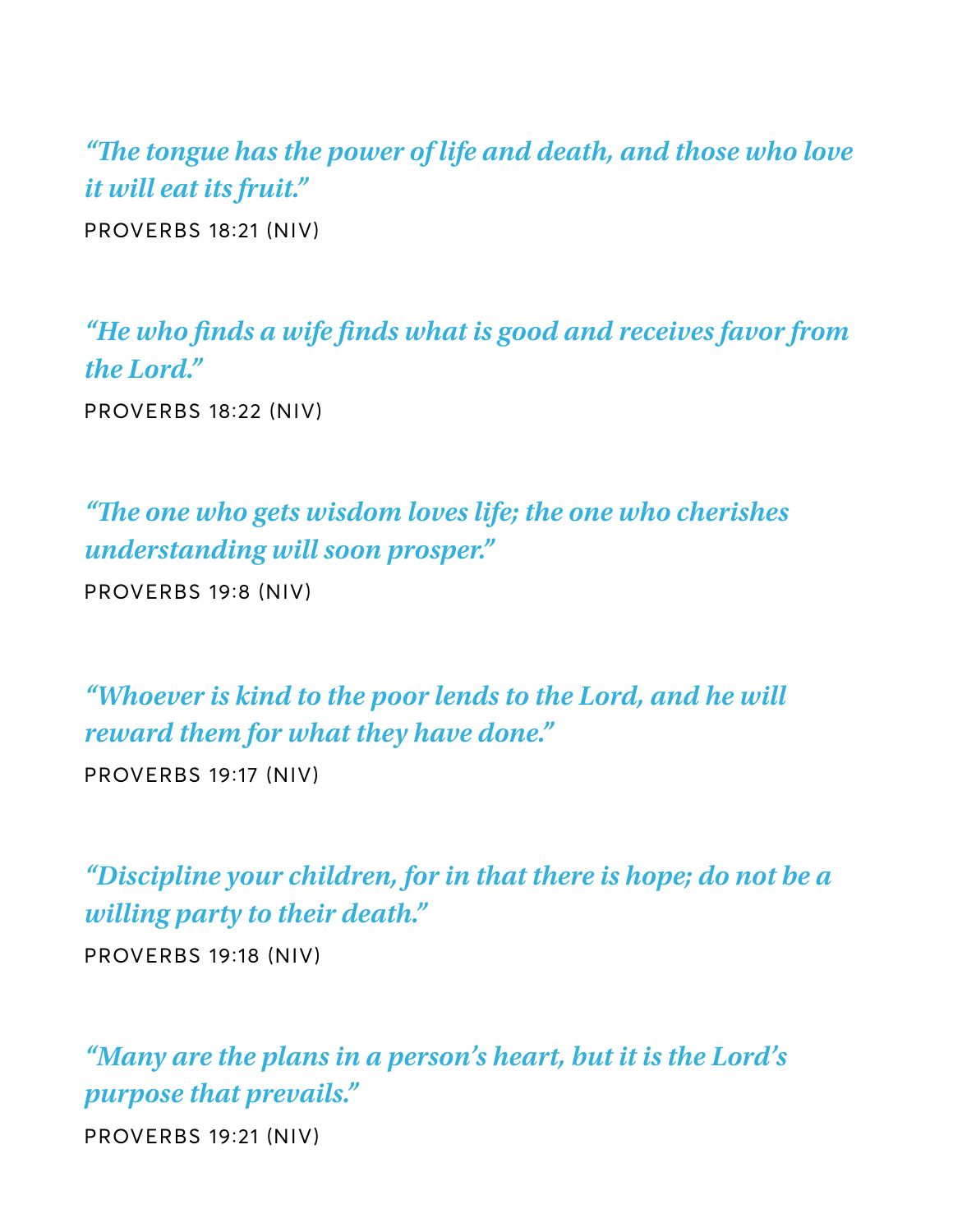*"Wine is a mocker and beer a brawler; whoever is led astray by them is not wise."*  PROVERBS 20∶1 (NIV)

*"It's better to live alone in the desert than with a quarrelsome, complaining wife.*

PROVERBS 21∶19 (NLT)

**T***ose who love pleasure become poor; those who love wine and luxury will never be rich."* 

PROVERBS 21∶17 (NLT)

*"Whoever pursues righteousness and unfailing love will* **f***nd life, righteousness, and honor."* 

PROVERBS 21∶21 (NLT)

*"Despite their desires, the lazy will come to ruin, for their hands refuse to work."*  PROVERBS 21∶25 (NLT)

*"Choose a good reputation over great riches; being held in high esteem is better than silver or gold."*  PROVERBS 22∶22 (NLT)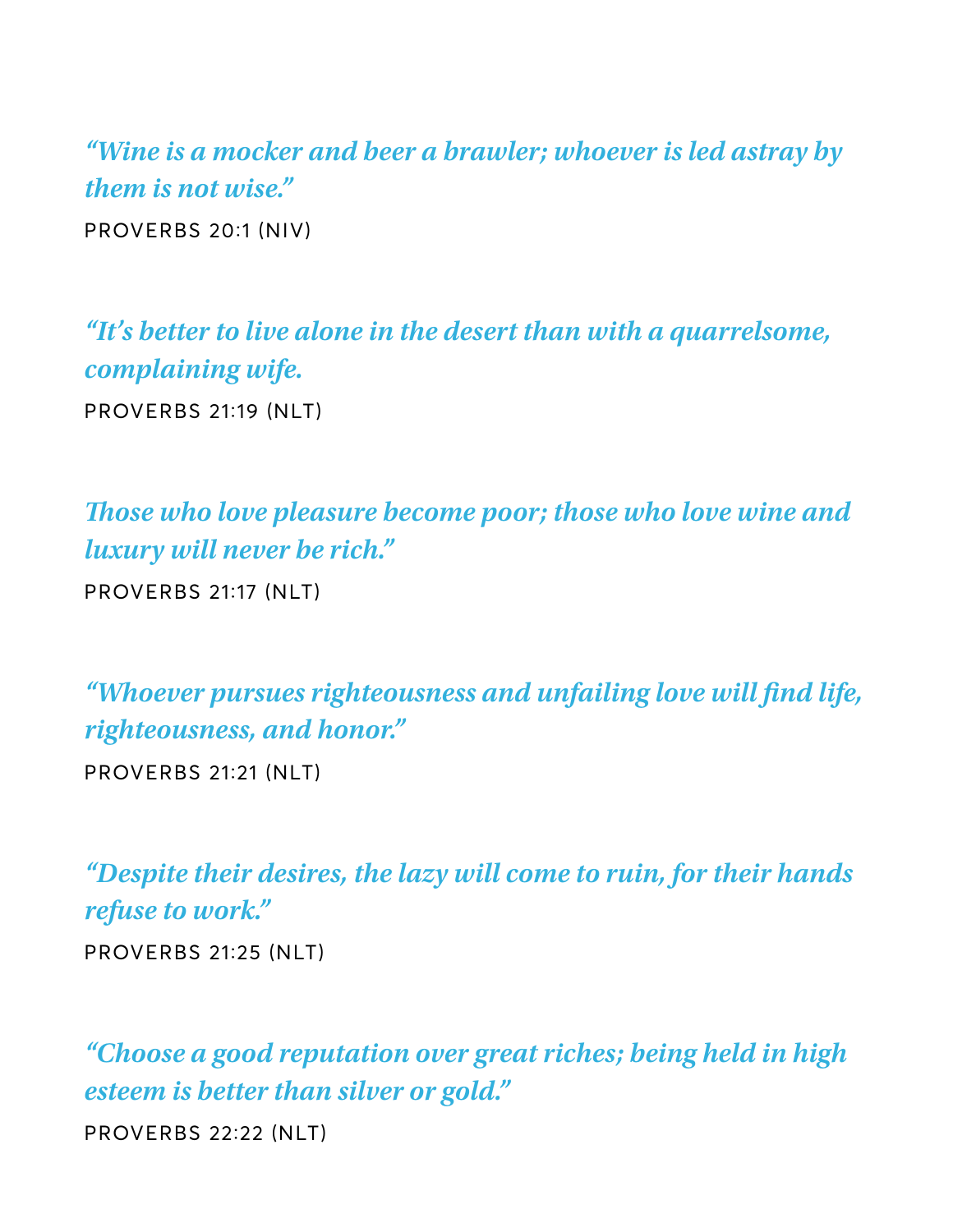*"Direct your children onto the right path, and when they are older, they will not leave it."*  PROVERBS 22∶6 (NLT)

*"***T***e rich rule over the poor, and the borrower is slave to the lender."*  PROVERBS 22∶7 (NIV)

*"A prostitute is a dangerous trap; a promiscuous woman is as dangerous as falling into a narrow well."* 

PROVERBS 23∶27 (NLT)

*"A house is built by wisdom and becomes strong through good sense."* 

PROVERBS 24∶3 (NLT)

*"To one who listens, valid criticism is like a gold earring or other gold jewelry."*  PROVERBS 25∶12 (NLT)

*"Remove the impurities from silver, and the sterling will be ready for the silversmith."* 

PROVERBS 25∶4 (NLT)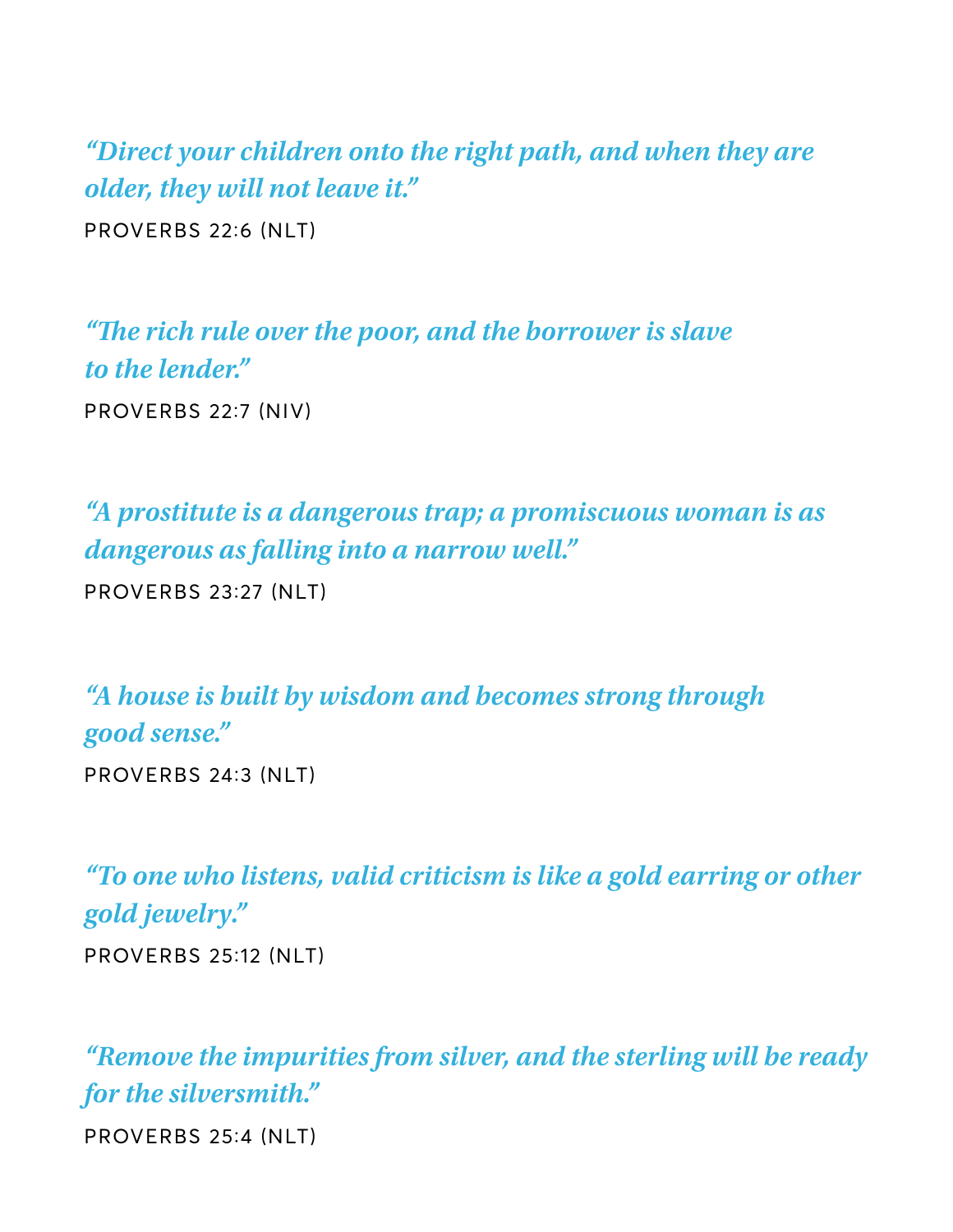*"Singing cheerful songs to a person with a heavy heart is like taking someone's coat in cold weather or pouring vinegar in a wound."* 

PROVERBS 25∶20 (NLT)

*"A person without self-control is like a city with brokendown walls."*  PROVERBS 25∶28 (NLT)

*"An open rebuke is better than hidden love!"*  PROVERBS 27∶5 (NLT)

*"Wounds from a friend can be trusted, but an enemy multiplies kisses."* 

PROVERBS 27∶6 (NIV)

*"Like a bird that* **f***ees its nest is anyone who* **f***ees from home."*  PROVERBS 27∶8 (NIV)

*"***T***e prudent see danger and take refuge, but the simple keep going and pay the penalty."* 

PROVERBS 27∶12 (NIV)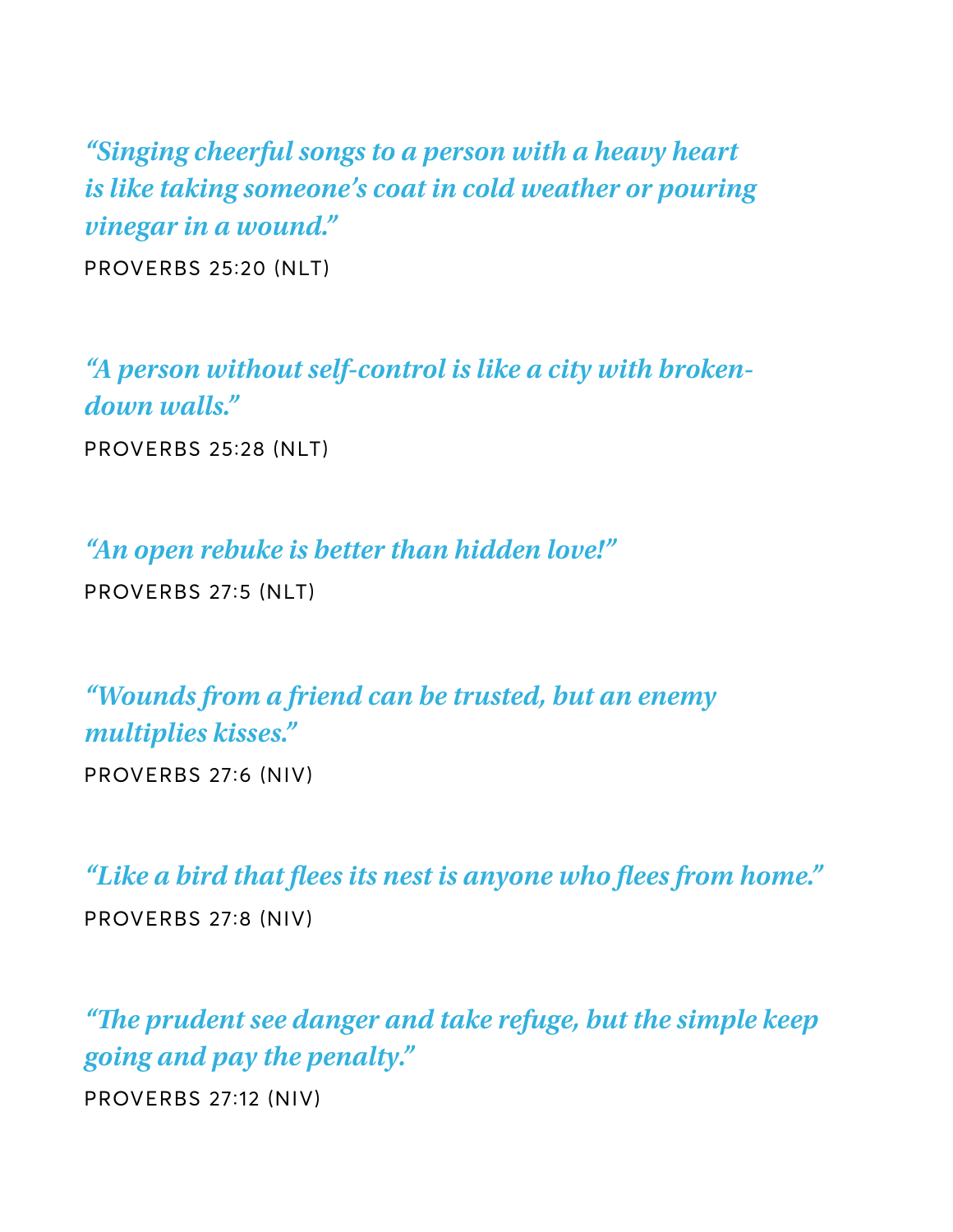*"As iron sharpens iron, so one person sharpens another."*  PROVERBS 27∶17 (NIV)

*"Be sure you know the condition of your* **f***ocks, give careful attention to your herds."* 

PROVERBS 27∶23 (NIV)

*"Whoever conceals their sins does not prosper, but the one who confesses and renounces them* **f***nds mercy."* 

PROVERBS 28∶13 (NIV)

*"Charm is deceptive, and beauty does not last; but a woman who fears the Lord will be greatly praised."* 

PROVERBS 31∶30 (NLT)

*"Reward her for all she has done. Let her deeds publicly declare her praise."* 

PROVERBS 31∶30-31 (NLT)

*"For the upright will inhabit the land, and those with integrity will remain in it."* 

PROVERBS 2∶21 (ESV)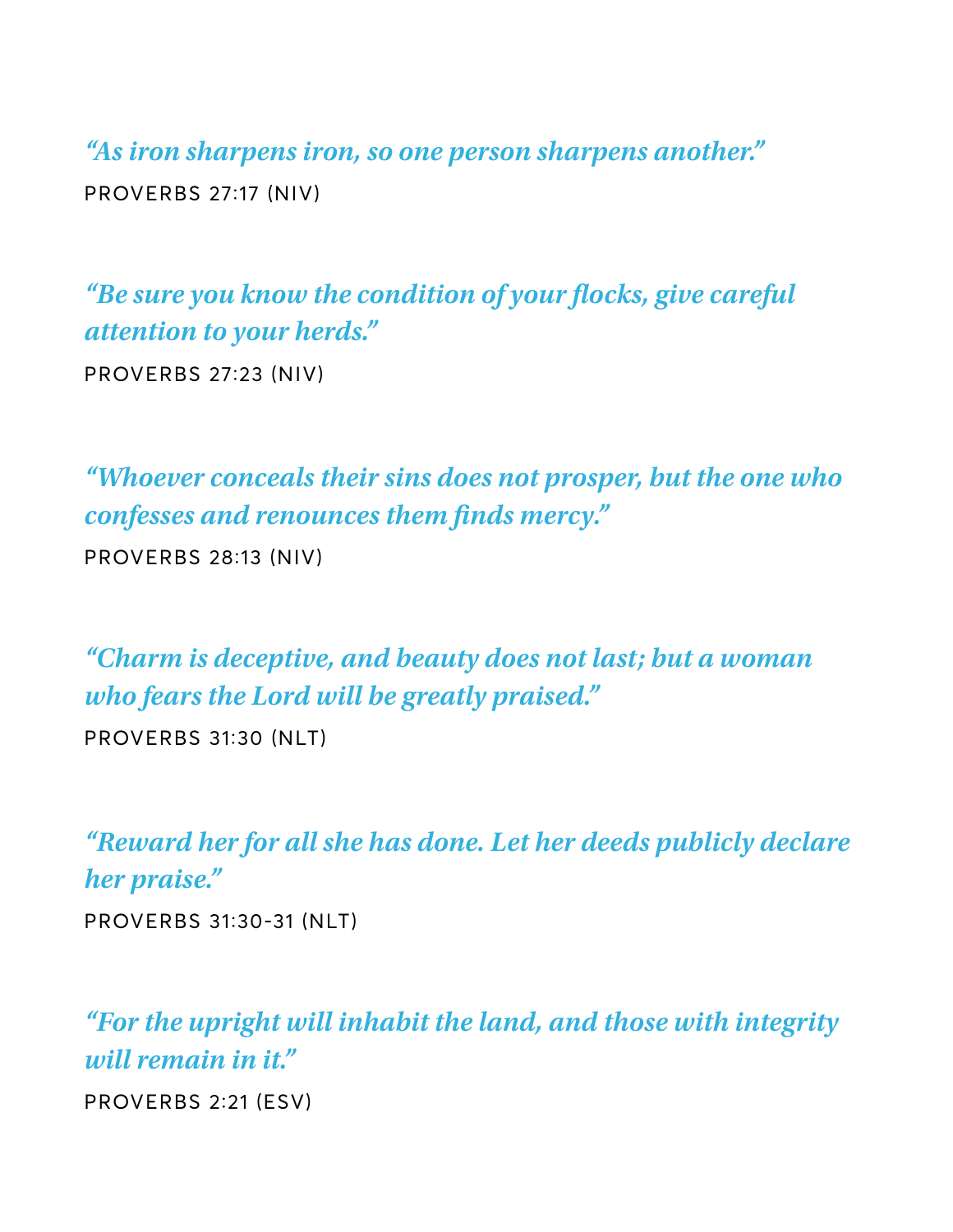*"Trust in the Lord with all your heart, and do not lean on your own understanding. In all your ways acknowledge him, and he will make straight your paths."* 

PROVERBS 3∶5-6 (ESV)

*"Blessed is the one who* **f***nds wisdom, and the one who gets understanding, for the gain from her is better than gain from silver and her pro***f***t better than gold."* 

PROVERBS 3∶13-14 (ESV)

*"Do not swerve to the right or to the left; turn your foot away from evil."*  PROVERBS 4∶27 (ESV)

*"Guard your heart above all else, for it determines the course of your life."*  PROVERBS 4∶23 (NLT)

*"For the lips of an immoral woman are as sweet as honey, and her mouth is smoother than oil. But in the end she is as bitter as poison, as dangerous as a double-edged sword."*  PROVERBS 5∶3-4 (NLT)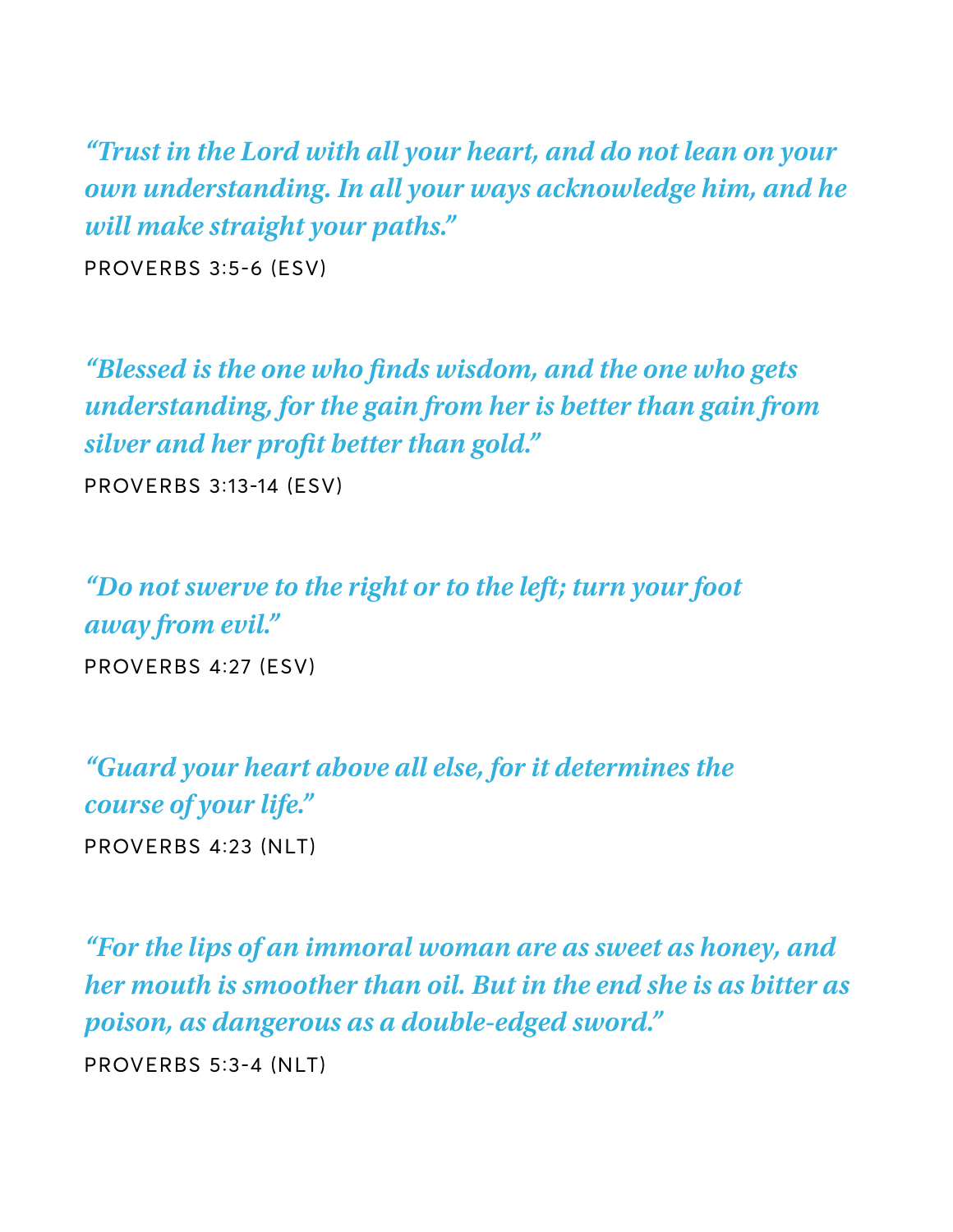*"Let your wife be a fountain of blessing for you. Rejoice in the wife of your youth. She is a loving deer, a graceful doe. Let her breasts satisfy you always. May you always be captivated by her love."* 

PROVERBS 5∶18- 19 (NLT)

*"Why spill the water of your springs in the streets, having sex with just anyone?[c] You should reserve it for yourselves. Never share it with strangers."* 

PROVERBS 5∶16-17 (NLT)

*"But a man who commits adultery has no sense; whoever does so destroys himself."* 

PROVERBS 6∶32 (NIV)

*"***T***e fear of the Lord is the beginning of wisdom, and knowledge of the Holy One is understanding."* 

PROVERBS 9∶10 (NIV)

*"Whoever walks in integrity walks securely, but whoever takes crooked paths will be found out."* 

PROVERBS 10∶9 (NIV)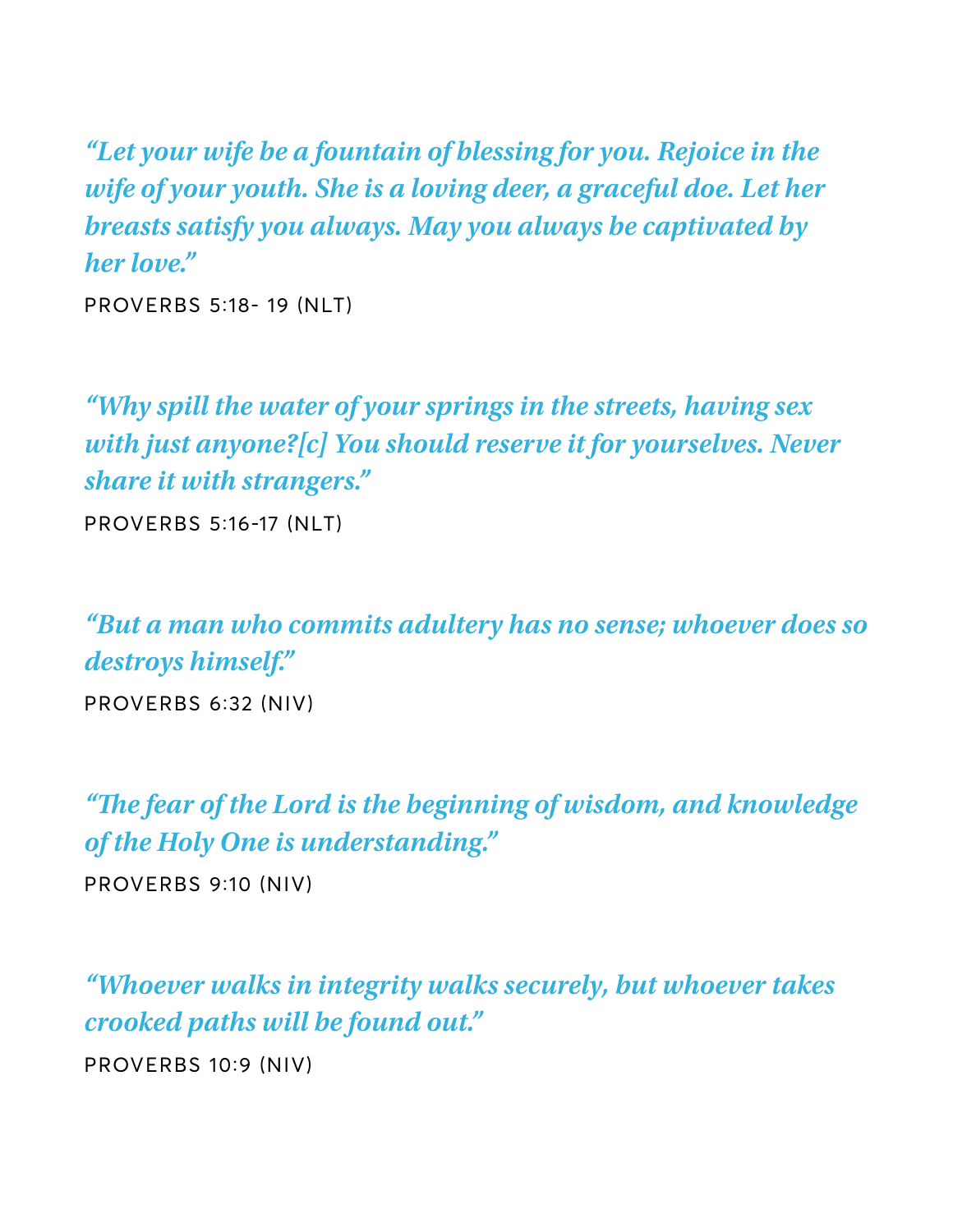*"When pride comes, then comes disgrace, but with the humble is wisdom."*  PROVERBS 11∶2 (ESV)

*"A man who is kind bene***f***ts himself, but a cruel man hurts himself."*  PROVERBS 11∶17 (ESV)

*"Like a gold ring in a pig's snout is a beautiful woman without discretion."* 

PROVERBS 11∶22 (ESV)

*"***T***e Lord detests lying lips, but he delights in people who are trustworthy."* 

PROVERBS 12∶22 (NIV)

*"Anxiety weighs down the heart, but a kind word cheers it up."*  PROVERBS 12∶25 (NIV)

*"***T***e righteous choose their friends carefully, but the way of the wicked leads them astray."* 

PROVERBS 12∶26 (NIV)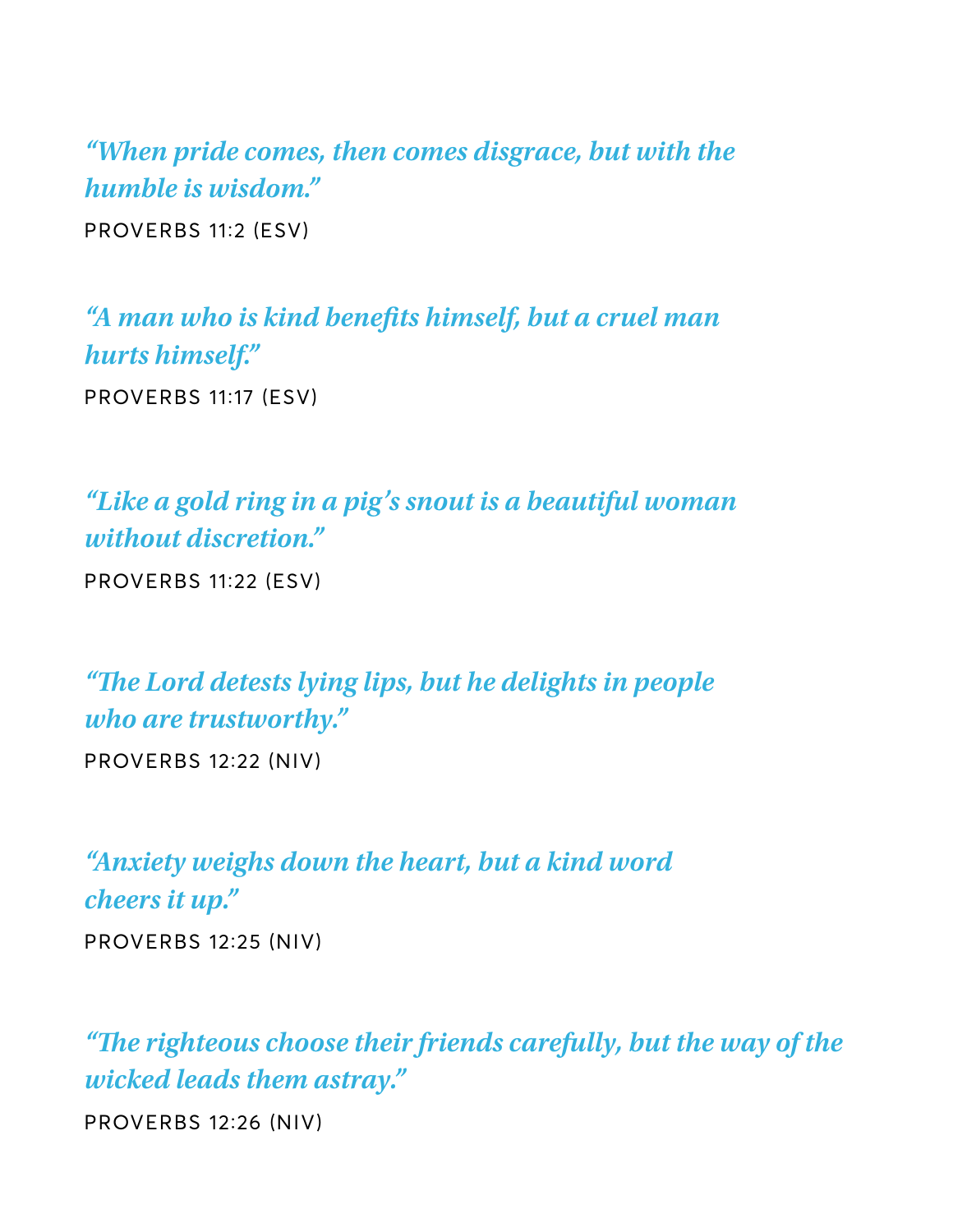*"Hope deferred makes the heart sick, but a dream ful***f***lled is a tree of life."*  PROVERBS 13∶12 (NLT)

*"Wise people think before they act; fools don't—and even brag about their foolishness."* 

PROVERBS 13∶16 (NLT)

*"People who despise advice are asking for trouble; those who respect a command will succeed."* 

PROVERBS 13∶13 (NLT)

*"If you ignore criticism, you will end in poverty and disgrace; if you accept correction, you will be honored."* 

PROVERBS 13∶18 (NLT)

*"Walk with the wise and become wise; associate with fools and get in trouble."*  PROVERBS 13∶20 (NLT)

*"Good people leave an inheritance to their grandchildren, but the sinner's wealth passes to the godly."*  PROVERBS 13∶22 (NLT)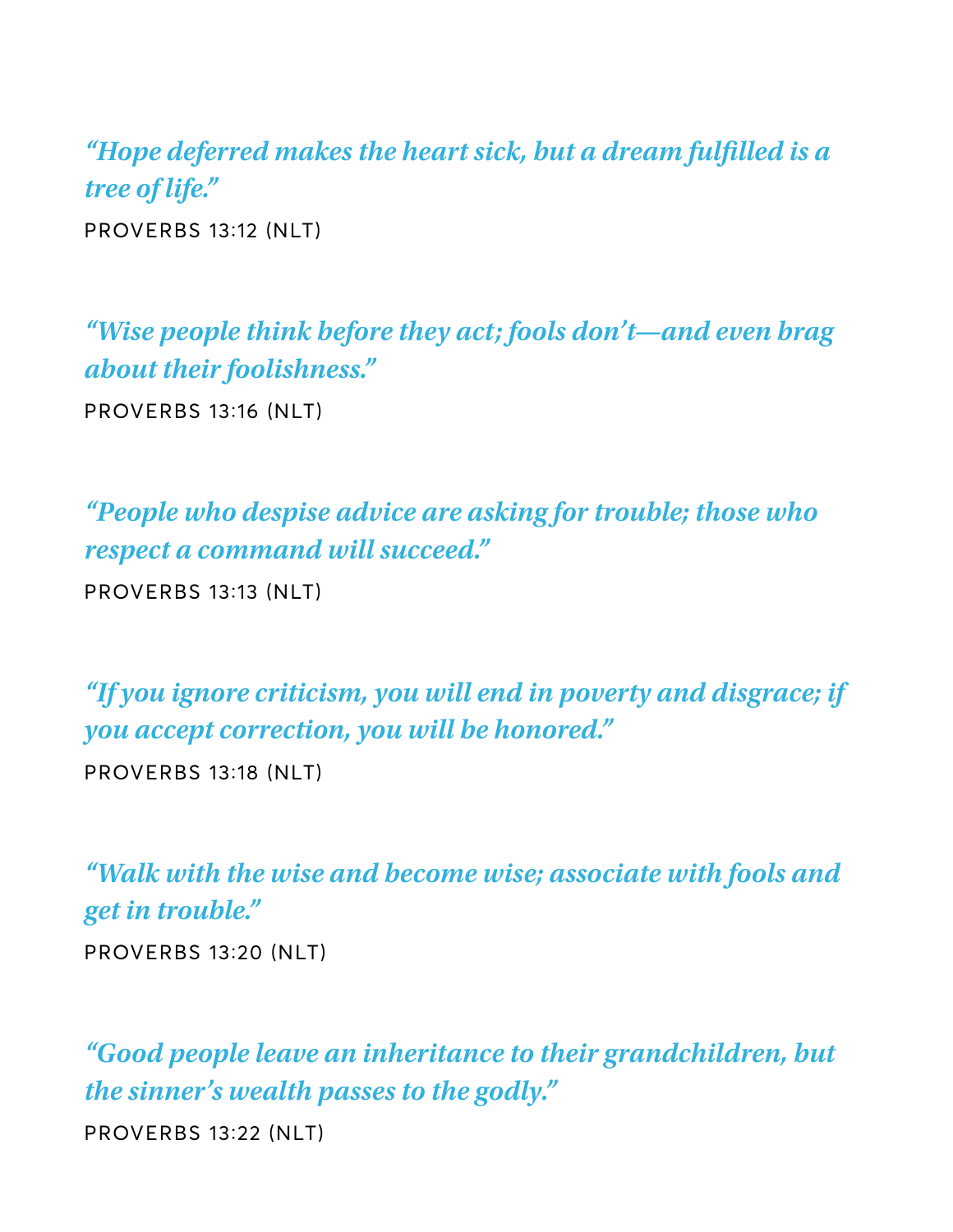*"A wise woman builds her home, but a foolish woman tears it down with her own hands."*  PROVERBS 14∶1 (NLT)

*"Without oxen a stable stays clean, but you need a strong ox for a large harvest."* 

PROVERBS 14∶4 (NLT)

*"Fools make fun of guilt, but the godly acknowledge it and seek reconciliation."* 

PROVERBS 14∶9 (NLT)

*"***T***e wise are cautious[a] and avoid danger; fools plunge ahead with reckless con***f***dence."* 

PROVERBS 14∶16 (NLT)

*"Work brings pro***f***t, but mere talk leads to poverty!"* 

PROVERBS 14∶23 (NLT)

*"People with understanding control their anger; a hot temper shows great foolishness."* 

PROVERBS 14∶29 (NLT)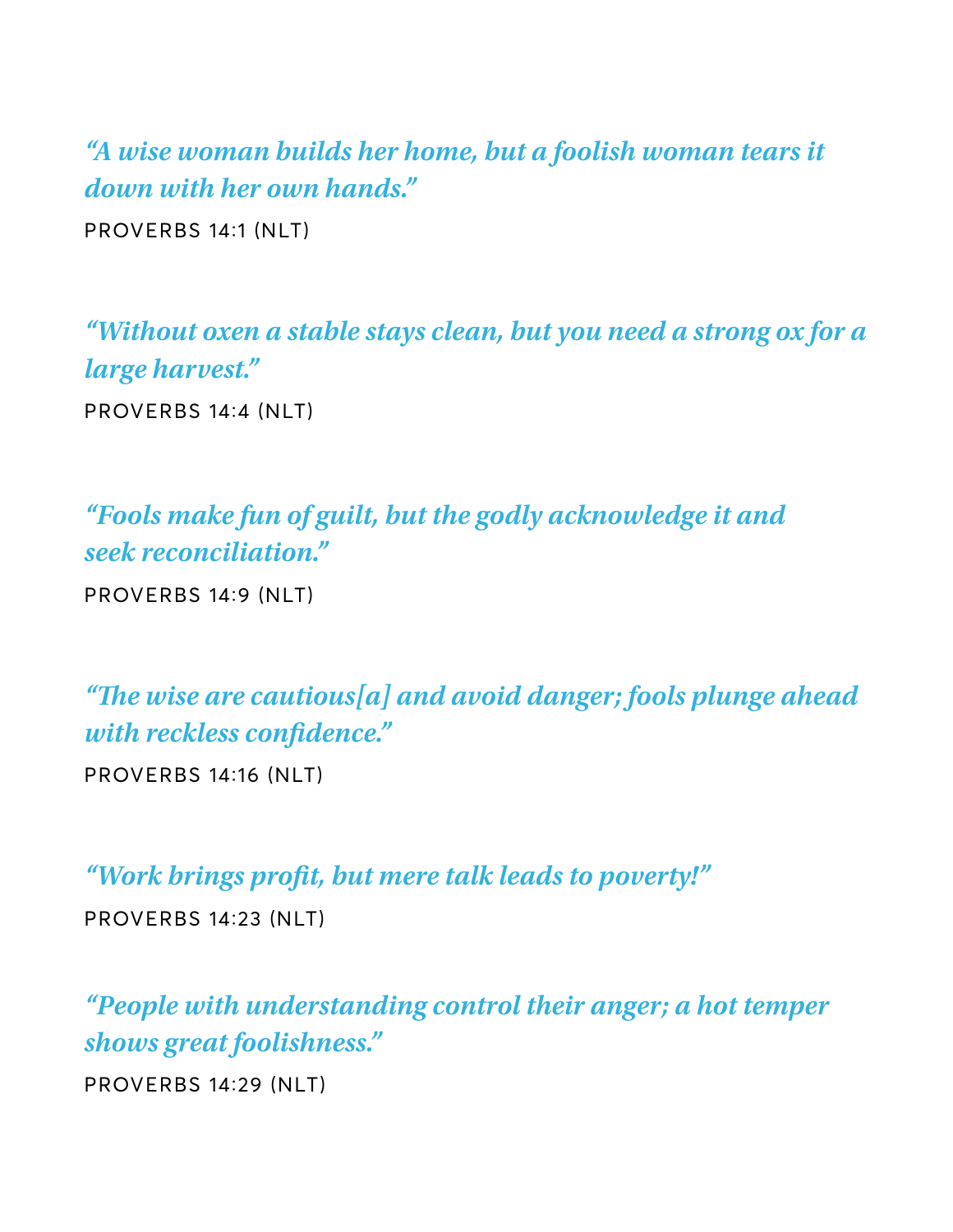*"A peaceful heart leads to a healthy body; jealousy is like cancer in the bones."* 

PROVERBS 14∶30 (NLT)

*"A soft answer turns away wrath, but a harsh word stirs up anger."*  PROVERBS 15∶1 (ESV)

*"Wisdom's instruction is to fear the Lord, and humility comes before honor."*  PROVERBS 15∶33 (NIV)

*"***T***ere is a time for everything, and a season for every activity under the heavens."* 

ECCLESIASTES 3∶1 (NIV)

*"***T***ough one may be overpowered, two can defend themselves. A cord of three strands is not quickly broken."*  ECCLESIASTES 4∶12 (NIV)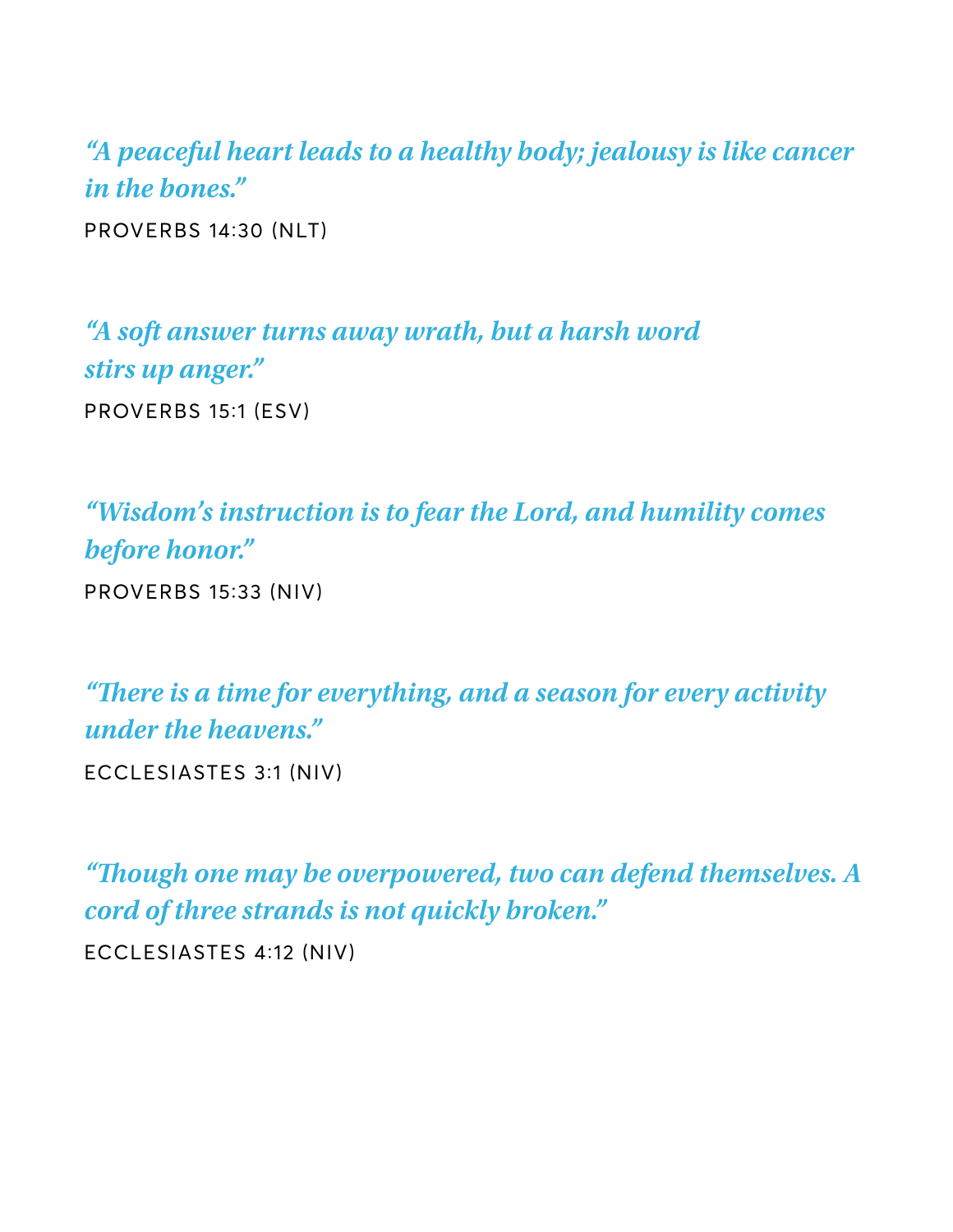*"Now all has been heard; here is the conclusion of the matter: Fear God and keep his commandments, for this is the duty of all mankind."* 

ECCLESIASTES 12∶13 (NIV)

*"Oh, the joys of those who do not follow the advice of the wicked, or stand around with sinners, or join in with mockers."* 

PSALM 1∶1 (NLT)

*"In peace I will lie down and sleep, for you alone, O Lord, will keep me safe."*  PSALM 4∶8 (NLT)

*"I will thank the Lord because he is just; I will sing praise to the name of the Lord Most High."*  PSALM 7∶17 (NLT)

*"I will praise you, Lord, with all my heart; I will tell of all the marvelous things you have done."* 

PSALM 9∶1 (NLT)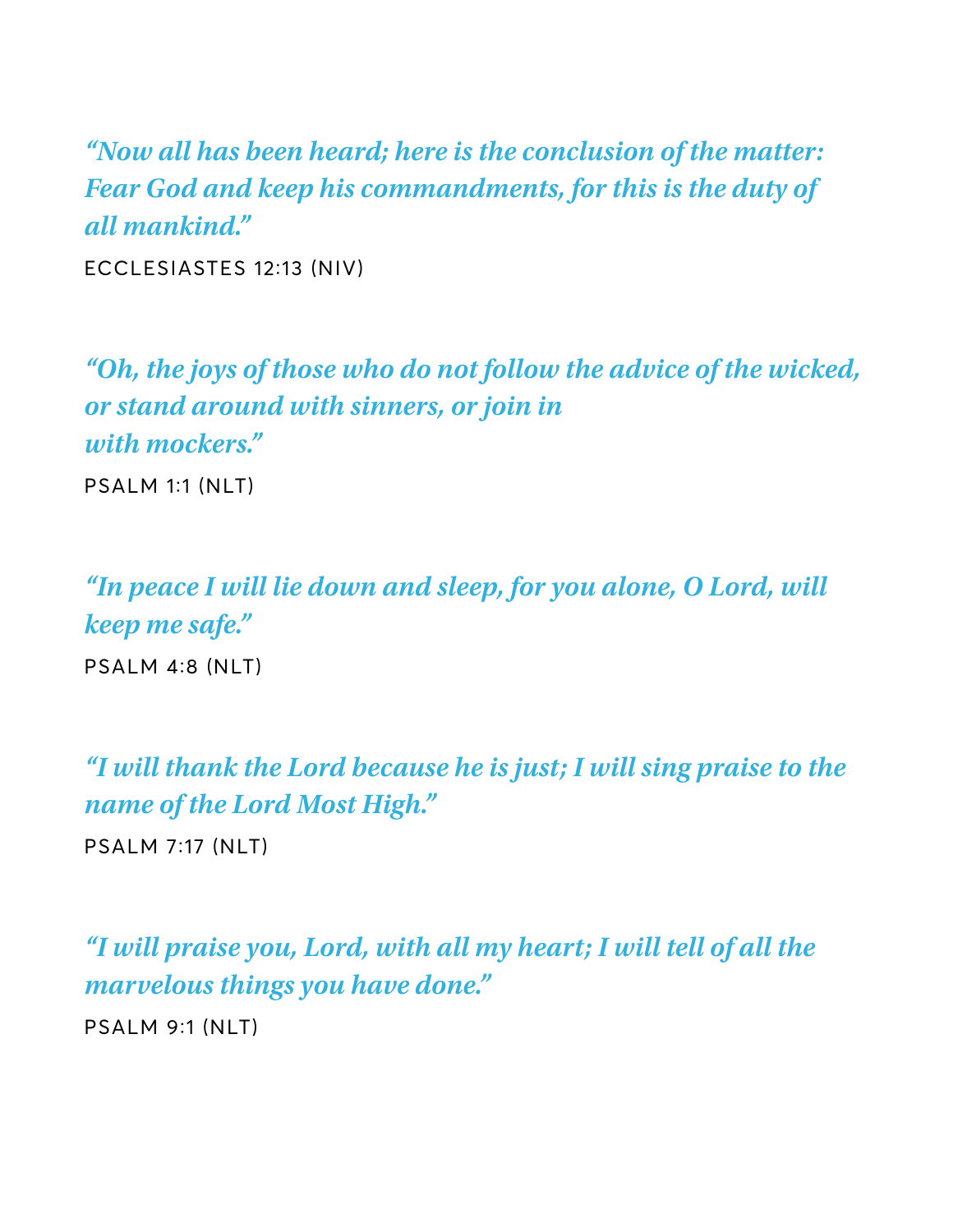*"But I trust in your unfailing love. I will rejoice because you have rescued me. I will sing to the Lord because he is good to me."* 

PSALM 13∶5-6 (NLT)

*"***T***e Lord is my rock, my fortress, and my savior; my God is my rock, in whom I* **f***nd protection. He is my shield, the power that saves me, and my place of safety."* 

PSALM 18∶2 (NLT)

*"Be strong and take heart, all you who hope in the Lord."*  PSALM 31∶24 (NIV)

*"God's way is perfect. All the Lord's promises prove true. He is a shield for all who look to him for protection."* 

PSALM 18∶30 (NLT)

*"May these words of my mouth and this meditation of my heart be pleasing in your sight, Lord, my Rock and my Redeemer."*  PSALM 19∶14 (NIV)

*"***T***e Lord is my shepherd; I have all that I need."*  PSALM 23∶1 (NLT)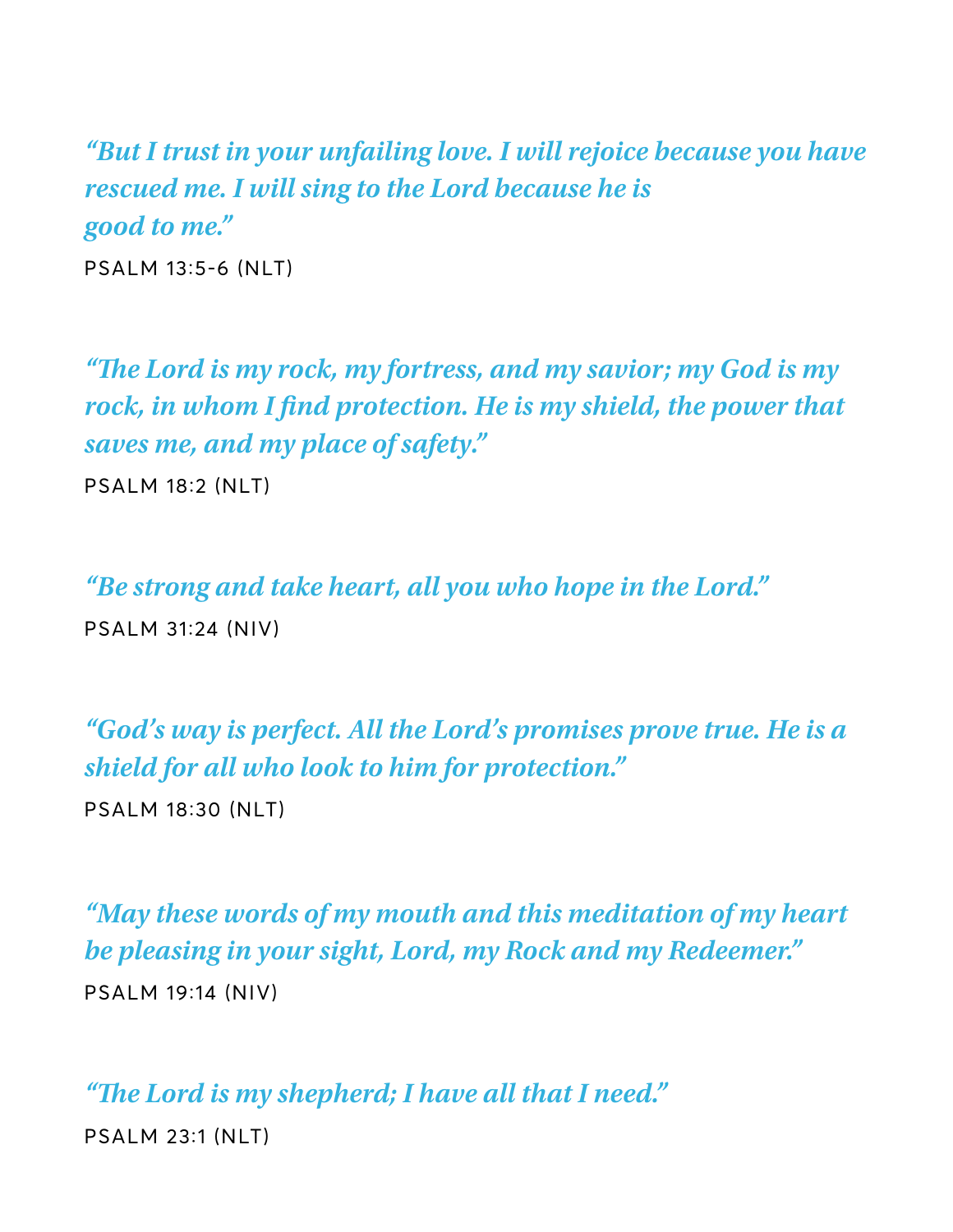*"Surely your goodness and unfailing love will pursue me all the days of my life, and I will live in the house of the Lord forever."* 

PSALM 23∶6 (NLT)

*"***T***e earth is the Lord's, and everything in it.* **T***e world and all its people belong to him."*  PSALM 24∶1 (NLT)

*"Show me the right path, O Lord; point out the road for me to follow."*  PSALM 25∶4 (NLT)

*"***T***e Lord is my light and my salvation—whom shall I fear?* **T***e Lord is the stronghold of my life—of whom shall I be afraid?"*  PSALM 27∶1 (NIV)

*"Wait for the Lord; be strong and take heart and wait for the Lord."* 

PSALM 27∶14 (NIV)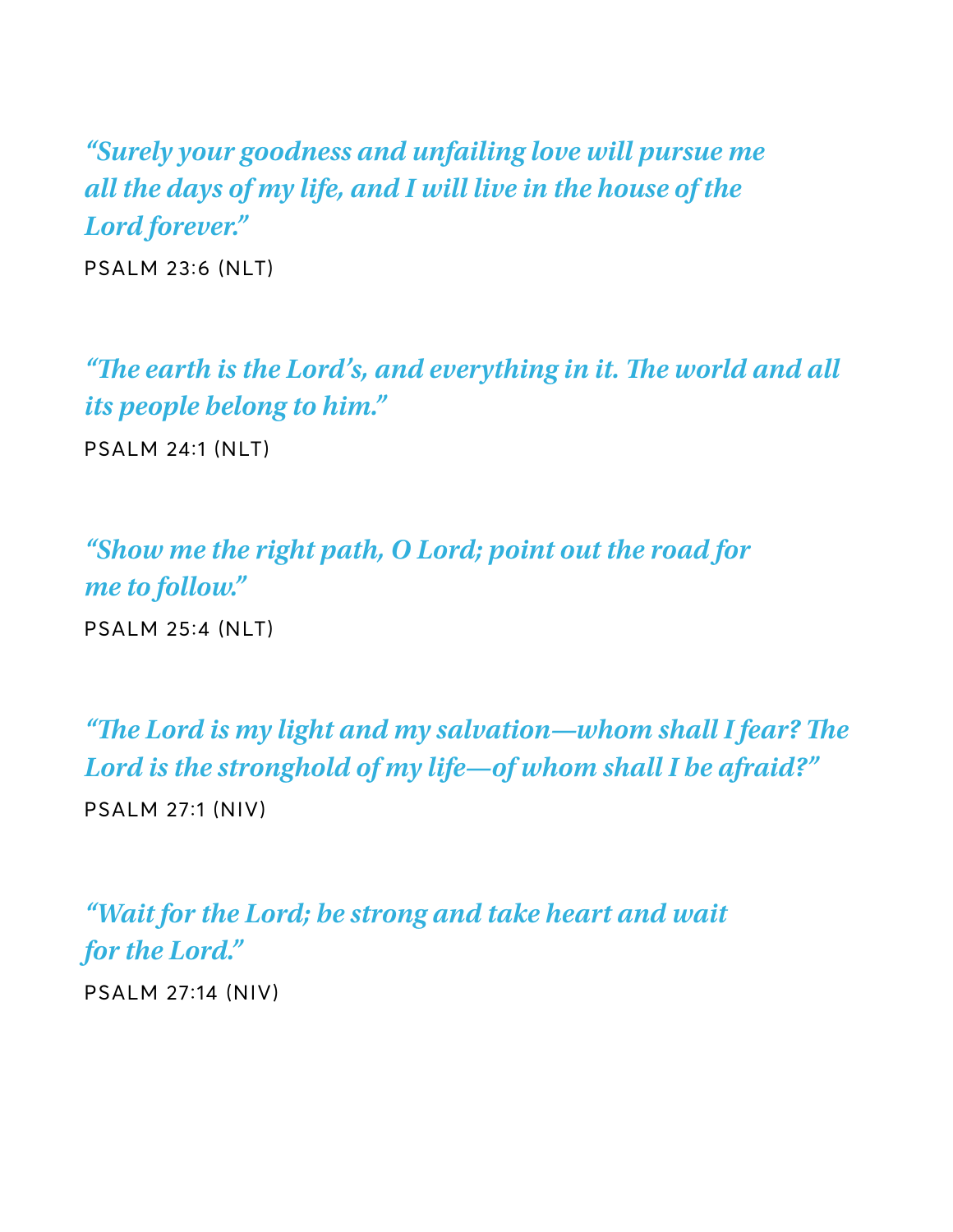*"Taste and see that the Lord is good; blessed is the one who takes refuge in him."*  PSALM 34∶8 (NIV)

*"***T***e Lord is close to the brokenhearted and saves those who are crushed in spirit."* 

PSALM 34∶18 (NIV)

*"Take delight in the Lord, and he will give you your heart's desires."*  PSALM 37∶4 (NLT)

*"Once I was young, and now I am old. Yet I have never seen the godly abandoned or their children begging for bread."* 

PSALM 37∶25 (NLT)

*"Lord, remind me how brief my time on earth will be. Remind me that my days are numbered—how fleeting my life is.*" PSALM 39∶4 (NLT)

*"God is our refuge and strength, always ready to help in times of trouble."* 

PSALM 46∶1 (NLT)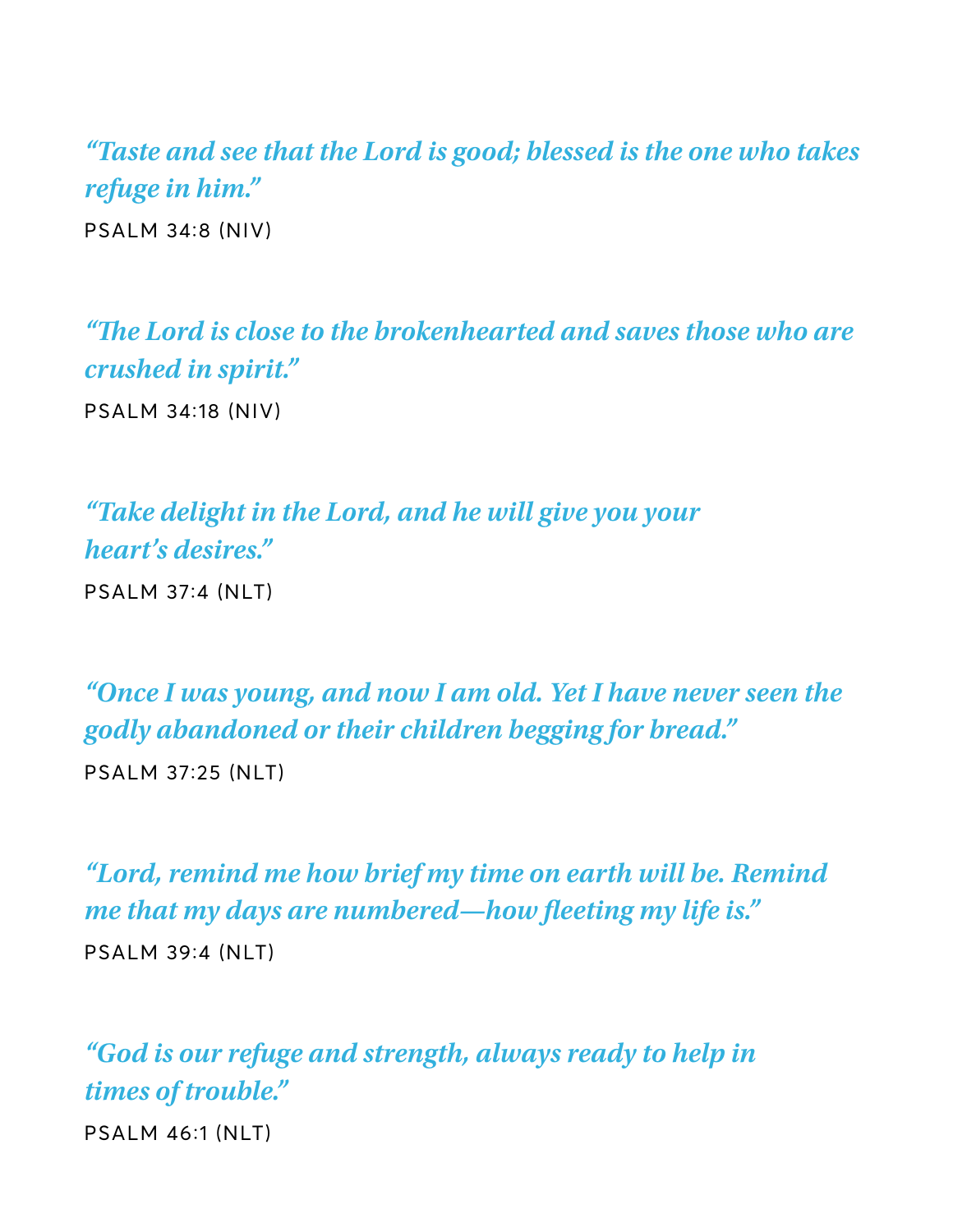*"People who boast of their wealth don't understand; they will die, just like animals."* 

PSALM 49∶20 (NLT)

*"Create in me a pure heart, O God, and renew a steadfast spirit within me."* 

PSALM 51∶10 (NIV)

*"For the Lord is good and his love endures forever; his faithfulness continues through all generations."* 

PSALM 100∶5 (NIV)

*"I will conduct the a***f***airs of my house with a blameless heart."*  PSALM 101∶2B (NIV)

*"As a father has compassion on his children, so the Lord has compassion on those who fear him."* 

PSALM 103∶13 (NIV)

*"I have hidden your word in my heart, that I might not sin against you."*  PSALM 119∶11 (NLT)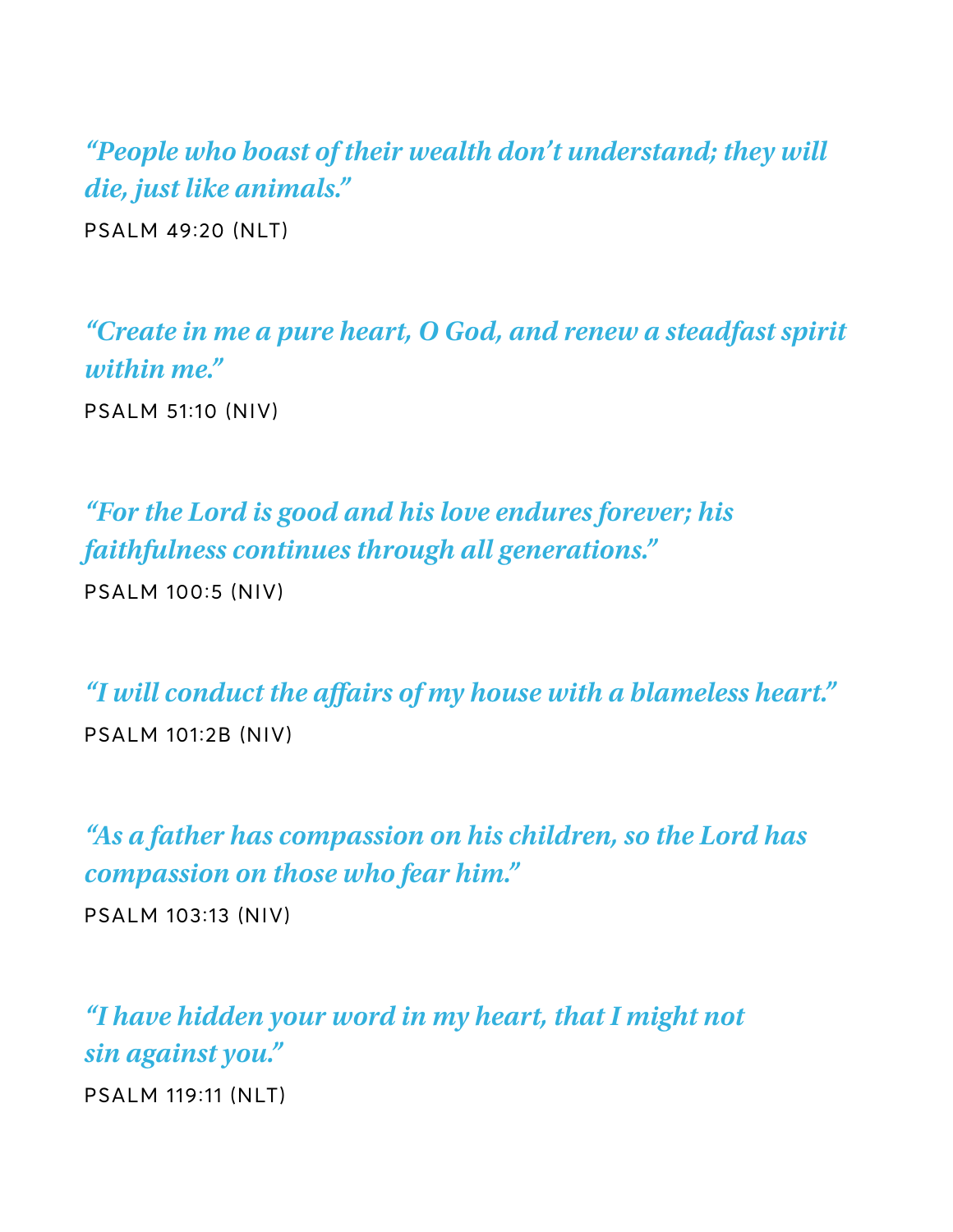*"But those who trust in the Lord will* **f***nd new strength.* **T***ey will soar high on wings like eagles."*  ISAIAH 40∶31A (NLT)

*"Let there be no sexual immorality, impurity, or greed among you. Such sins have no place among God's people."*  EPHESIANS 5∶3 (NLT)

*"So again I say, each man must love his wife as he loves himself, and the wife must respect her husband."* 

EPHESIANS 5∶33 (NLT)

*"Live a life* **f***lled with love, following the example of Christ. He loved us and o***f***ered himself as a sacri***f***ce for us, a pleasing aroma to God."* 

EPHESIANS 5∶2 (NLT)

*"Always be humble and gentle. Be patient with each other, making allowance for each other's faults because of your love."*  EPHESIANS 4∶2 (NLT)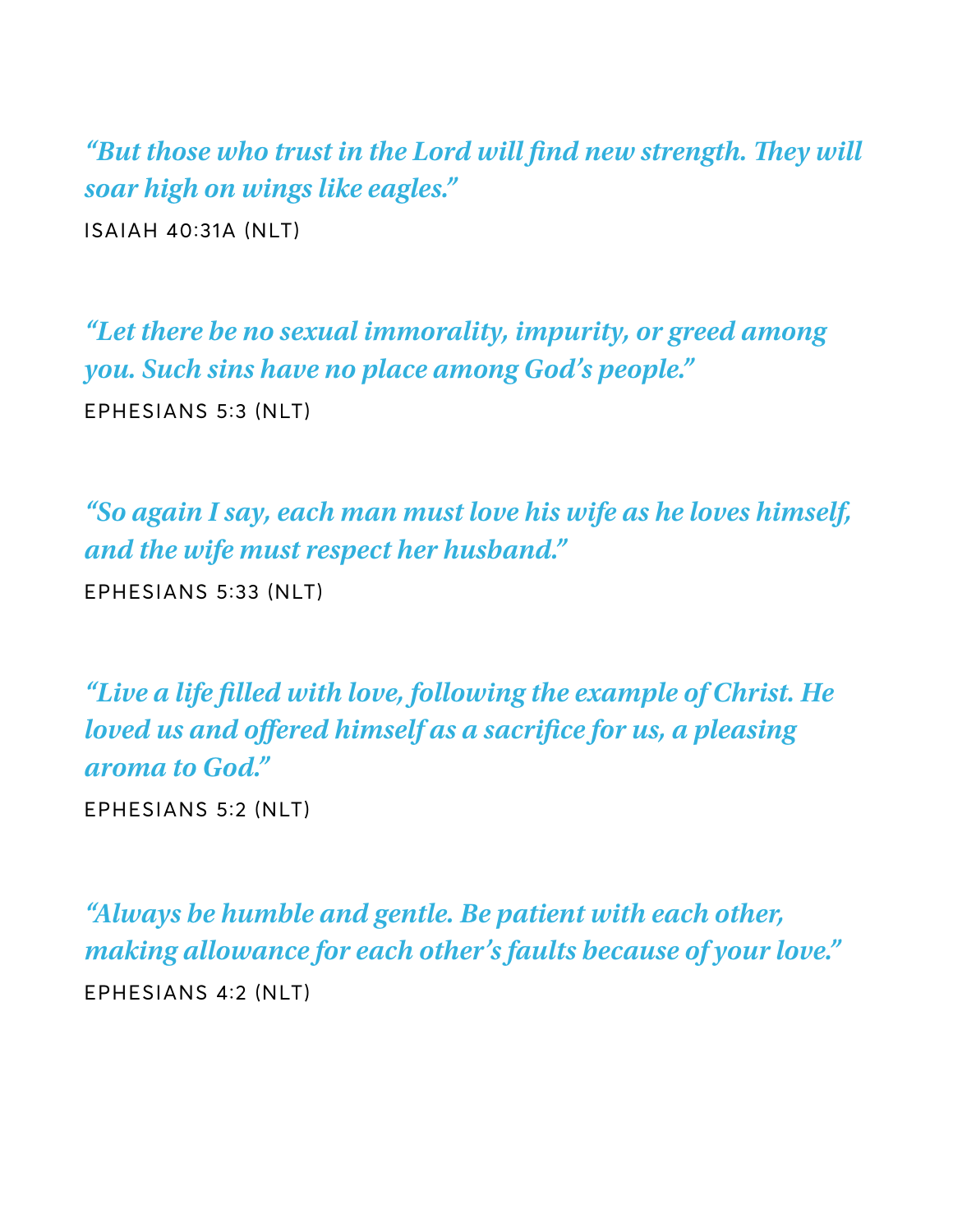*"Make every e***f***ort to keep yourselves united in the Spirit, binding yourselves together with peace."*  EPHESIANS 5∶3 (NLT)

*"Get rid of all bitterness, rage, anger, harsh words, and slander, as well as all types of evil behavior."*  EPHESIANS 5∶31 (NLT)

*"Be kind and compassionate to one another, forgiving each other, just as in Christ God forgave you."* 

EPHESIANS 4∶32 (NIV)

*"Always be full of joy in the Lord. I say it again—rejoice!"*  PHILIPPIANS 4∶4 (NLT)

*"Don't worry about anything; instead, pray about everything. Tell God what you need, and thank him for all he has done."* 

PHILIPPIANS 4∶6 (NLT)

*"For I can do everything through Christ,] who gives me strength."*  PHILIPPIANS 4∶13 (NLT)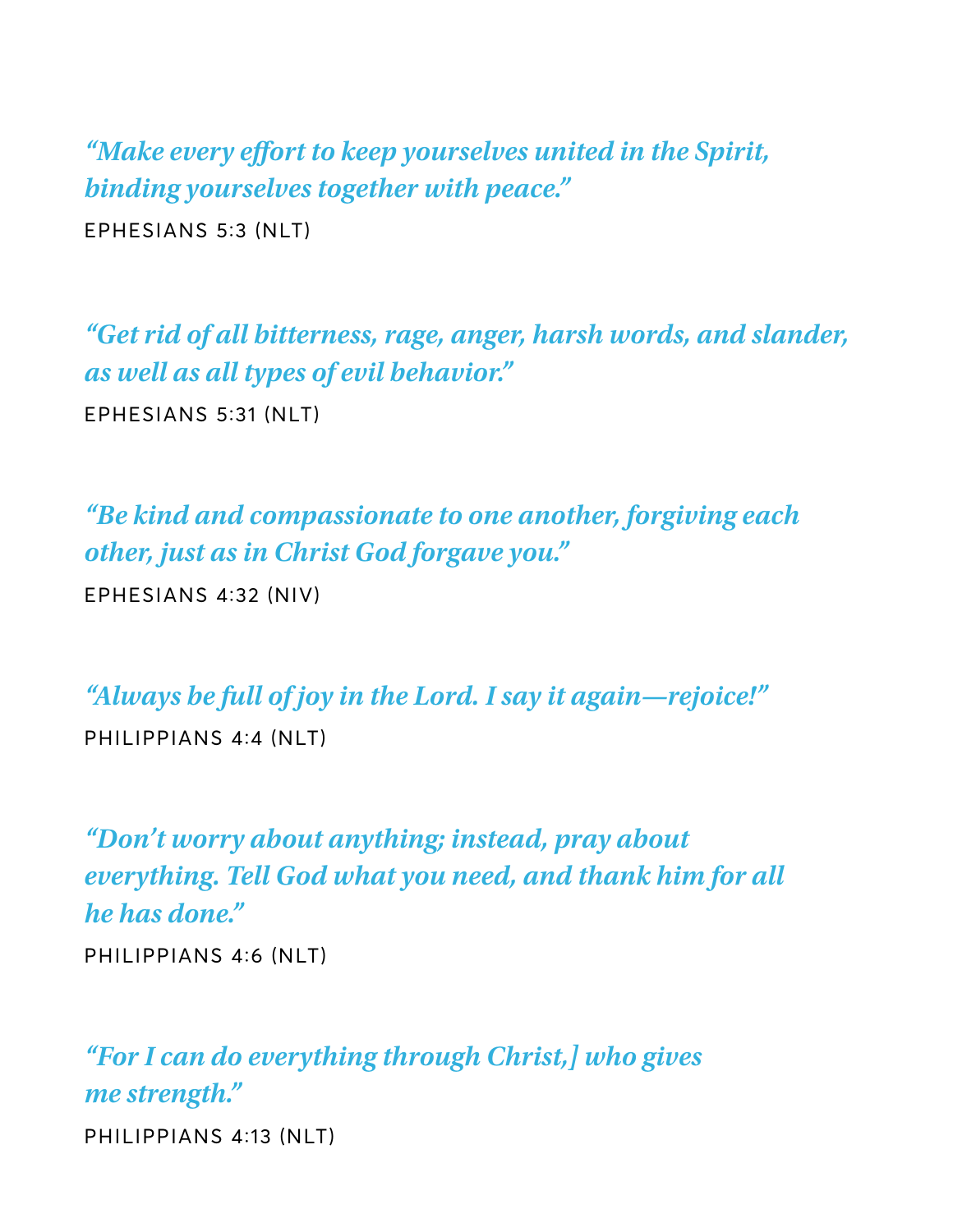*"Greet one another with a holy kiss."* 

2 CORINTHIANS 13∶12 (NIV)

*"Finally, brothers and sisters, rejoice! Strive for full restoration, encourage one another, be of one mind, live in peace. And the God of love and peace will be with you."* 

2 CORINTHIANS 13∶11 (NIV)

*"Each of you should give what you have decided in your heart to give, not reluctantly or under compulsion, for God loves a cheerful giver."* 

2 CORINTHIANS 9∶7 (NIV)

*"***T***erefore, if anyone is in Christ, the new creation has come:[a]*  **T***e old has gone, the new is here!"* 

2 CORINTHIANS 5∶17 (NIV)

*"So we* **f***x our eyes not on what is seen, but on what is unseen, since what is seen is temporary, but what is unseen is eternal."* 

2 CORINTHIANS 4∶18 (NIV)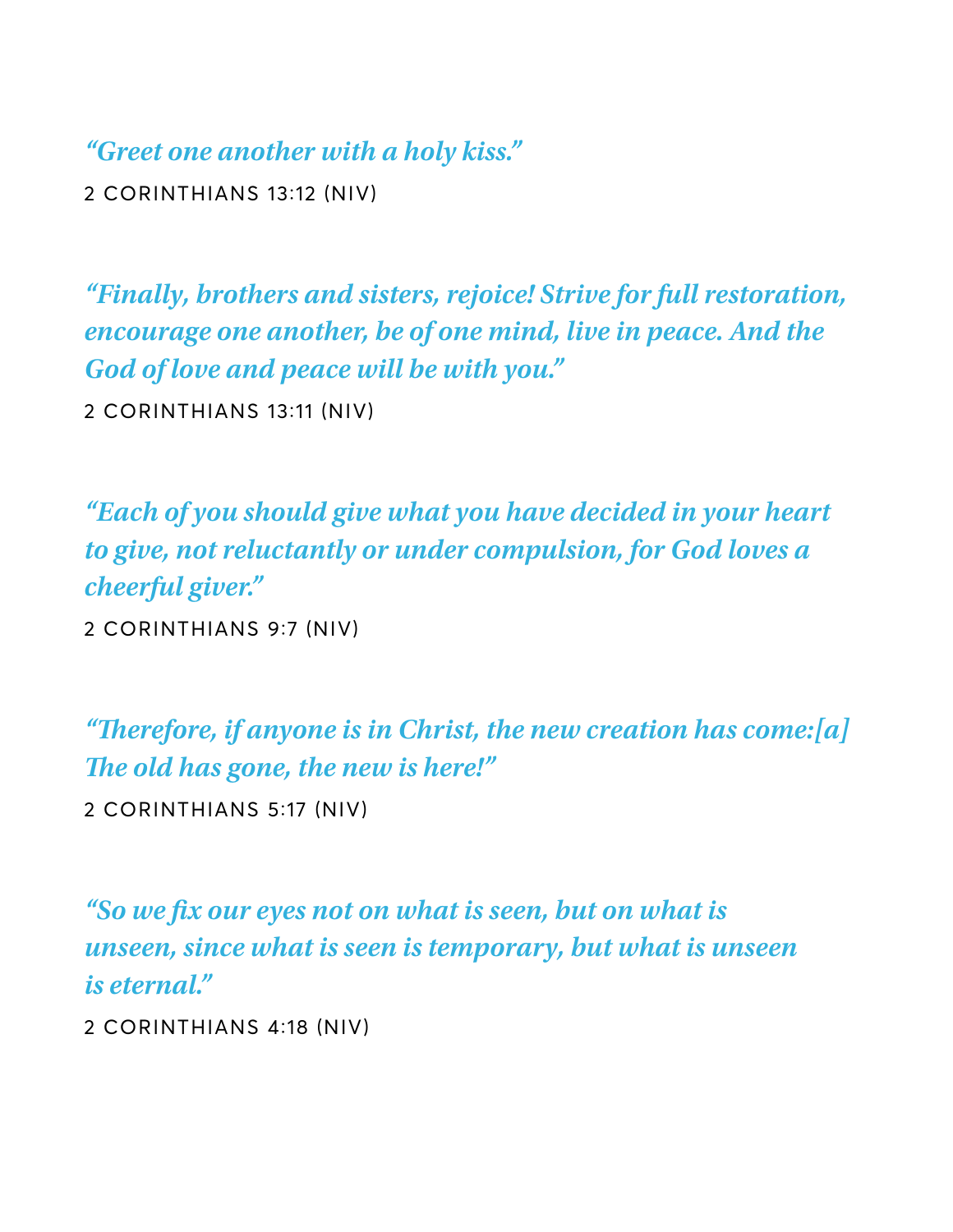*"And he has committed to us the message of reconciliation."*  2 CORINTHIANS 5∶19B (NIV)

*"If we confess our sins, he is faithful and just and will forgive us our sins and purify us from all unrighteousness."*  1 JOHN 1∶9 (NIV)

*"If we claim we have not sinned, we make him out to be a liar and his word is not in us."* 

1 JOHN 1∶10 (NIV)

*"***T***e world and its desires pass away, but whoever does the will of God lives forever."* 

1 JOHN 2∶17 (NIV)

*"See what great love the Father has lavished on us, that we should be called children of God! And that is what we are!"*  1 JOHN 3∶1A (NIV)

*"***T***is is how we know what love is: Jesus Christ laid down his life for us. And we ought to lay down our lives for our brothers and sisters."* 

1 JOHN 3∶16 (NIV)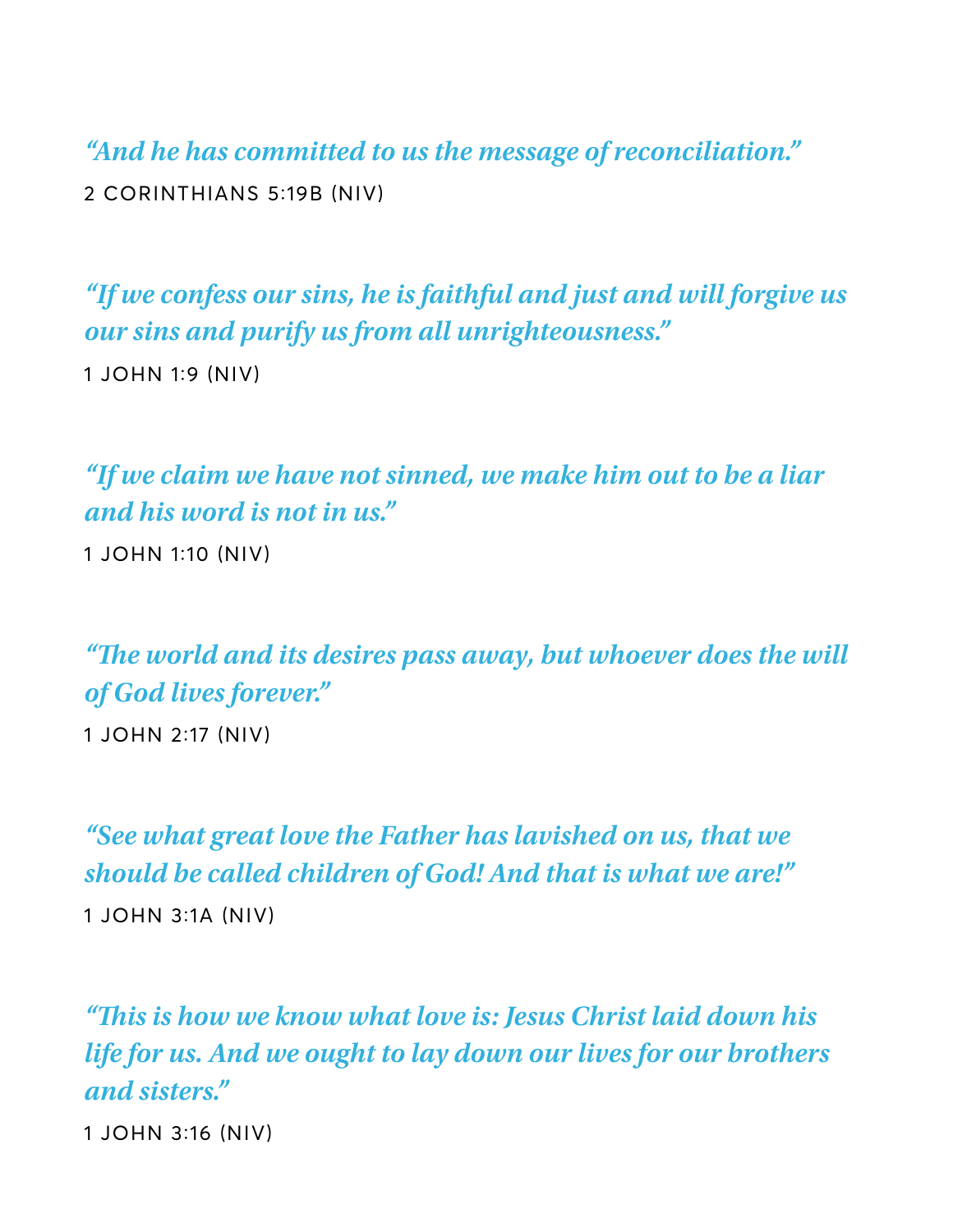*"And so we know and rely on the love God has for us. God is love. Whoever lives in love lives in God, and God in them."*  1 JOHN 4∶16 (NIV)

*"***T***ere is no fear in love. But perfect love drives out fear, because fear has to do with punishment.* **T***e one who fears is not made perfect in love."* 

1 JOHN 4∶18 (NIV)

*"See to it that no one takes you captive through hollow and deceptive philosophy, which depends on human tradition and the elemental spiritual forces[a] of this world rather than on Christ."* 

COLOSSIANS 2∶8 (NIV)

*"So put to death the sinful, earthly things lurking within you. Have nothing to do with sexual immorality, impurity, lust, and evil desires."* 

COLOSSIANS 3∶5 (NLT)

*"Wives, submit to your husbands, as is* **f***tting for those who belong to the Lord."* 

COLOSSIANS 3∶18 (NLT)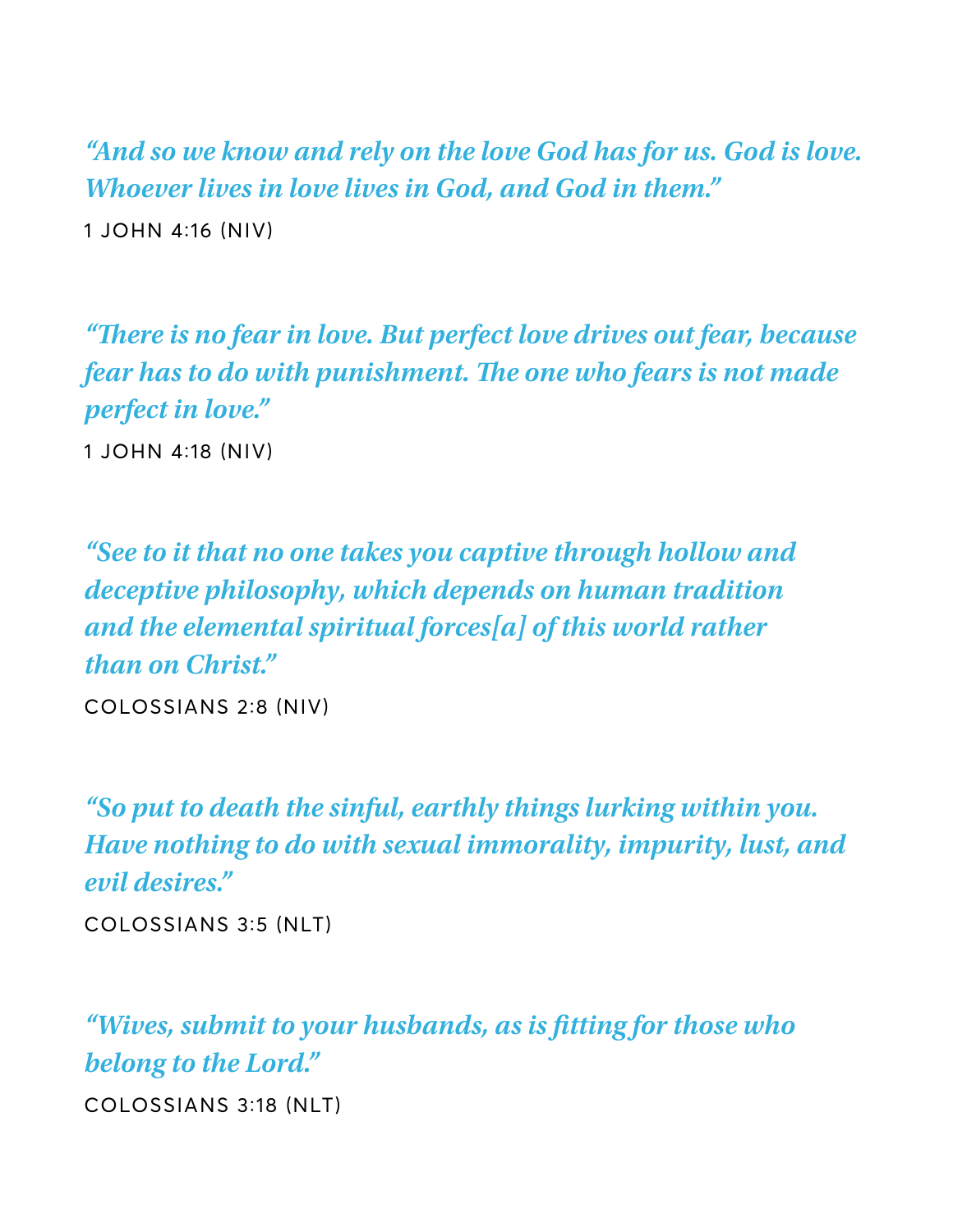*"Husbands, love your wives and never treat them harshly."*  COLOSSIANS 3∶19 (NLT)

*"Devote yourselves to prayer with an alert mind and a thankful heart."* 

COLOSSIANS 4∶2 (NLT)

*"God blesses those who are merciful, for they will be shown mercy."*  MATTHEW 5∶7 (NLT)

*"But I say, anyone who even looks at a woman with lust has already committed adultery with her in his heart."* 

MATTHEW 5∶28 (NLT)

*"For where your treasure is, there your heart will be also."*  MATTHEW 6∶21 (NIV)

*"But seek* **f***rst his kingdom and his righteousness, and all these things will be given to you as well."*  MATTHEW 6∶33 (NIV)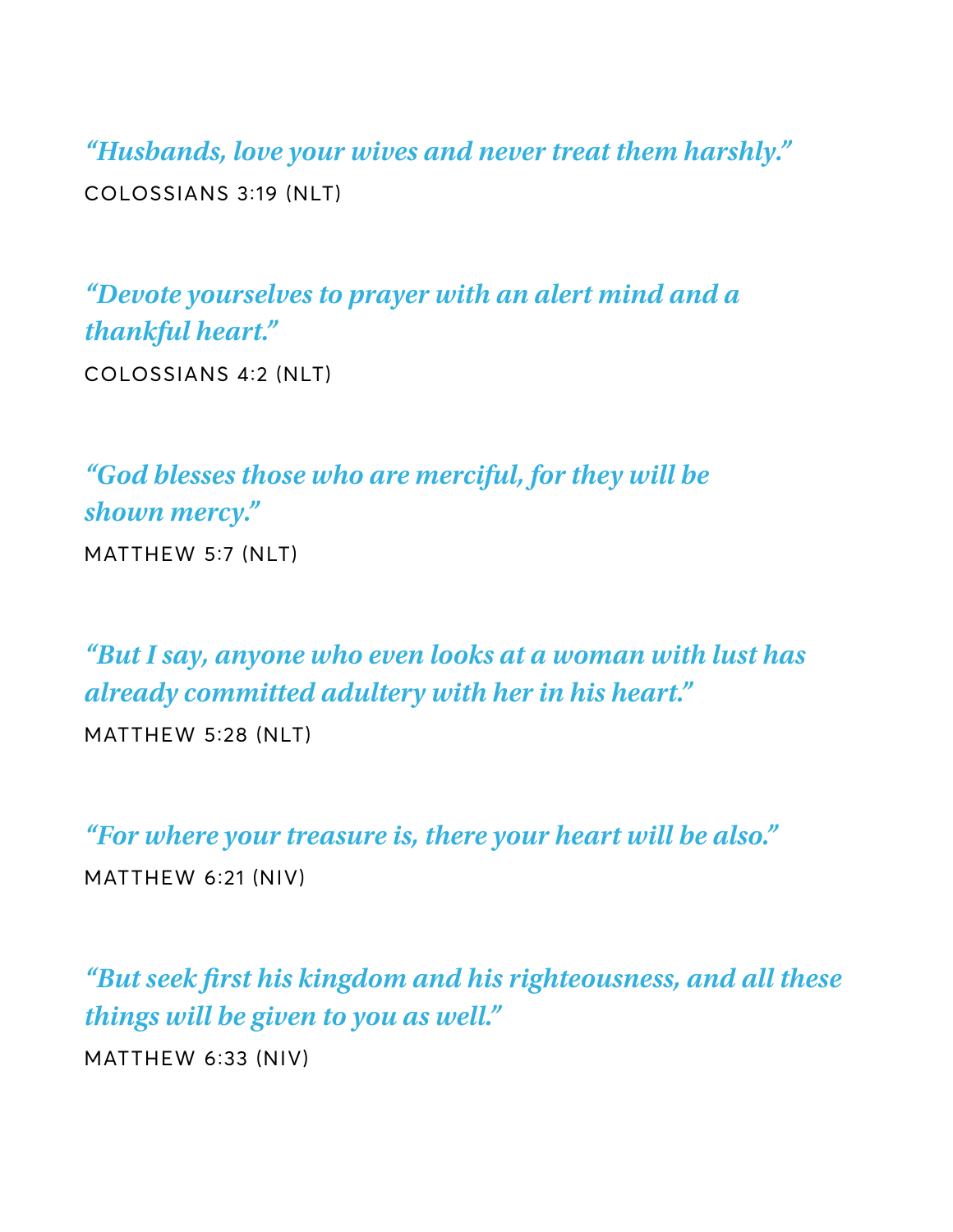*"***T***erefore do not worry about tomorrow, for tomorrow will worry about itself. Each day has enough trouble of its own."*  MATTHEW 6∶34 (NIV)

*"Come to me, all you who are weary and burdened, and I will give you rest."*  MATTHEW 11∶28 (NIV)

*"Truly I tell you, unless you change and become like little children, you will never enter the kingdom of heaven."* MATTHEW 18∶3 (NIV)

*"So they are no longer two, but one* **f***esh.* **T***erefore what God has joined together, let no one separate."* 

MATTHEW 19∶6 (NIV)

*"For this reason a man will leave his father and mother and be united to his wife, and the two will become one flesh.*" MATTHEW 19∶5 (NIV)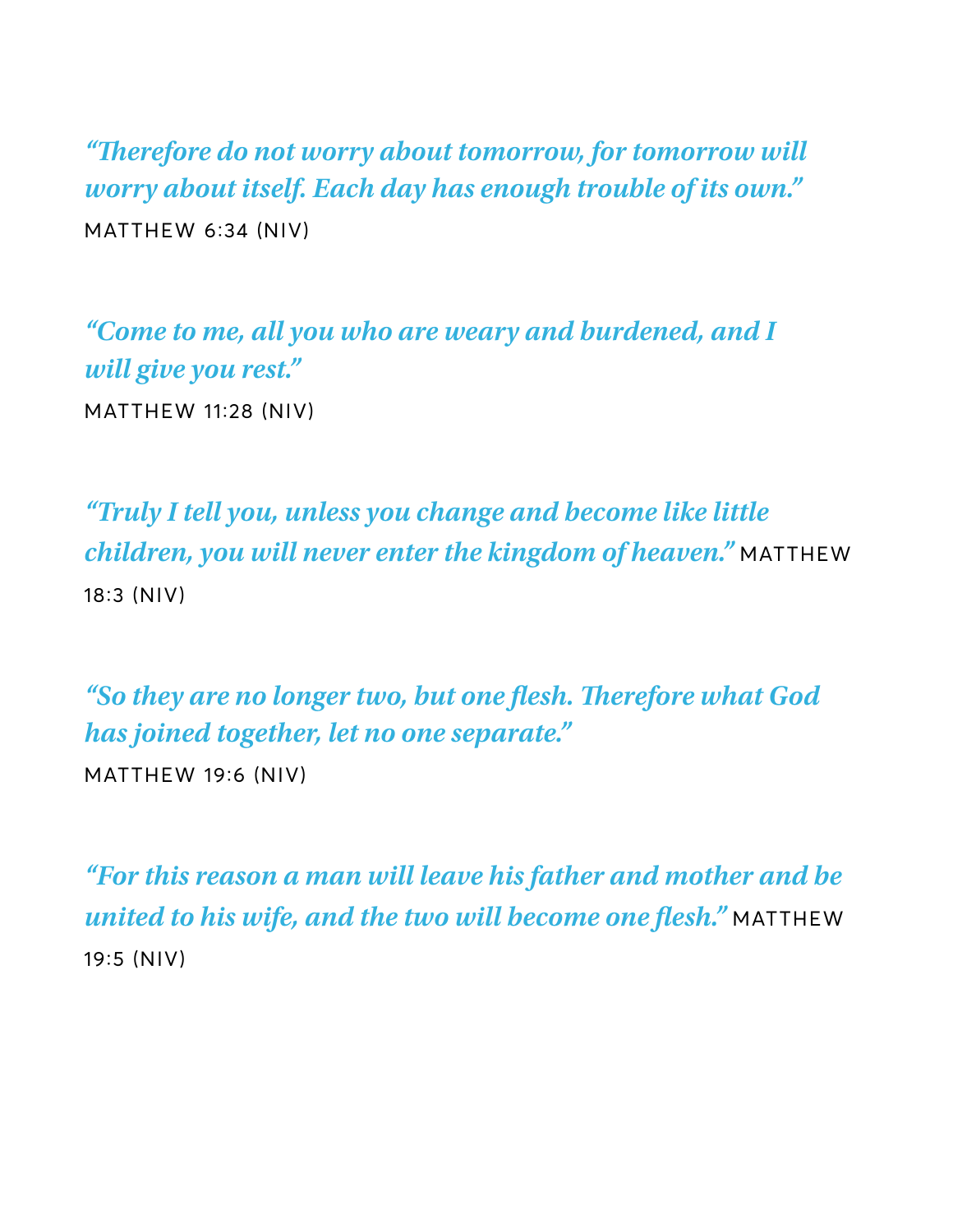*"Jesus replied, "Moses permitted you to divorce your wives because your hearts were hard. But it was not this way from the beginning."* 

MATTHEW 19∶8 (NIV)

*"I tell you that anyone who divorces his wife, except for sexual immorality, and marries another woman commits adultery."*  MATTHEW 19∶9 (NIV)

*"Jesus looked at them and said, "With man this is impossible, but with God all things are possible."*  MATTHEW 19∶26 (NIV)

*"For even the Son of Man came not to be served but to serve others and to give his life as a ransom for many."*  MATTHEW 20∶28 (NLT)

*"Jesus replied, 'You must love the Lord your God with all your heart, all your soul, and all your mind.'[e* **T***is is the* **f***rst and greatest commandment."* 

MATTHEW 22∶37-38 (NLT)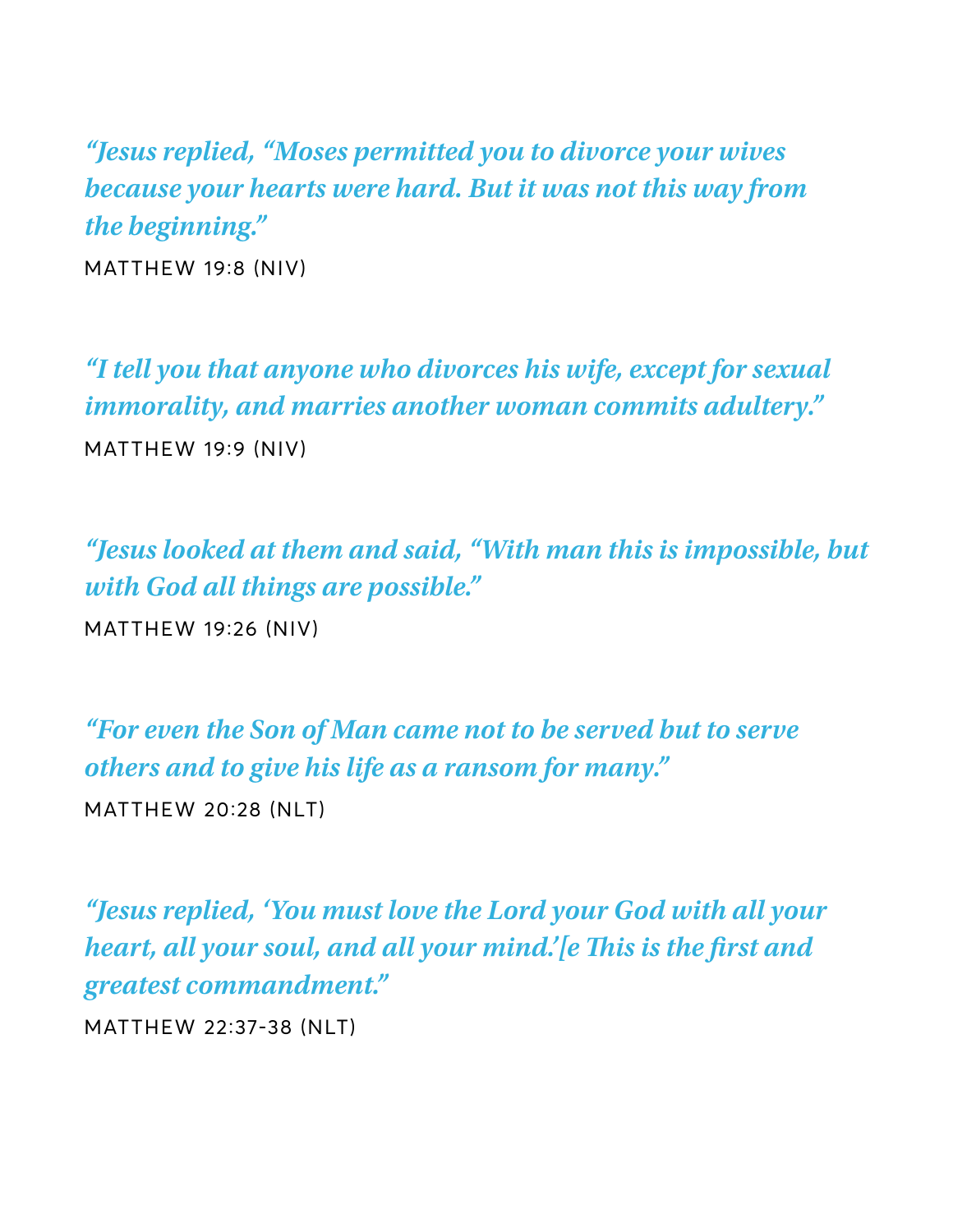*"***T***e master was full of praise. 'Well done, my good and faithful servant. You have been faithful in handling this small amount, so now I will give you many more responsibilities. Let's celebrate together!"* 

MATTHEW 25∶21 (NLT)

*"And we know that in all things God works for the good of those who love him, who have been called according to his purpose."* 

ROMAN 8∶28 (NIV)

*"For God so loved the world that he gave his one and only Son, that whoever believes in him shall not perish but have eternal life."* 

JOHN 3∶16 (NIV)

*"But the fruit of the Spirit is love, joy, peace, patience, kindness, goodness, faithfulness, gentleness and self-control. Against such things there is no law."* 

GALATIANS 5∶22-23 (NIV)

*"I have come that they may have life, and have it to the full."*  JOHN 10∶10B (NIV)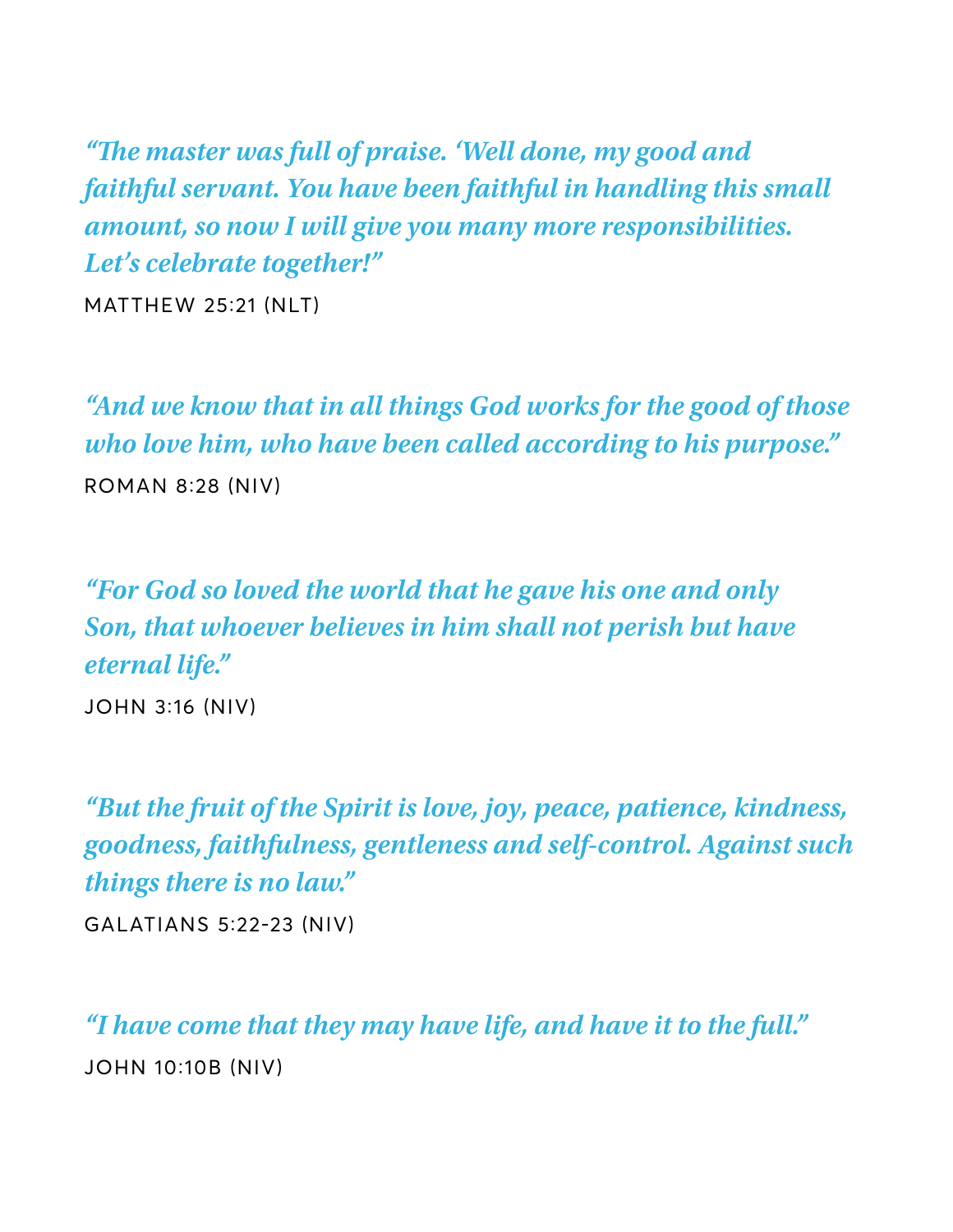*"For all have sinned and fall short of the glory of God."*  ROMANS 3∶23 (NIV)

*"Jesus answered, "I am the way and the truth and the life. No one comes to the Father except through me."*  JOHN 14∶6 (NIV)

*"But God demonstrates his own love for us in this: While we were still sinners, Christ died for us."* 

ROMANS 5∶8 (NIV)

*"Have I not commanded you? Be strong and courageous. Do not be terri***f***ed; do not be discouraged, for the LORD your God will be with you wherever you go."* 

JOSHUA 1∶9 (NIV)

*"But in your hearts set apart Christ as Lord. Always be prepared to give an answer to everyone who asks you to give the reason for the hope that you have. But do this with gentleness and respect."*  1 PETER 3∶15 (NIV)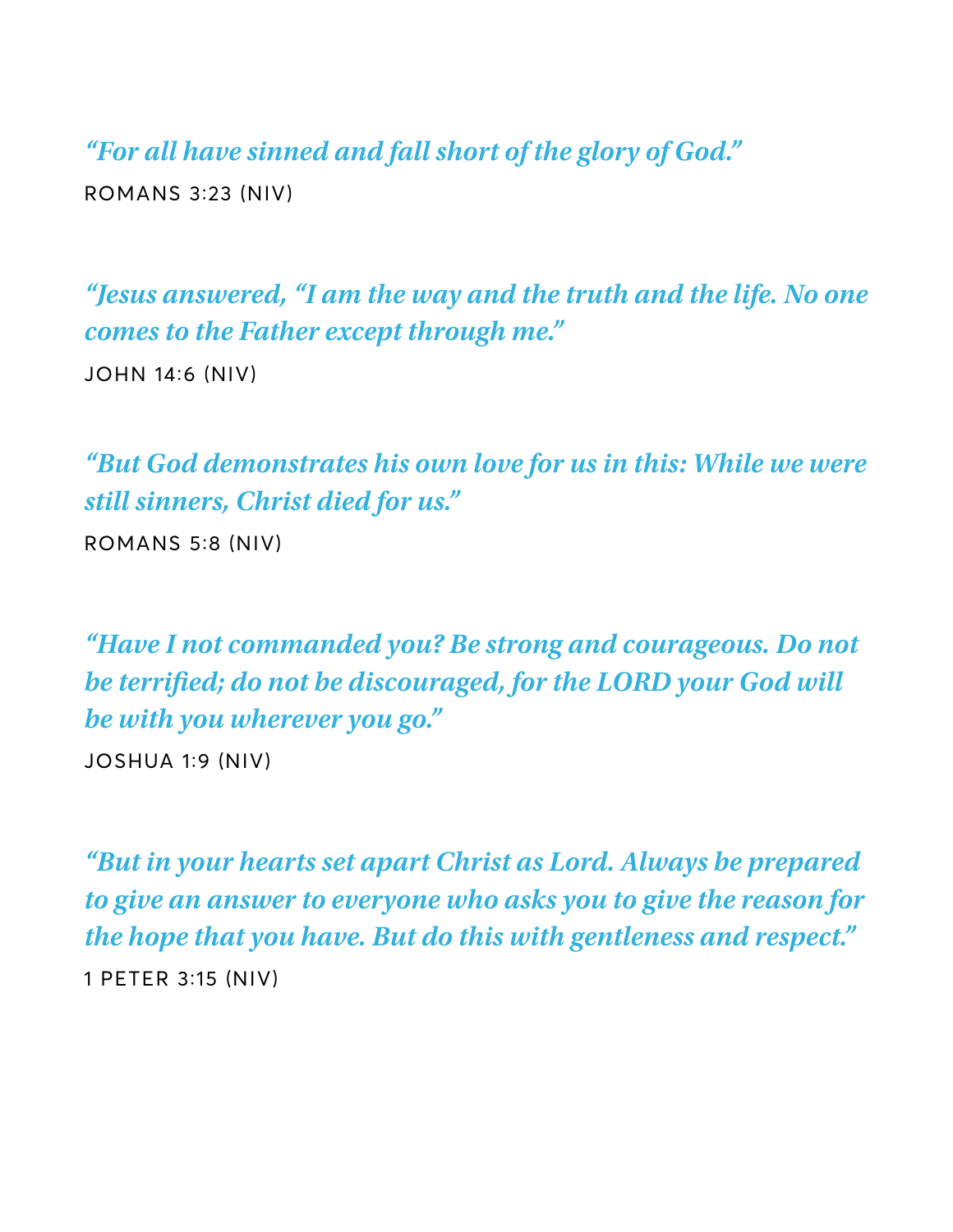*"All Scripture is God-breathed and is useful for teaching, rebuking, correcting and training in righteousness."*  2 TIMOTHY 3∶16 (NIV)

*"Let us* **f***x our eyes on Jesus, the author and perfecter of our faith, who for the joy set before him endured the cross, scorning its shame, and sat down at the right hand of the throne of God."*  HEBREWS 12∶2 (NIV)

*"Cast all your anxiety on him because he cares for you."*  1 PETER 5∶7 (NIV)

*"For we are God's workmanship, created in Christ Jesus to do good works, which God prepared in advance for us to do."*  EPHESIANS 2∶10 (NIV)

*"God is faithful; he will not let you be tempted beyond what you can bear. But when you are tempted, he will also provide a way out so that you can stand up under it."* 

1 CORINTHIANS 10∶13 (NIV)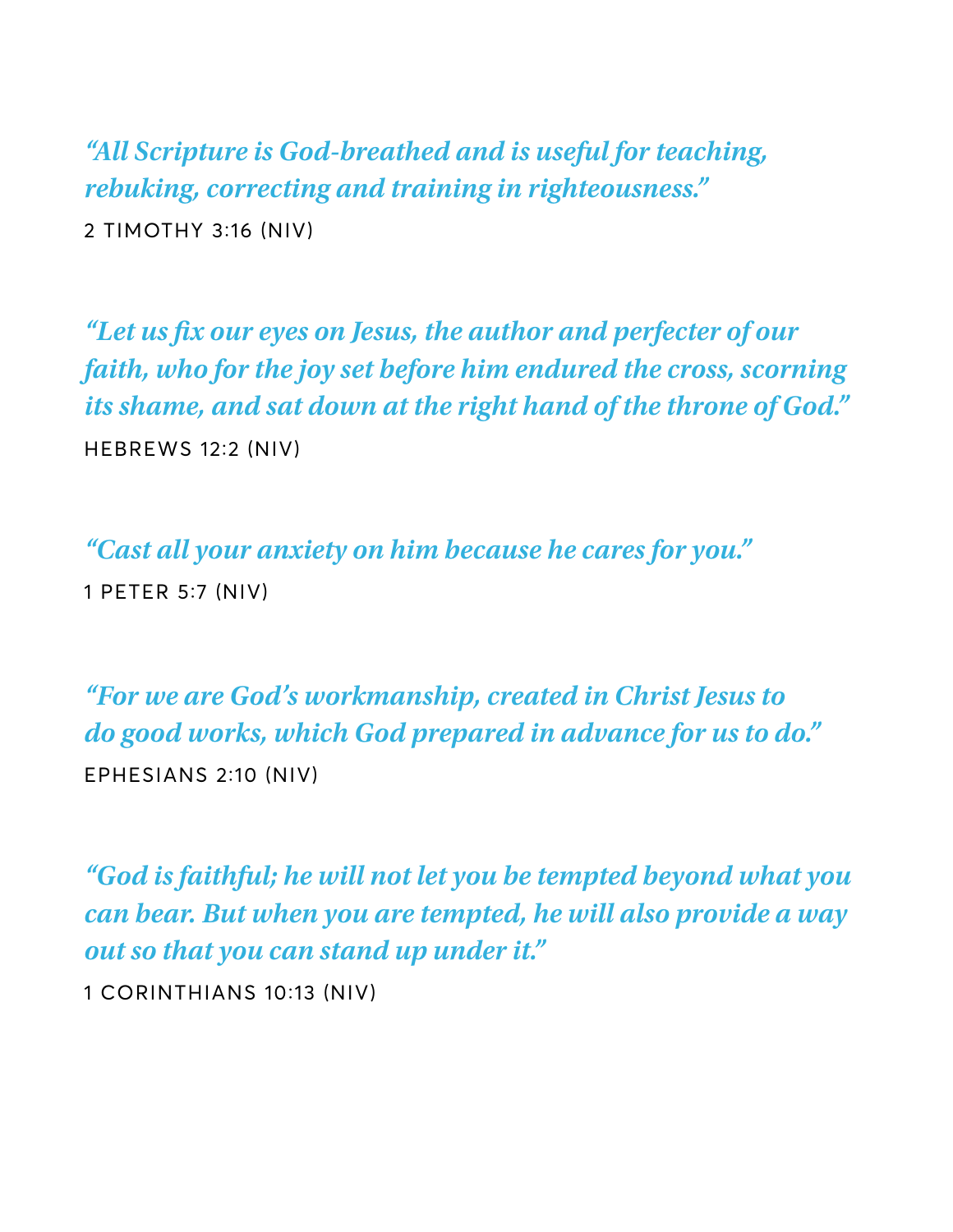*"Now faith is being sure of what we hope for and certain of what we do not see."*  HEBREWS 11∶1 (NIV)

*"Keep your lives free from the love of money and be content with what you have, because God has said, "Never will I leave you; never will I forsake you."*  HEBREWS 13∶5 (NIV)

*"But he said to me, 'My grace is su***f***cient for you, for my power is made perfect in weakness.' Therefore I will boast all the more gladly about my weaknesses, so that Christ's power may rest on me."* 

2 CORINTHIANS 12∶9 (NIV)

*"***T***at if you confess with your mouth, "Jesus is Lord," and believe in your heart that God raised him from the dead, you will be saved."* 

ROMANS 10∶9 (NIV)

*"So do not fear, for I am with you; do not be dismayed, for I am your God. I will strengthen you and help you; I will uphold you with my righteous right hand."* 

ISAIAH 14∶10 (NIV)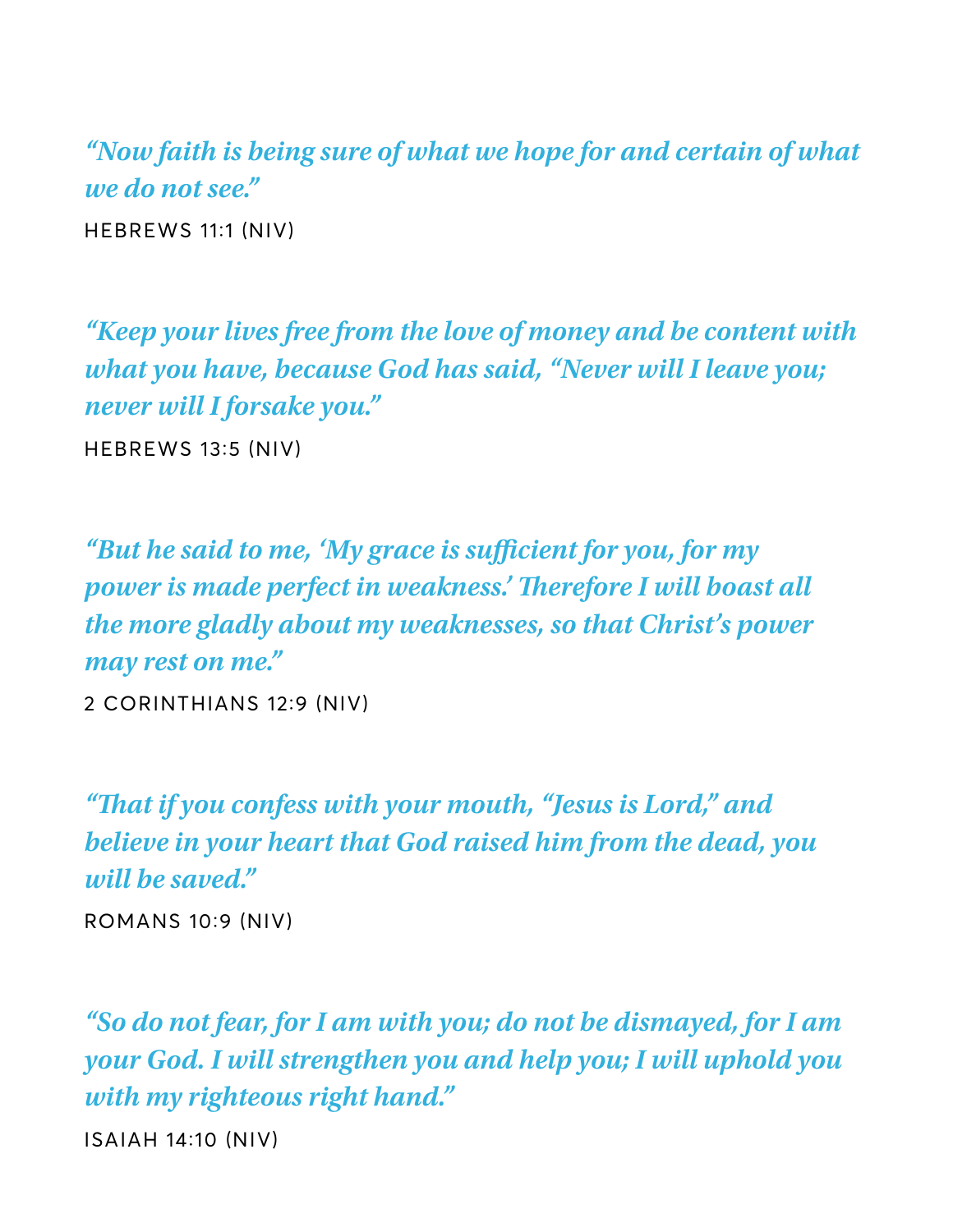*"Take my yoke upon you and learn from me, for I am gentle and humble in heart, and you will* **f***nd rest for your souls."*  MATTHEW 11∶29 (NIV)

*"I have told you these things, so that in me you may have peace. In this world you will have trouble. But take heart! I have overcome the world."* 

JOHN 16∶33 (NIV)

*"For God did not give us a spirit of timidity, but a spirit of power, of love and of self-discipline."* 

2 TIMOTHY 1∶7 (NIV)

*"May the God of hope* **f***ll you with all joy and peace as you trust in him, so that you may over***f***ow with hope by the power of the Holy Spirit."* 

ROMANS 15∶13

*"Jesus said to her, "I am the resurrection and the life. He who believes in me will live, even though he dies."*  JOHN 11∶25 (NIV)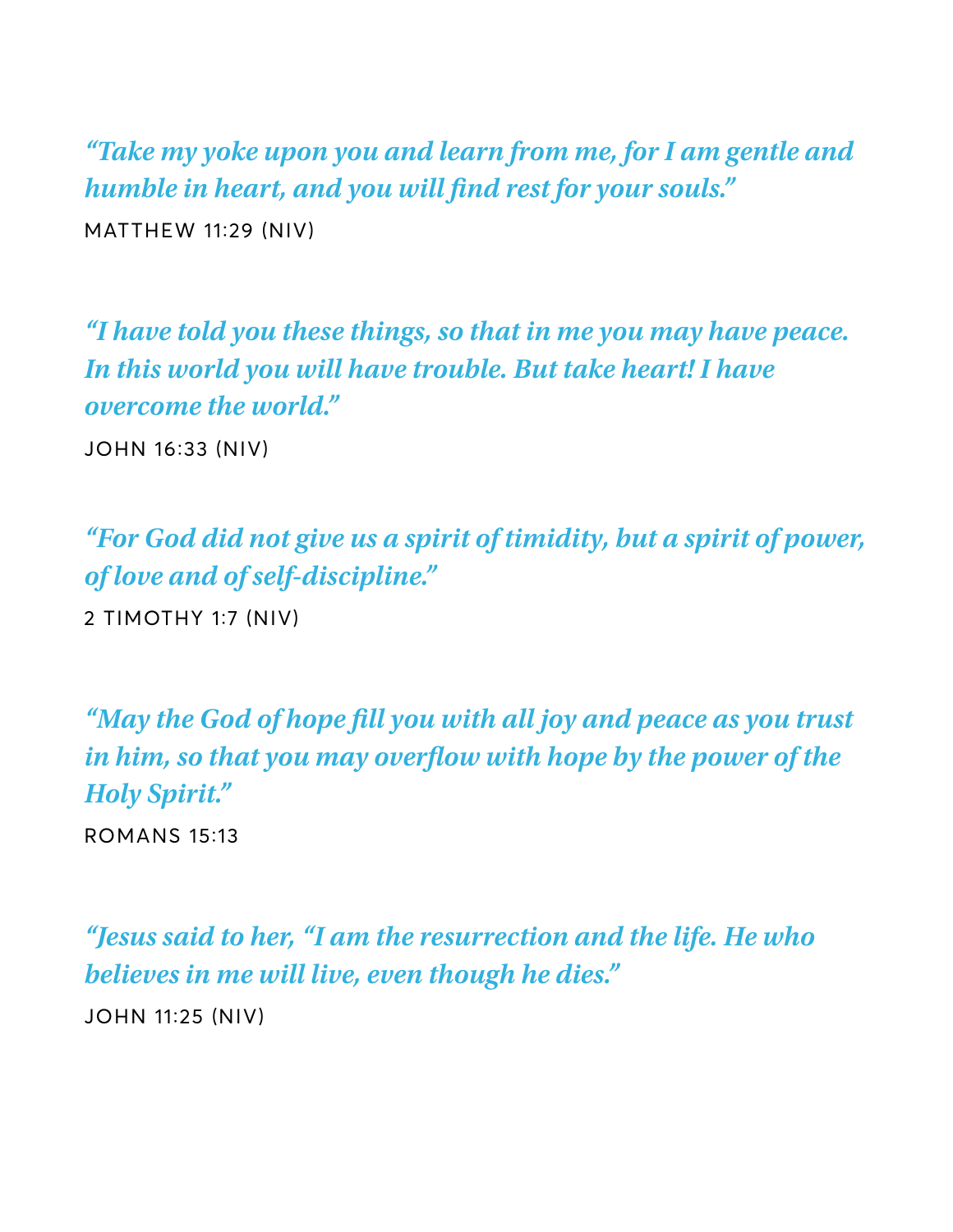*"And without faith it is impossible to please God, because anyone who comes to him must believe that he exists and that he rewards those who earnestly seek him."* 

HEBREWS 11∶6 (NIV)

*"Now to him who is able to do immeasurably more than all we ask or imagine, according to his power that is at work within us."*  EPHESIANS 3∶20 (NIV)

*"So God created man in his own image, in the image of God he created him; male and female he created them."*  GENESIS 1∶27 (NIV)

*"***T***erefore, since we are surrounded by such a great cloud of witnesses, let us throw o***f** *everything that hinders and the sin that so easily entangles, and let us run with perseverance the race marked out for us."* 

HEBREWS 12∶1 (NIV)

*"***T***erefore confess your sins to each other and pray for each other so that you may be healed.* **T***e prayer of a righteous man is powerful and e***f***ective."* 

JAMES 5∶16 (NIV)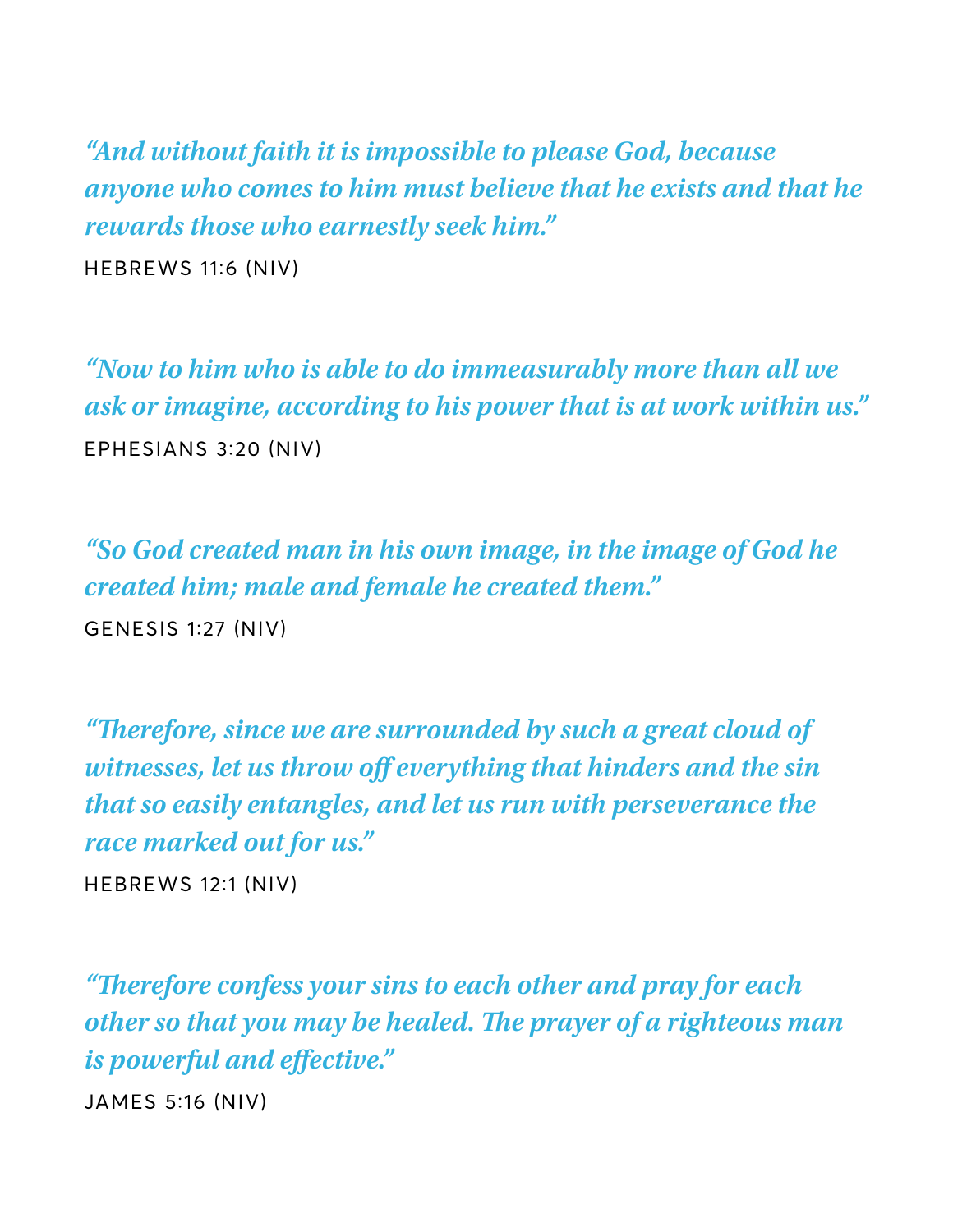*"And my God will meet all your needs according to his glorious riches in Christ Jesus."*  PHILIPPIANS 4∶19 (NIV)

*"Do you not know that your body is a temple of the Holy Spirit, who is in you, whom you have received from God? You are not your own."* 

1 CORINTHIANS 6∶19 (NIV)

*"Peace I leave with you; my peace I give you. I do not give to you as the world gives. Do not let your hearts be troubled and do not be afraid."* 

JOHN 14∶27 (NIV)

*"Let us not give up meeting together, as some are in the habit of doing, but let us encourage one another—and all the more as you see the Day approaching."* 

HEBREWS 10∶25 (NIV)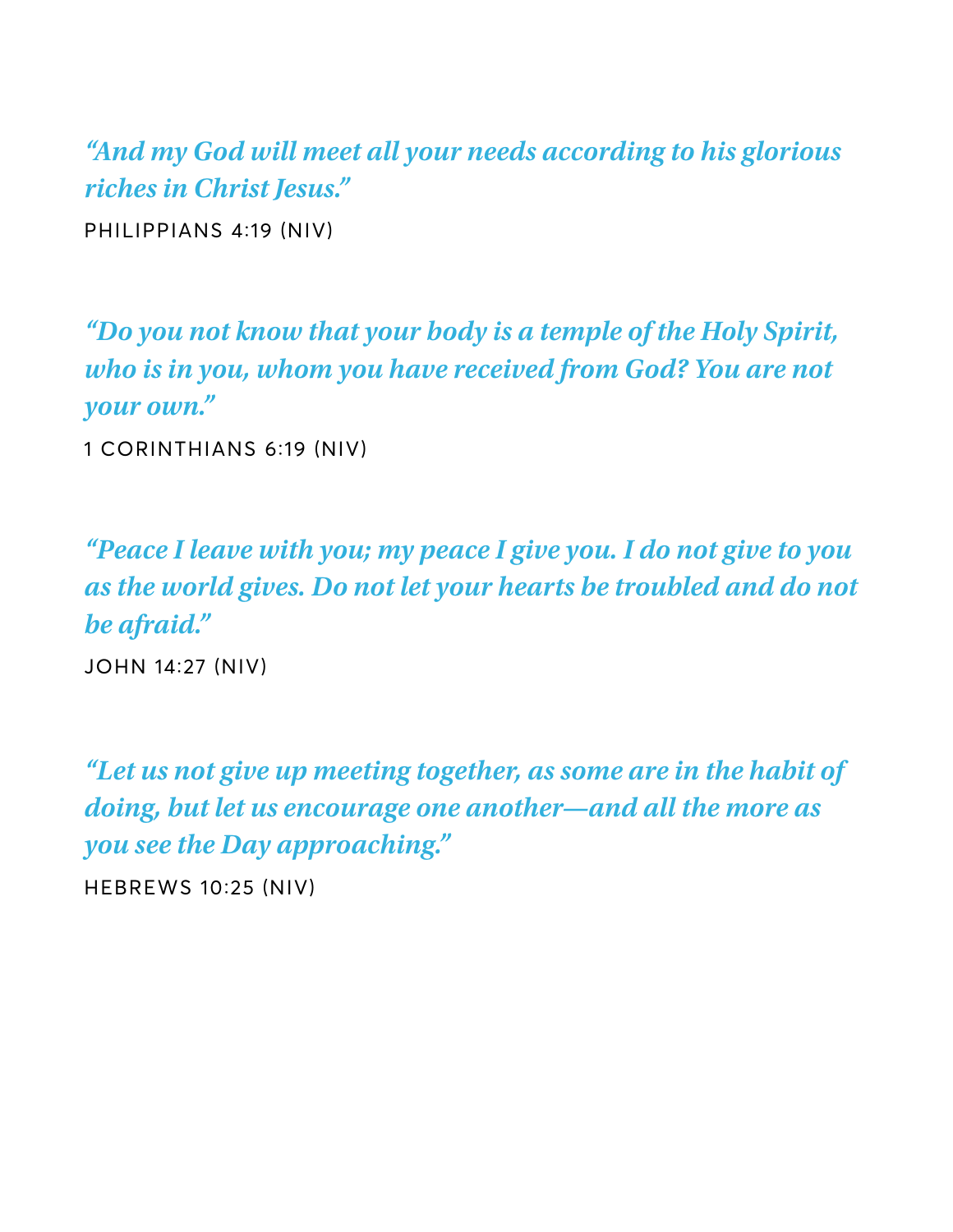*"***T***rough these he has given us his very great and precious promises, so that through them you may participate in the divine nature and escape the corruption in the world caused by evil desires."* 

2 PETER 1∶4 (NIV)

*"Being con***f***dent of this, that he who began a good work in you will carry it on to completion until the day of Christ Jesus."* 

PHILIPPIANS 1∶6 (NIV)

*"Let us then approach the throne of grace with con***f***dence, so that we may receive mercy and* **f***nd grace to help us in our time of need."* 

HEBREWS 4∶16 (NIV)

*"For God did not send his Son into the world to condemn the world, but to save the world through him."* 

JOHN 3∶17 (NIV)

*"You will keep in perfect peace him whose mind is steadfast, because he trusts in you."* 

ISAIAH 26∶3 (NIV)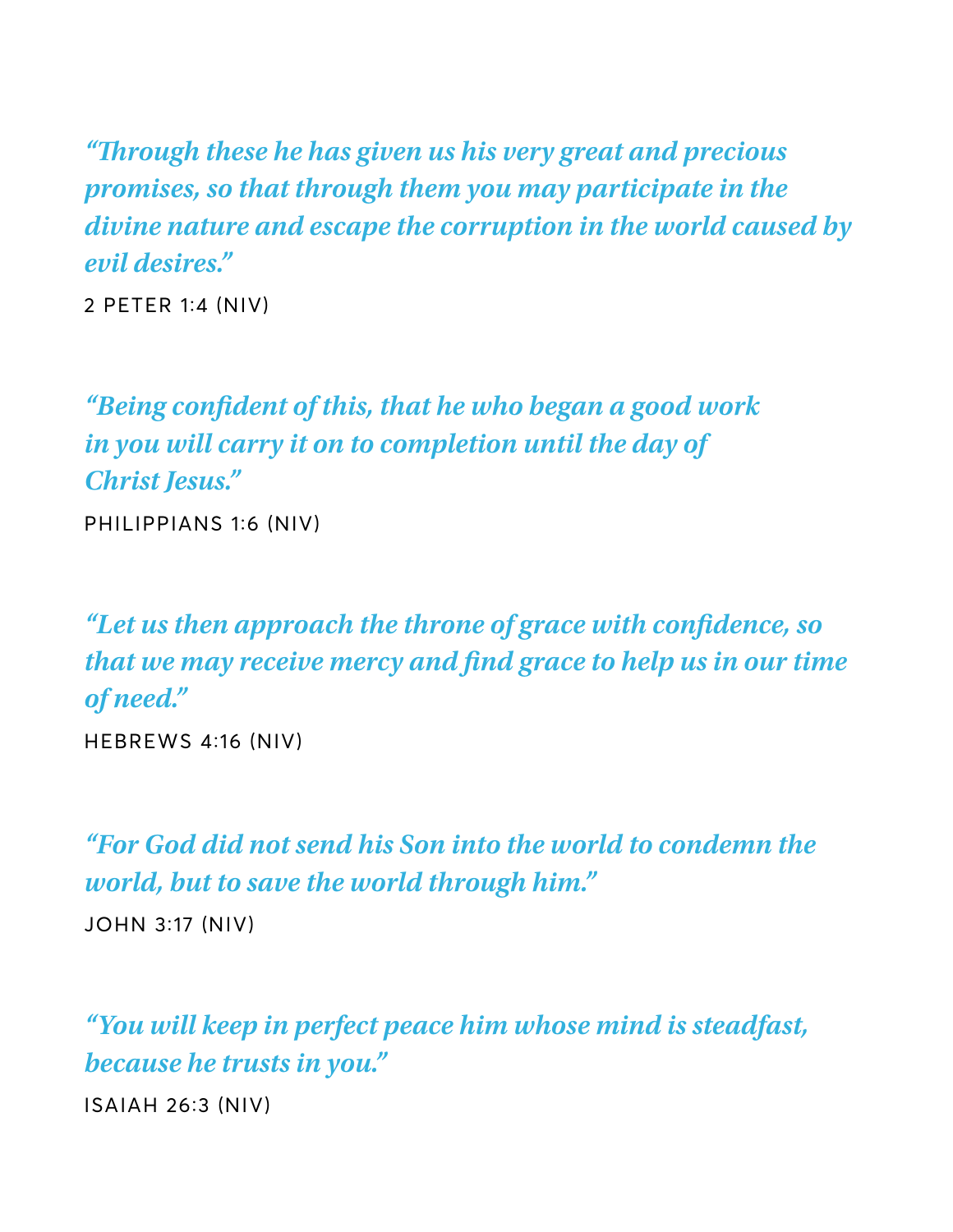*"He himself bore our sins in his body on the tree, so that we might die to sins and live for righteousness; by his wounds you have been healed."* 

1 PETER 2∶24 (NIV)

*"Do not let this Book of the Law depart from your mouth; meditate on it day and night, so that you may be careful to do everything written in it. Then you will be prosperous and successful."* 

JOSHUA 1∶8 (NIV)

*"Whatever you do, work at it with all your heart, as working for the Lord, not for men."* 

COLOSSIANS 3∶23 (NIV)

*" 'For my thoughts are not your thoughts, neither are your ways my ways,' declares the LORD."* 

ISAIAH 55∶8 (NIV)

*"By this all men will know that you are my disciples, if you love one another."* 

JOHN 13∶35 (NIV)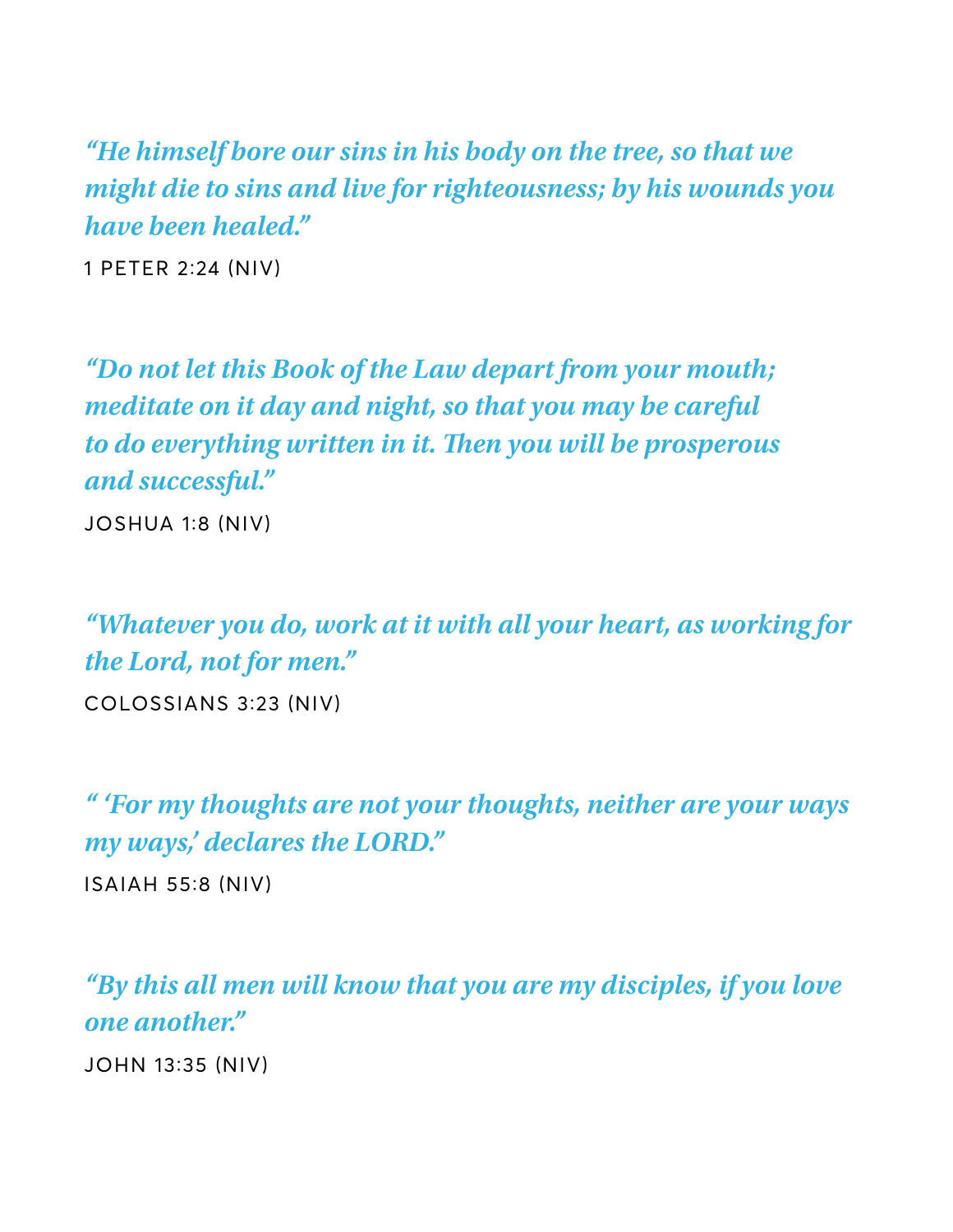*"Above all, love each other deeply, because love covers over a multitude of sins."*  1 PETER 4∶8 (NIV)

*"My command is this: Love each other as I have loved you."*  JOHN 15∶12 (NIV)

*"But Ruth said, "Do not urge me to leave you or to return from following you. For where you go I will go, and where you lodge I will lodge. Your people shall be my people, and your God my God.17 Where you die I will die, and there will I be buried. May the Lord do so to me and more also if anything but death parts me from you."* 

RUTH 1∶16-17 (NIV)

*"But I have this complaint against you. You don't love me or each other as you did at* **f***rst!"* 

REVELATION 2∶4 (NLT)

*"And may the Lord make your love for one another and for all people grow and over***f***ow, just as our love for you over***f***ows."* 

1 THESSALONIANS 3∶12 (NLT)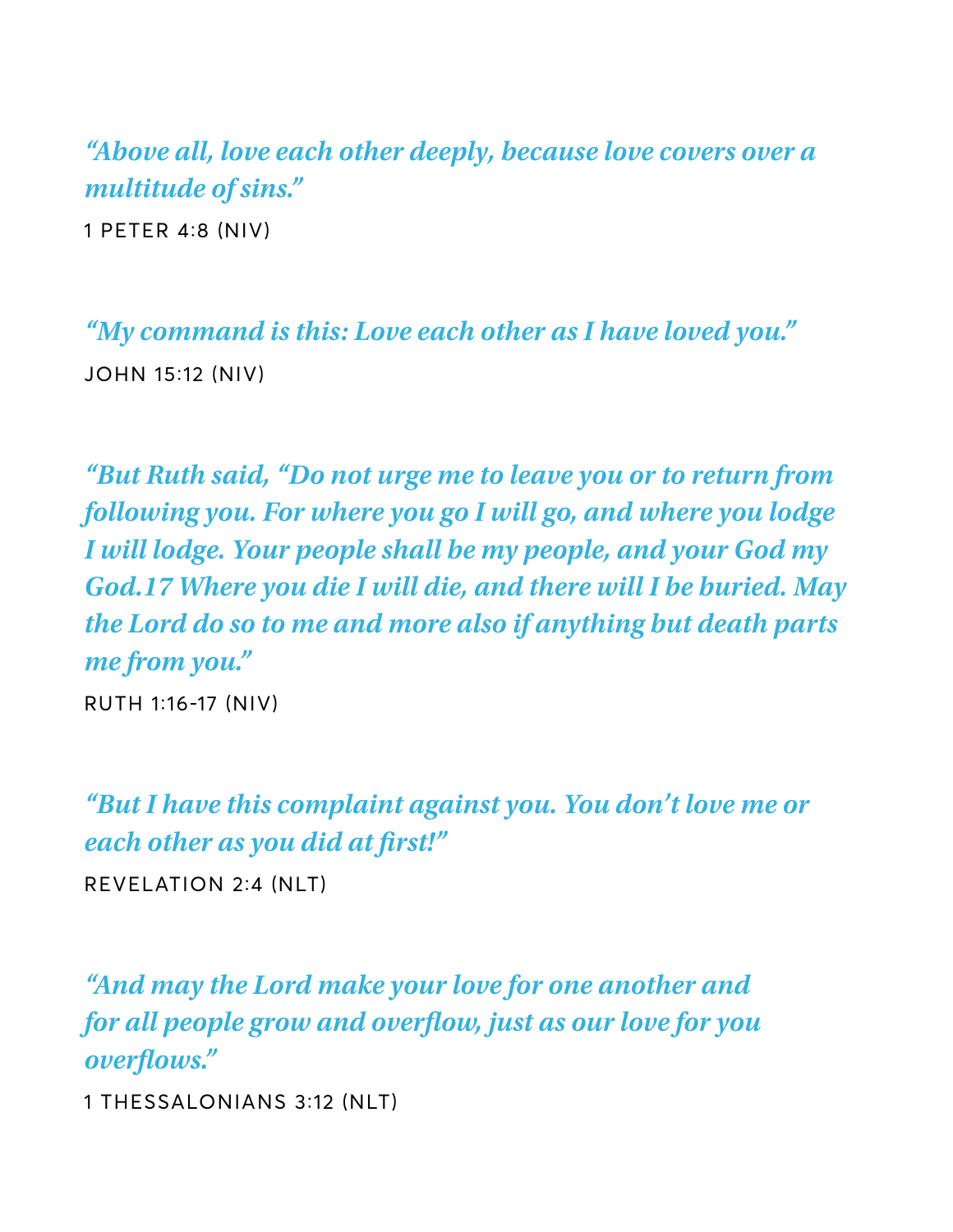*"God's will is for you to be holy, so stay away from all sexual sin."*  1 THESSALONIANS 4∶3 (NLT)

*"Make it your goal to live a quiet life, minding your own business and working with your hands, just as we instructed you before. 12* **T***en people who are not believers will respect the way you live, and you will not need to depend on others."* 

1 THESSALONIANS 4∶11-12 (NLT)

*"See that no one pays back evil for evil, but always try to do good to each other and to all people."* 

1 THESSALONIANS 5∶15 (NLT)

*"Always be joyful."* 

1 THESSALONIANS 5∶16 (NLT)

*"And as for you, brothers and sisters, never tire of doing what is good."* 

2 THESSALONIANS 3∶13 (NIV)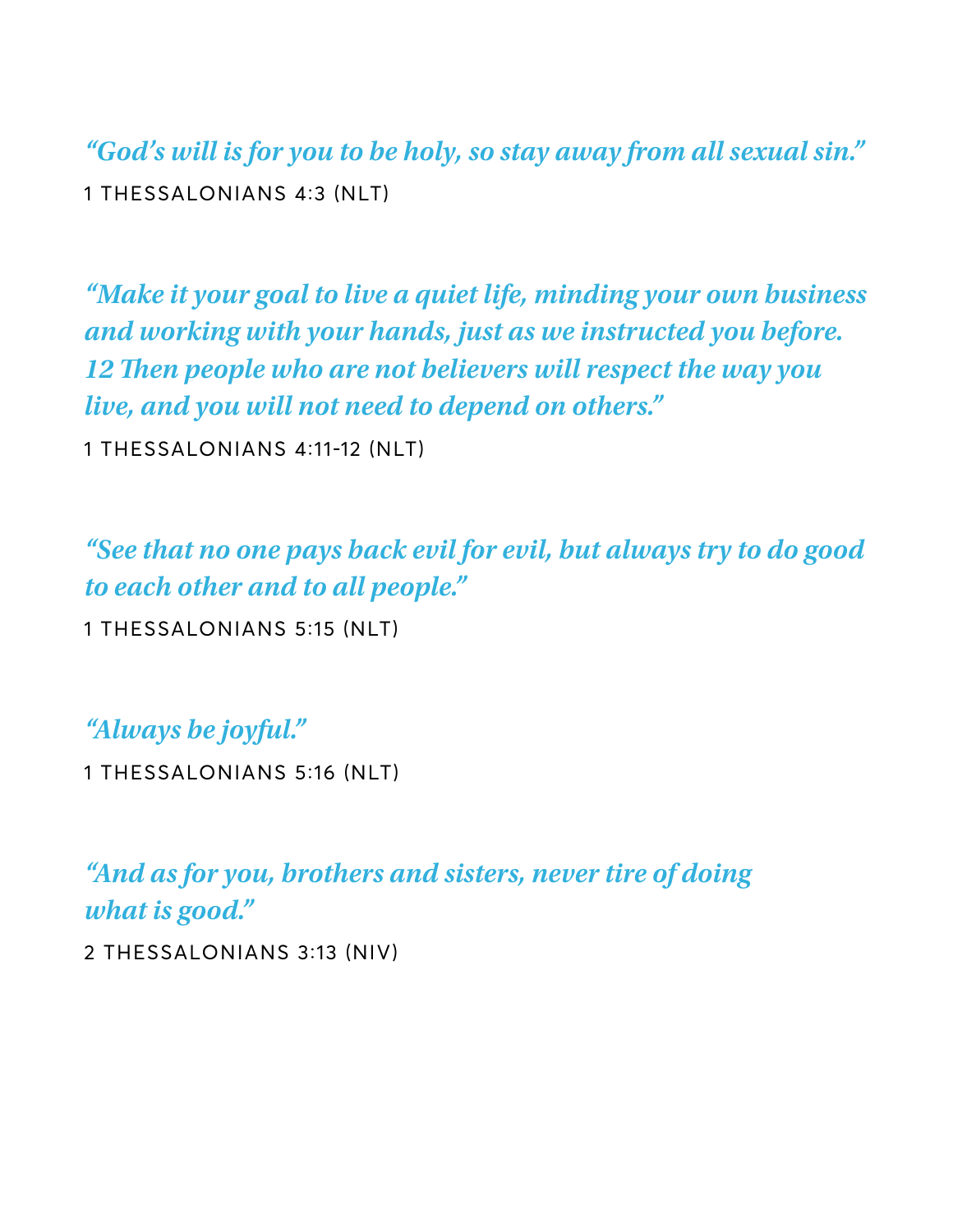*"For physical training is of some value, but godliness has value for all things, holding promise for both the present life and the life to come."* 

1 TIMOTHY 4∶8 (NIV)

*"For the love of money is a root of all kinds of evil. Some people, eager for money, have wandered from the faith and pierced themselves with many griefs."* 

1 TIMOTHY 6∶10 (NIV)

*"Command those who are rich in this present world not to be arrogant nor to put their hope in wealth, which is so uncertain, but to put their hope in God, who richly provides us with everything for our enjoyment."* 

1 TIMOTHY 6∶17 (NIV)

*"Similarly, anyone who competes as an athlete does not receive the victor's crown except by competing according to the rules."* 

2 TIMOTHY 2∶5 (NIV)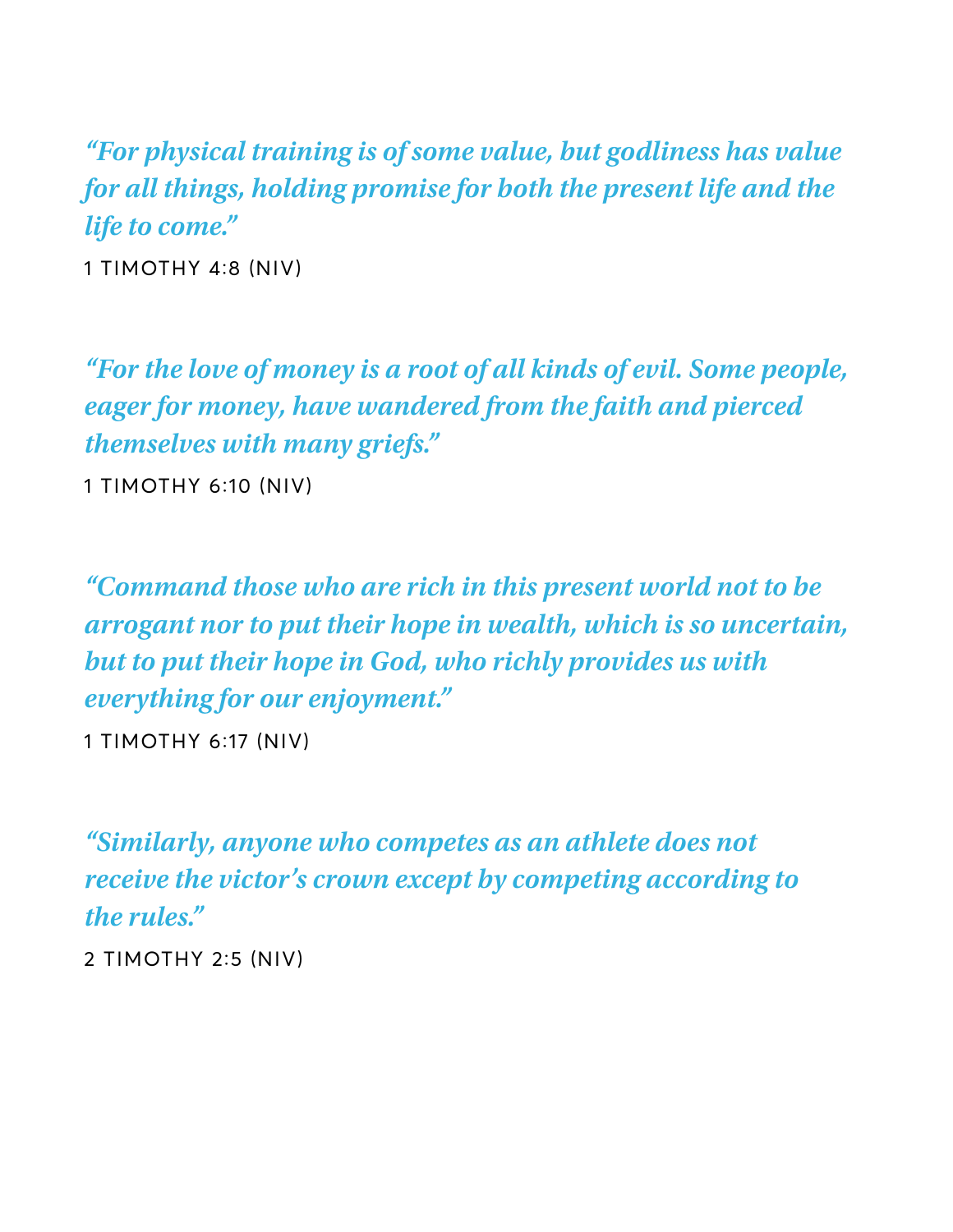*"Flee the evil desires of youth and pursue righteousness, faith, love and peace, along with those who call on the Lord out of a pure heart."* 

2 TIMOTHY 2∶22 (NIV)

*"Don't have anything to do with foolish and stupid arguments, because you know they produce quarrels."* 

2 TIMOTHY 2∶23 (NIV)

*"Do everything with love."* 

1 CORINTHIANS 16∶14 (NIV)